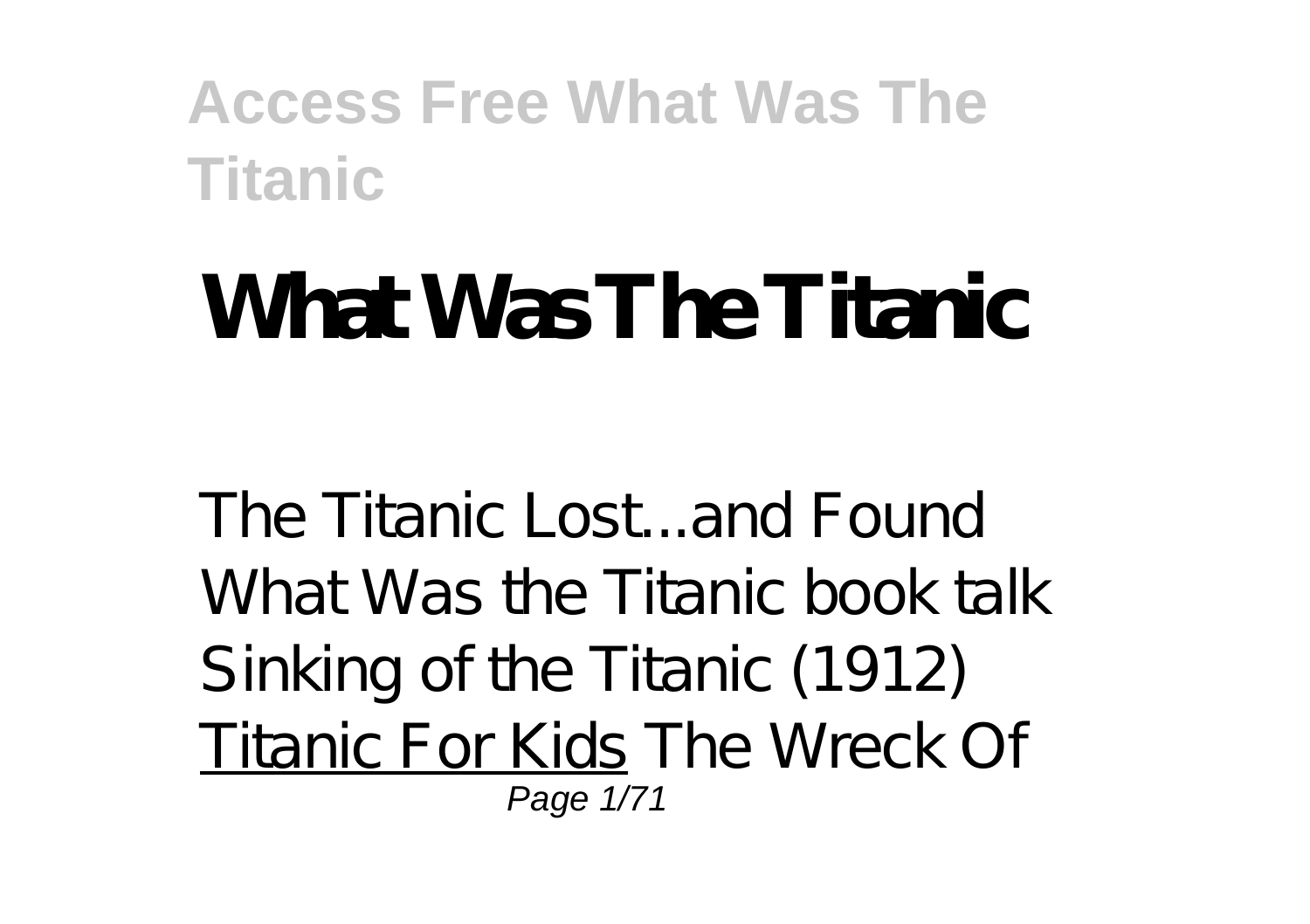The Titan Told Of The Titanic's Sinking - 14 Years Before It Happened **How Did the** 'Unsinkable' Titanic End Up at the Bottom of the Ocean? | National Geographic

Book Review. Titanic-The Ship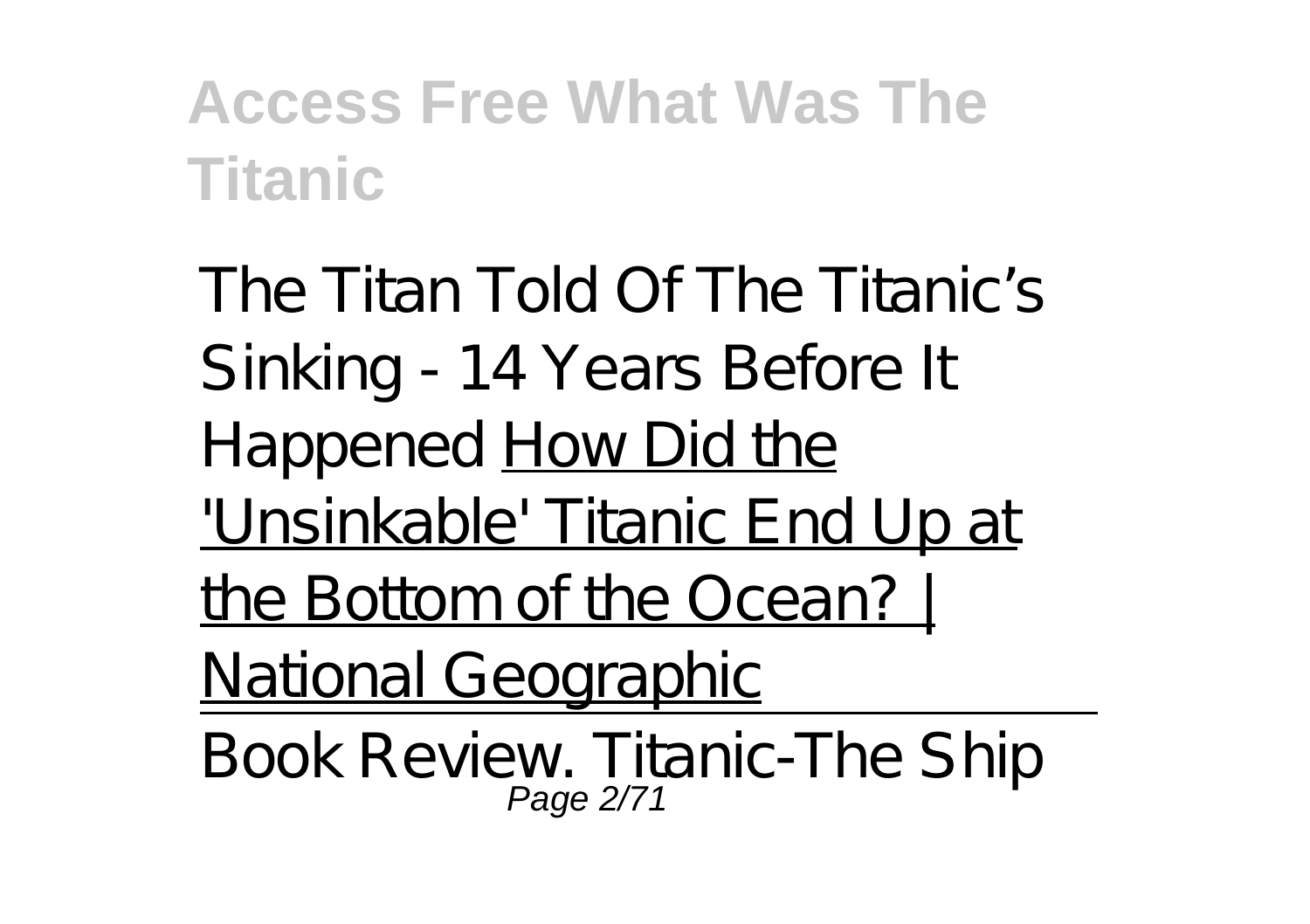Magnificent**TITANIC: Myths, Mysteries and Theories DEBUNKED** New CGI of How Titanic Sank | Titanic 100 *History Channel - Titanic Real Story NEW Documentary What If the Titanic Sank Today* What was Page 3/71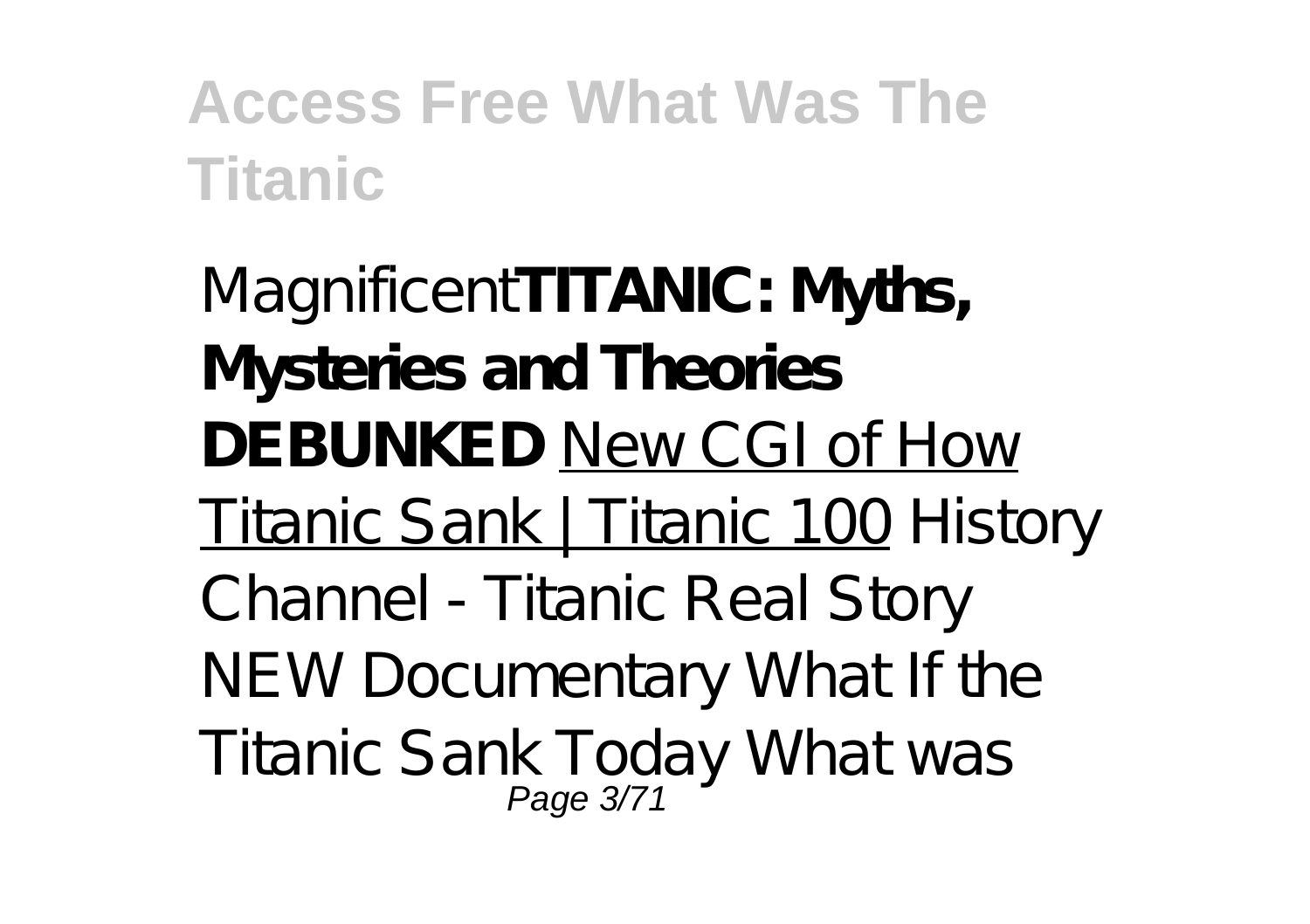the Titanic book review Titanic Survivor Claims an Iceberg Didn't Destroy the Ship Book Review: Story of The TA NIC

Why was the Titanic considered unsinkable?- World Book Page 4/71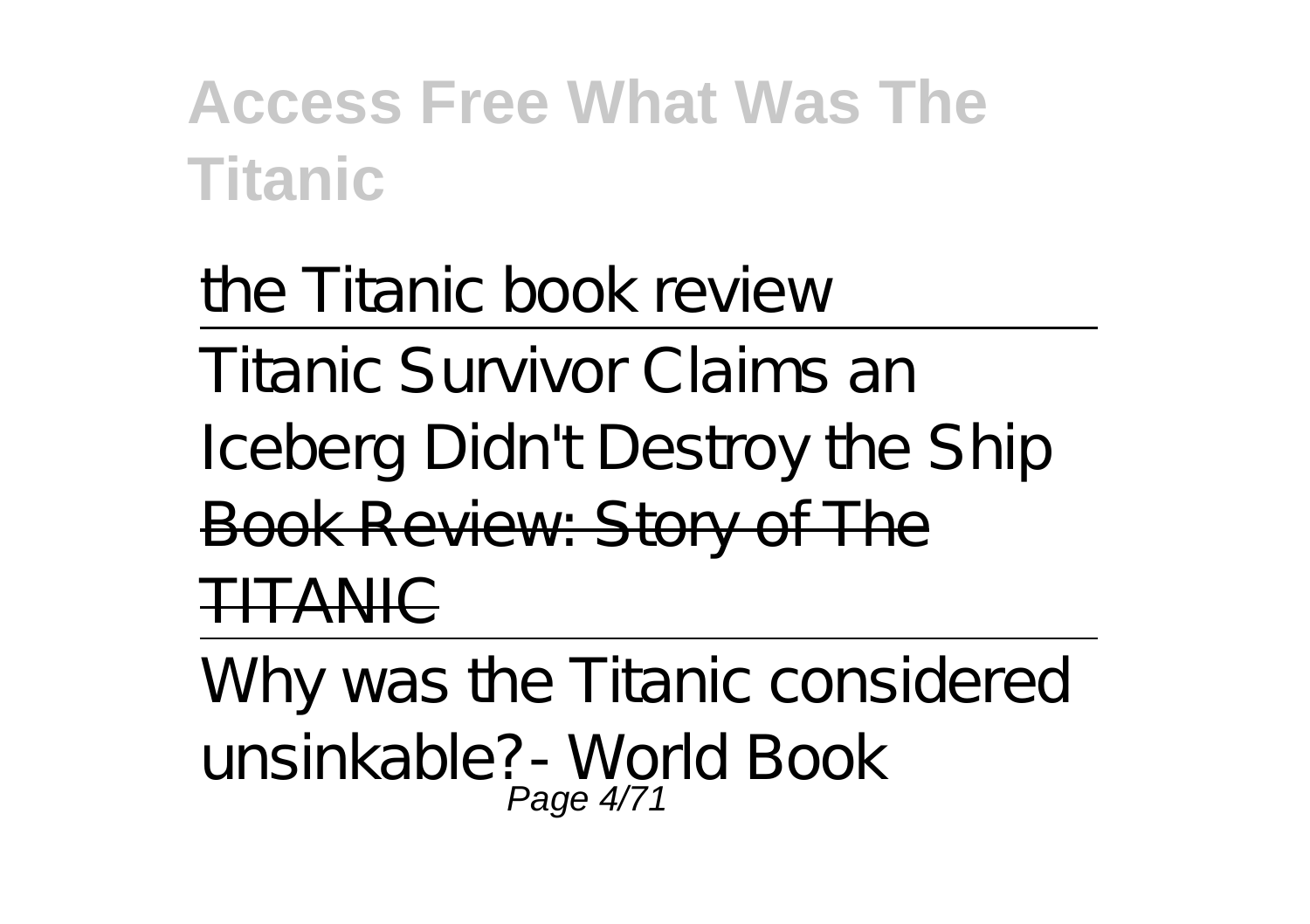# Explains

ASMR | Whispered Sinking of the Titanic Timeline 1912 -

Reading Library Book Was the Titanic Disaster Predicted? Did

Titanic Really Sink? | British

<u>Pathé</u> Titanic: The Facts Told By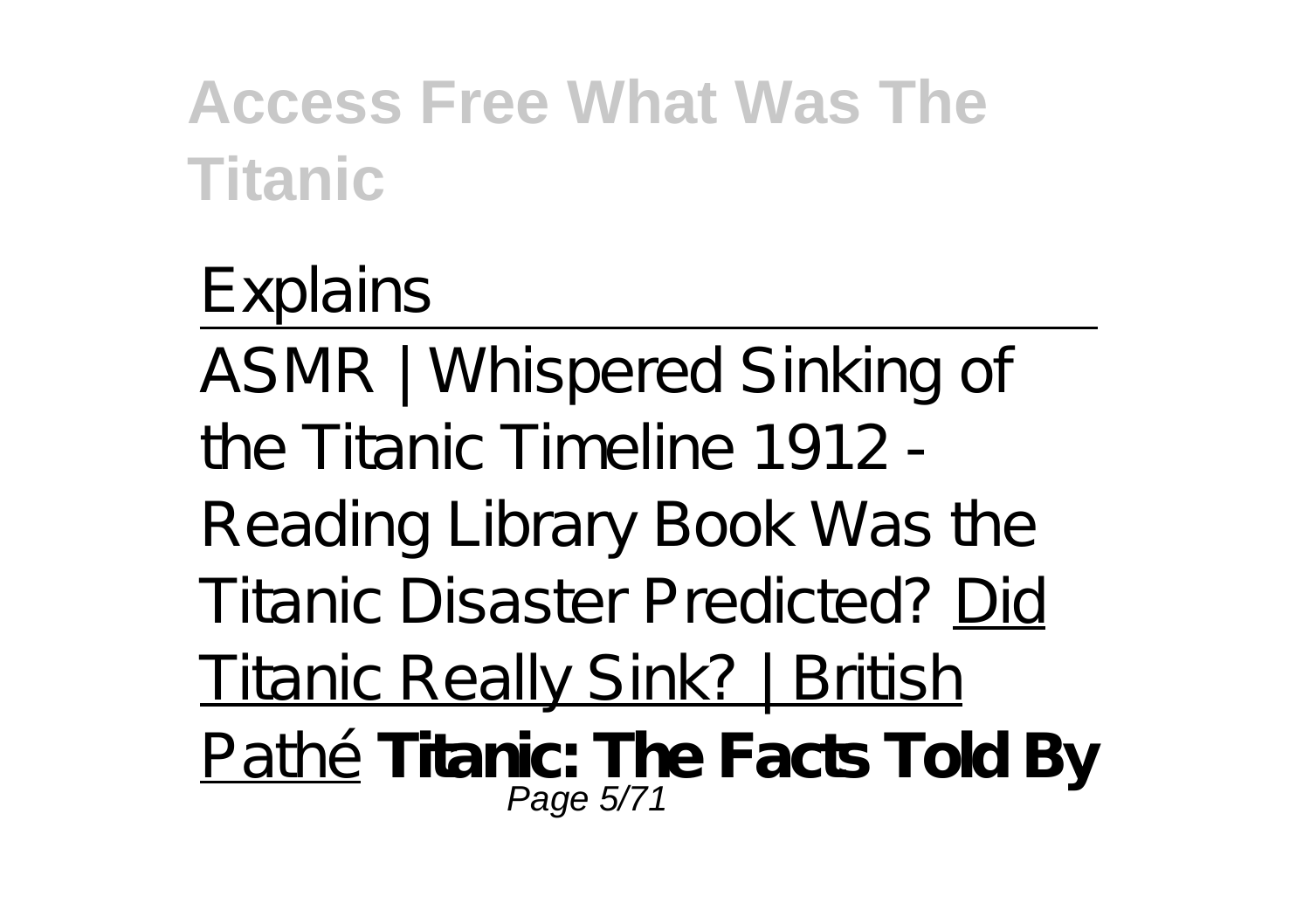**Real Survivors | British Pathé** ASMR | Sinking of the Titanic Story- Reading in a Whisper - Vintage Book - Chps 1-3**What Was The Titanic** RMS Titanic was a British passenger liner operated by the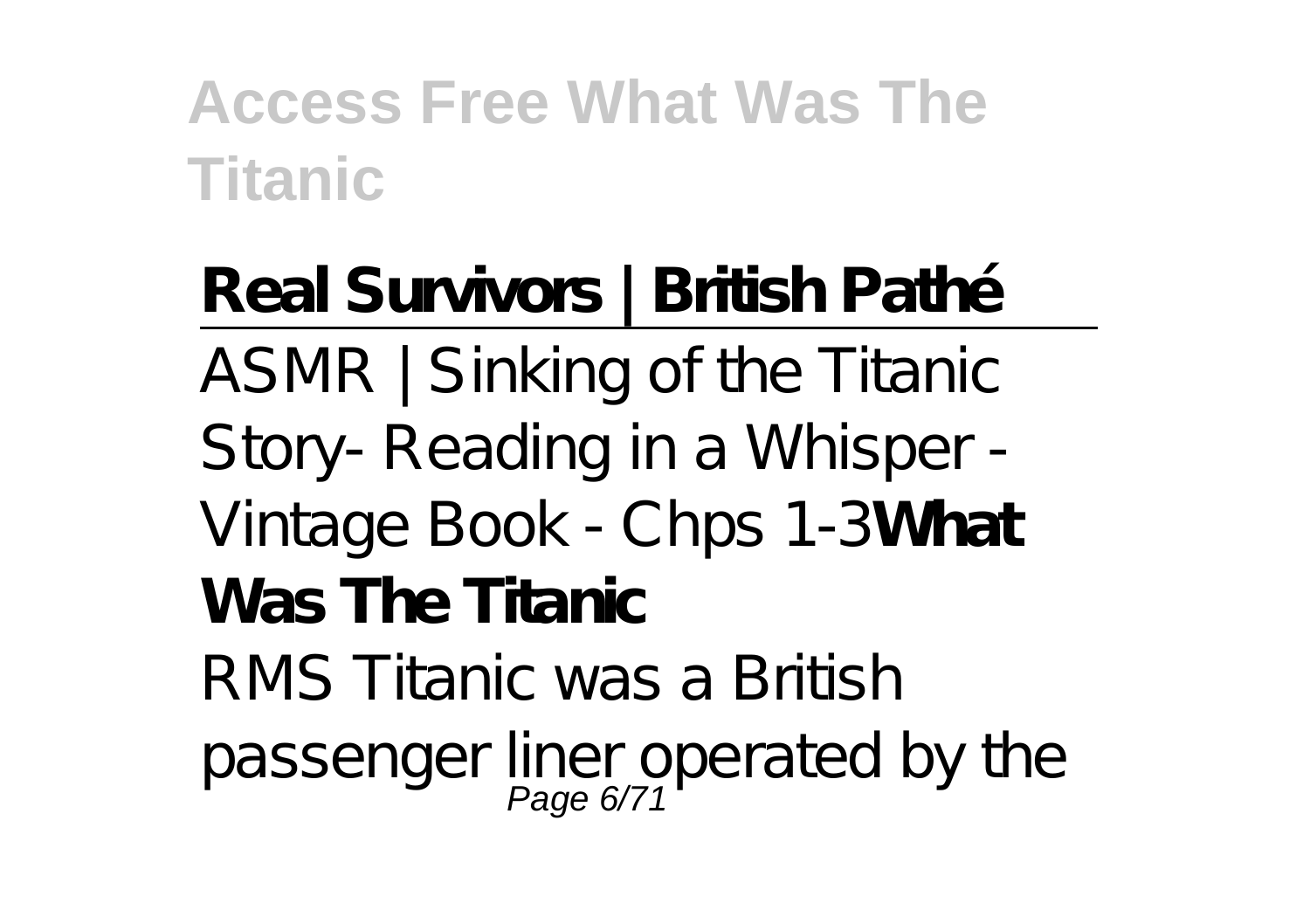White Star Line that sank in the North Atlantic Ocean in the early morning hours of 15 April 1912, after striking an iceberg during her maiden voyage from Southampton to New York City.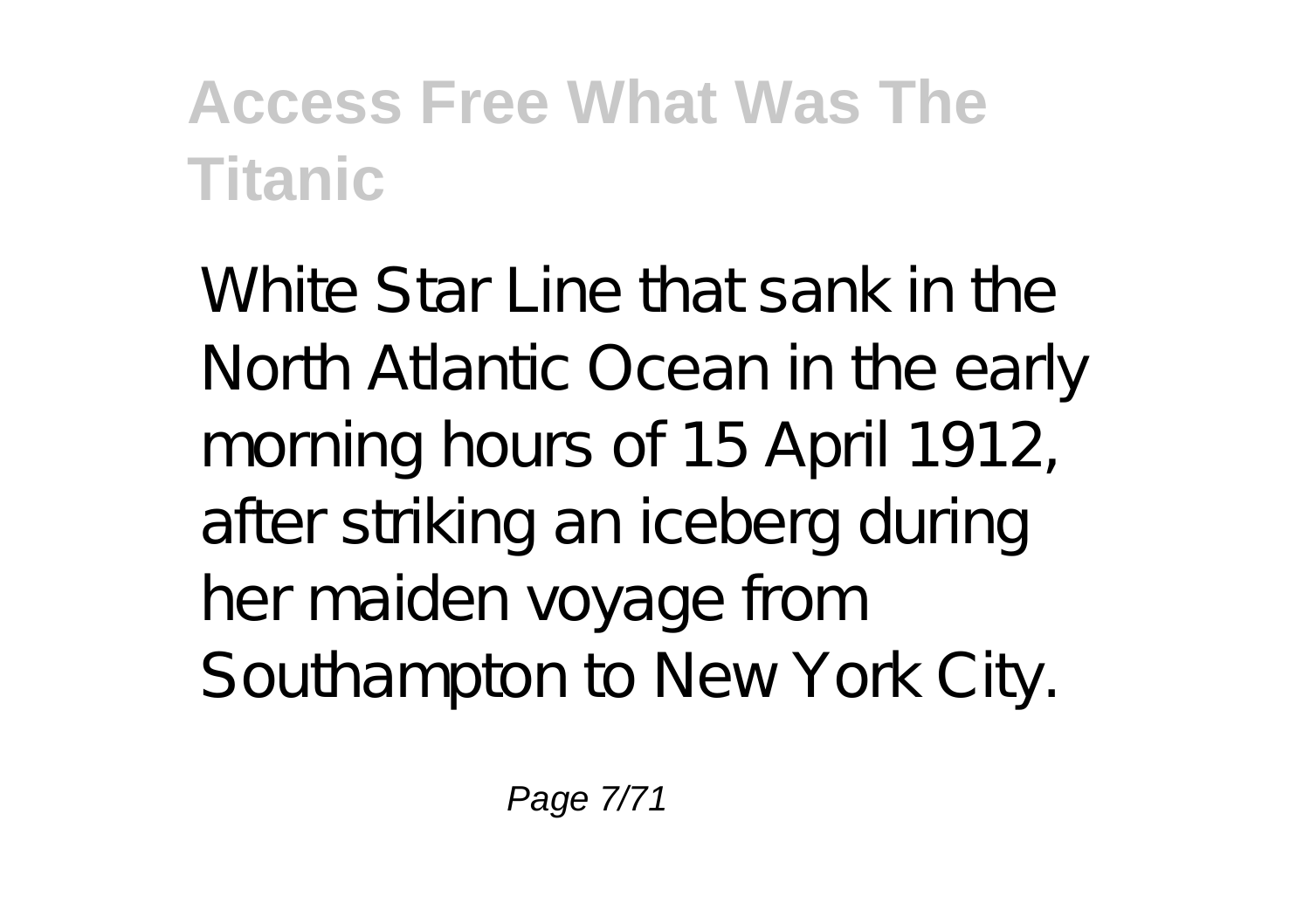# **Titanic - Wikipedia** The Titanic was a White Star Line steamship carrying the British flag. She was built by Harland and Wolff of Belfast, Ireland, at a reported cost of \$7.5 million. Her specifications were: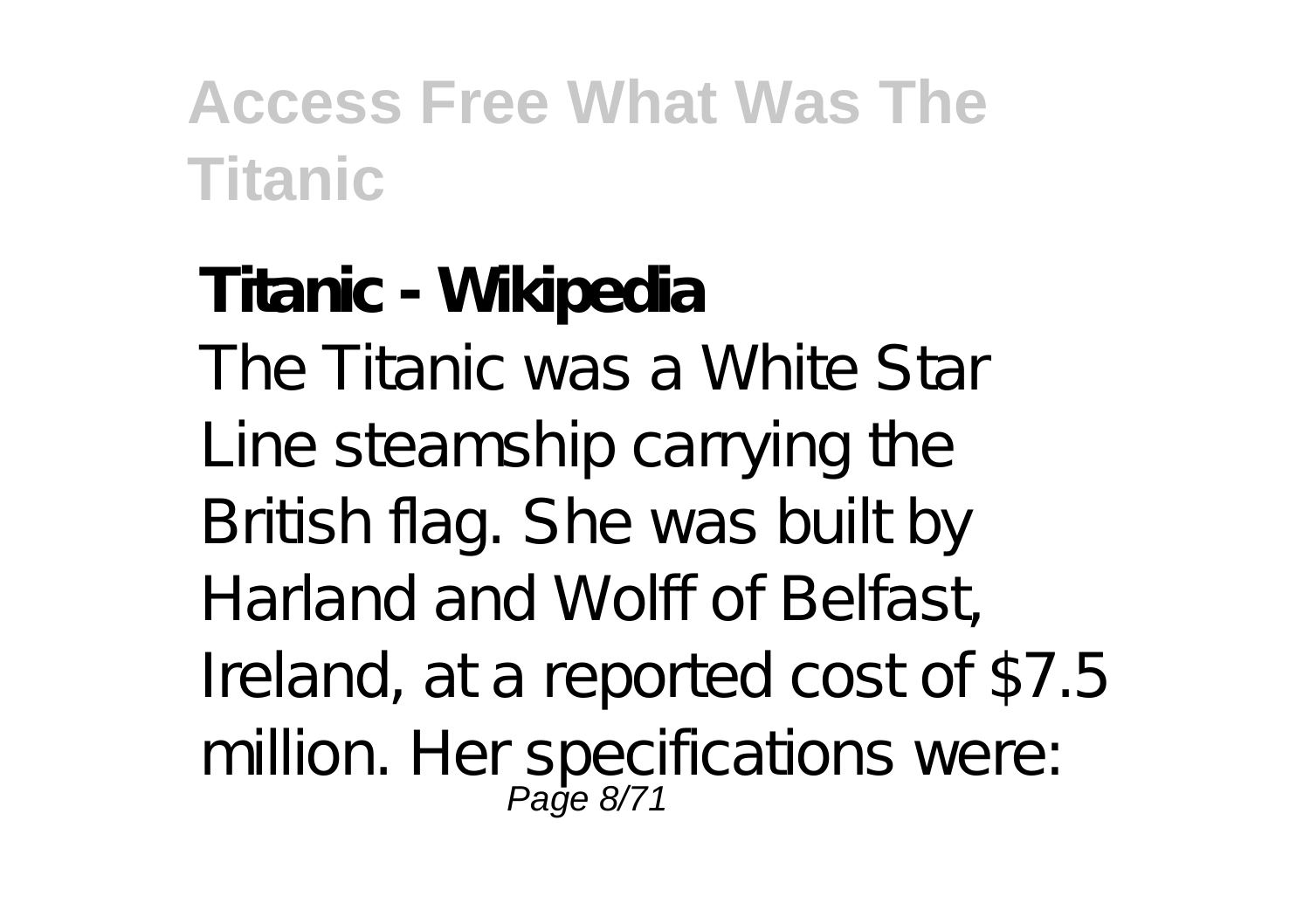Length overall: 882.5 feet; Gross tonnage: 46,329 tons; Beam: 92.5 feet; Net tonnage: 24,900 tons; Depth 59.5 feet

**The Titanic | Smithsonian Institution** Page 9/71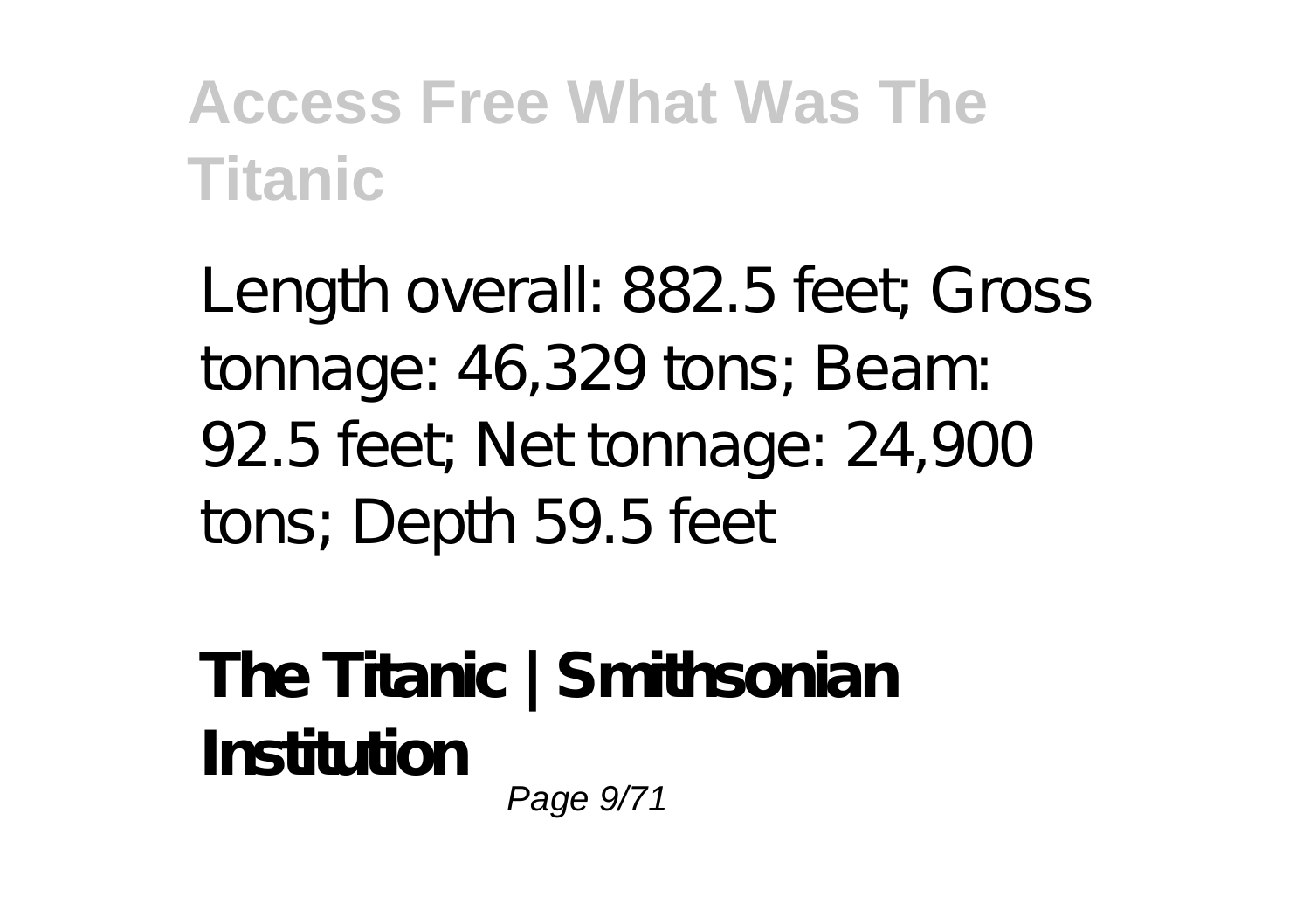The Titanic was a luxury vessel and the largest moveable manmade object of its time. It sank on April 15, 1912 off the coast of Newfoundland in the North Atlantic. Over 1,500 of the 2,240 passengers and crew lost their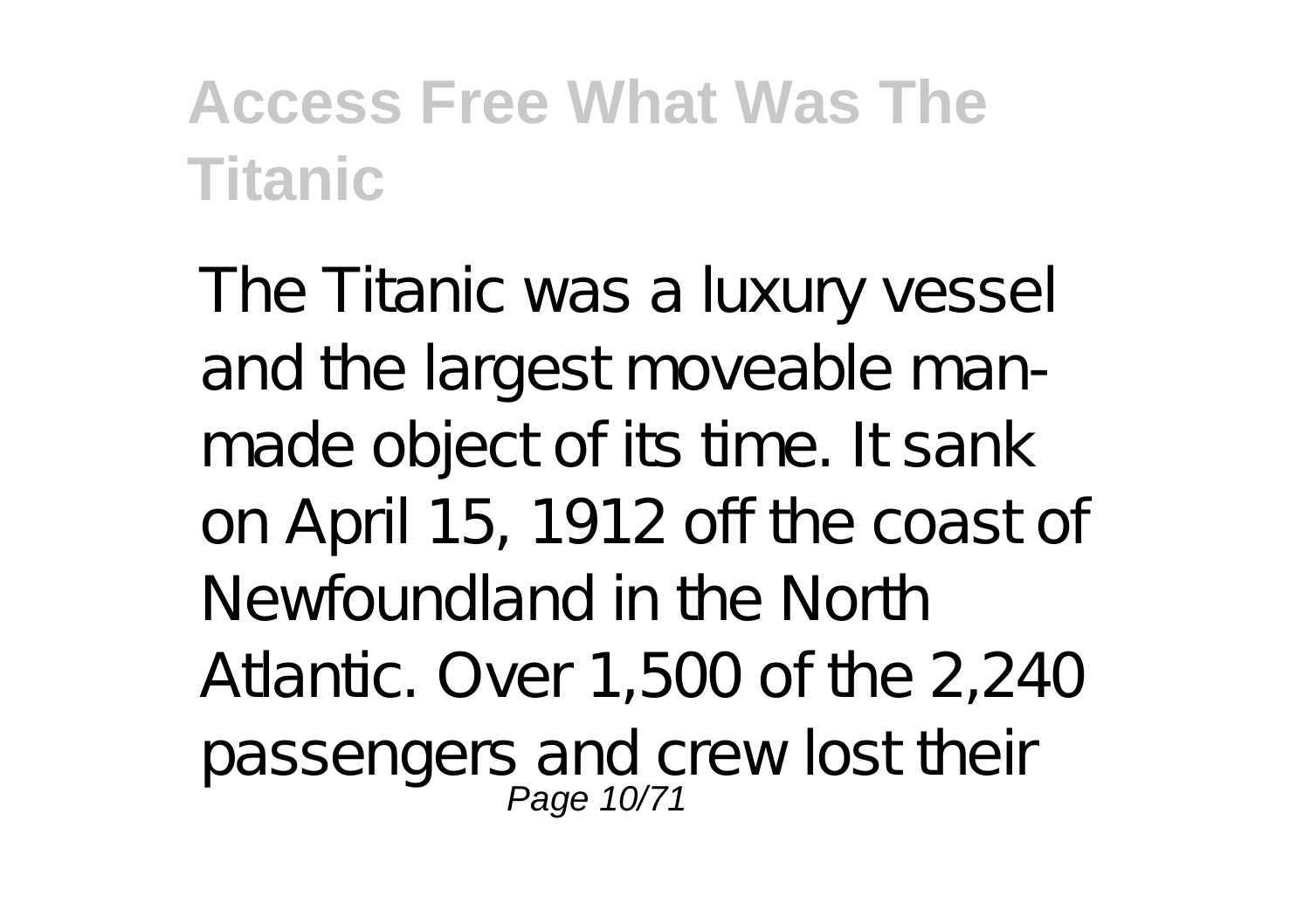lives in the disaster.

**The Titanic: Passengers, Crew, Sinking, and Survivors ...** Titanic facts, true stories, passenger and crew biographies, victim and survivor lists - Page 11/71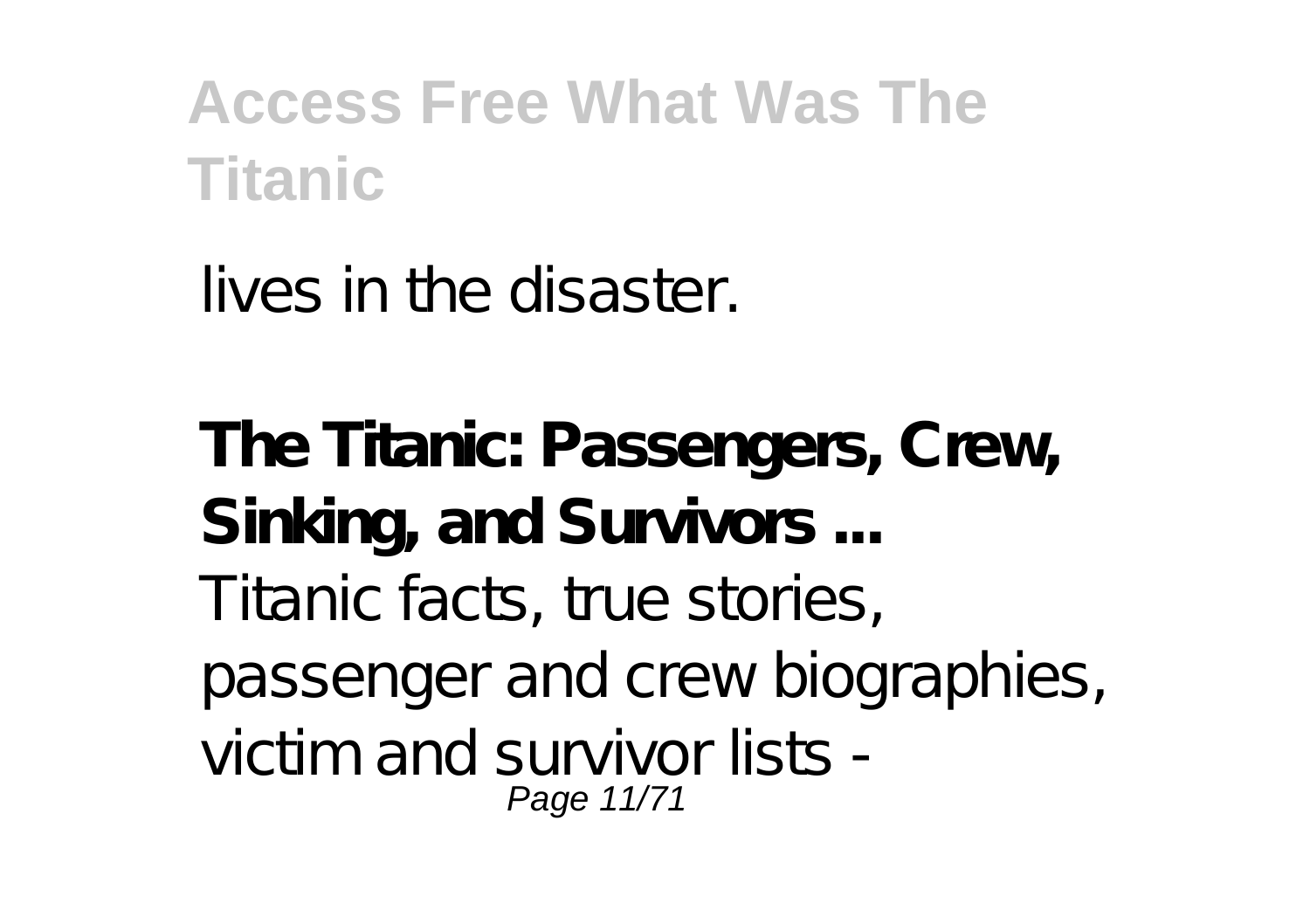Complete deckplans and detailed information about the disaster.

**Encyclopedia Titanica: Titanic Facts, History and Biography** What Was the Titanic? is full of Page 12/71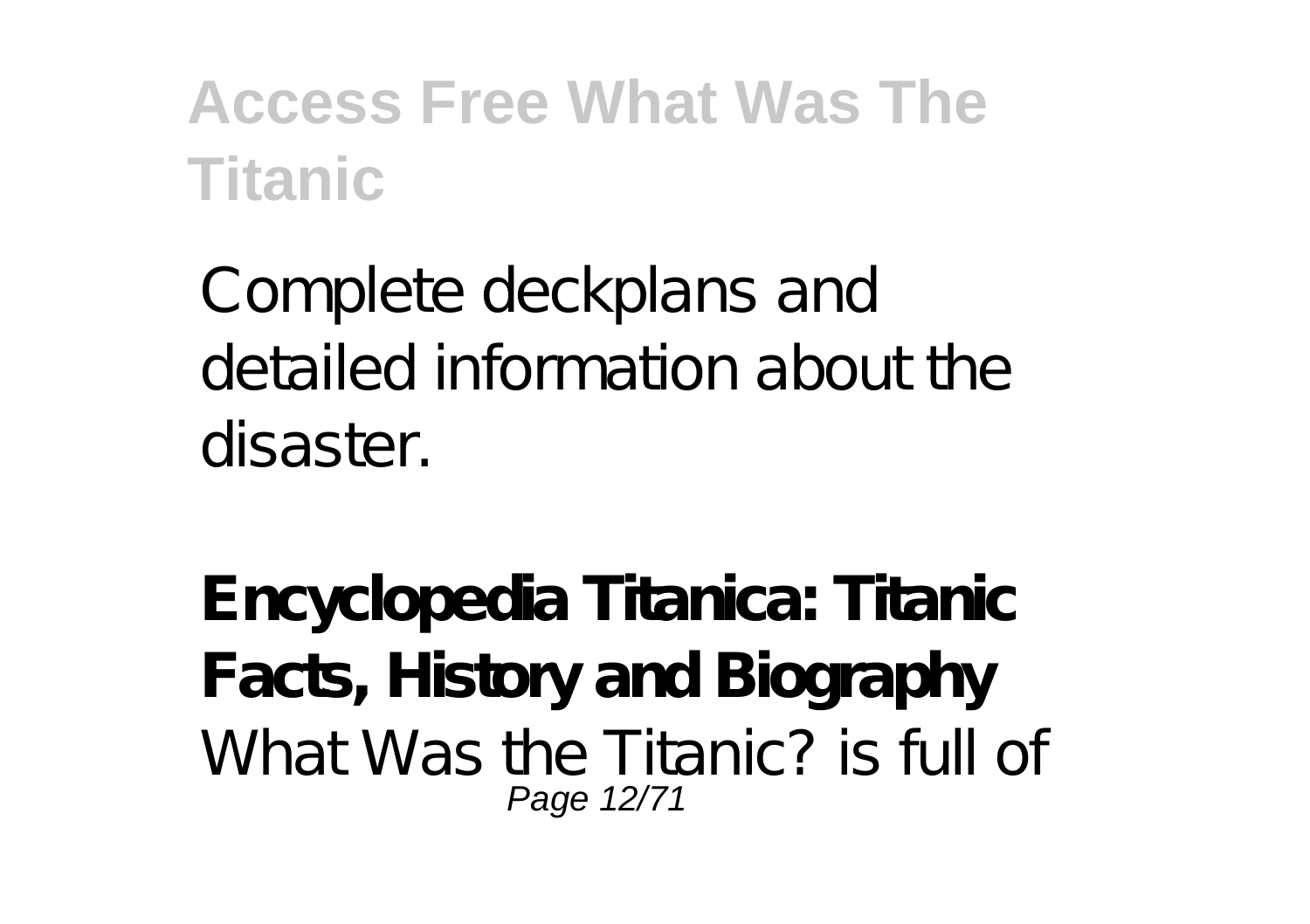facts about the most famous shipwreck of all time. It interesting how all the events fell into place to create the magnitude of this tragedy. Kids will eagerly read its history. Includes a Timeline of the Page 13/71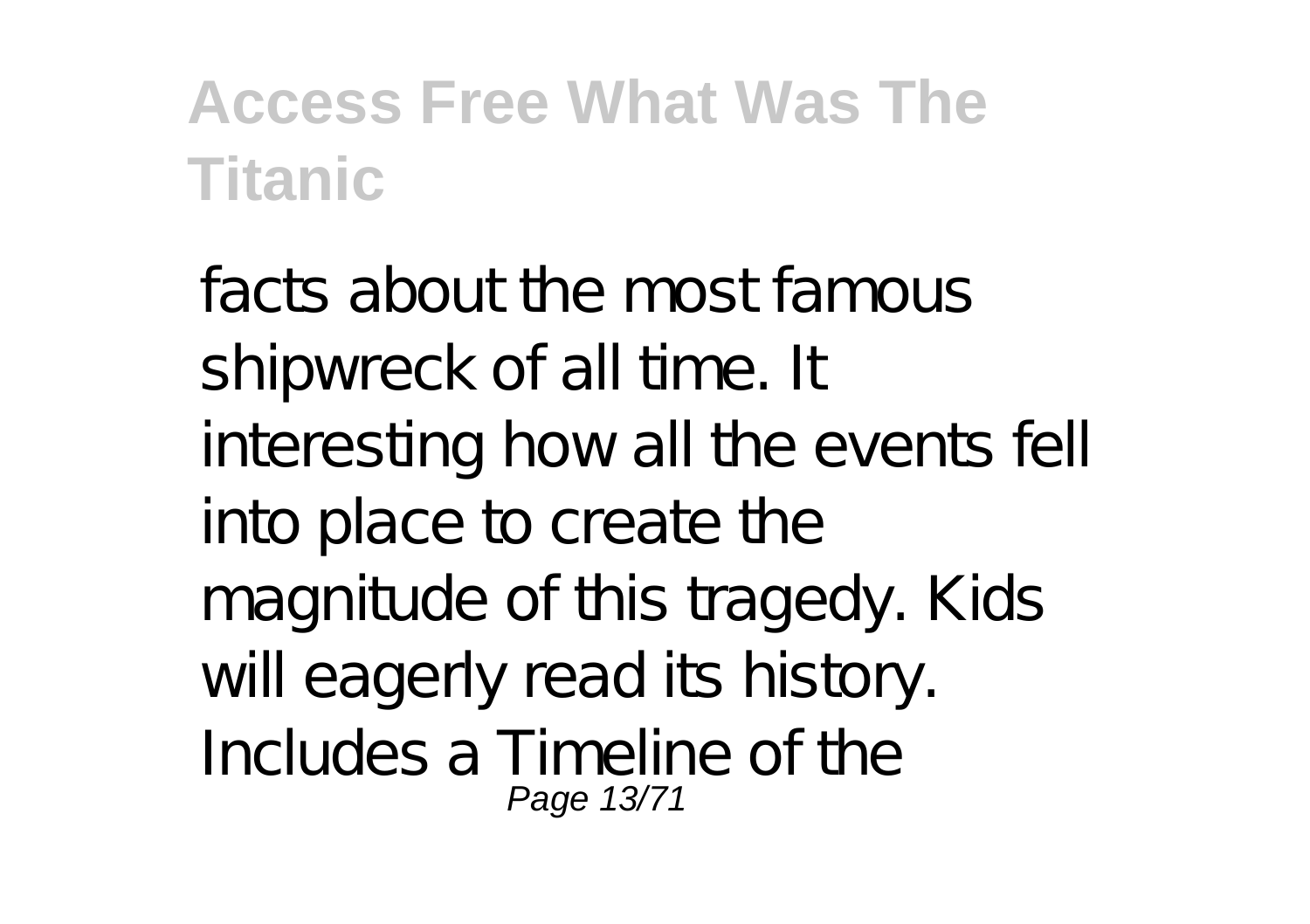Titanic, Timeline of the World, and Bibliography.

**What Was the Titanic? by Stephanie Sabol - Goodreads** The Titanic Was Gigantic. The Titanic was supposed to be an Page 14/71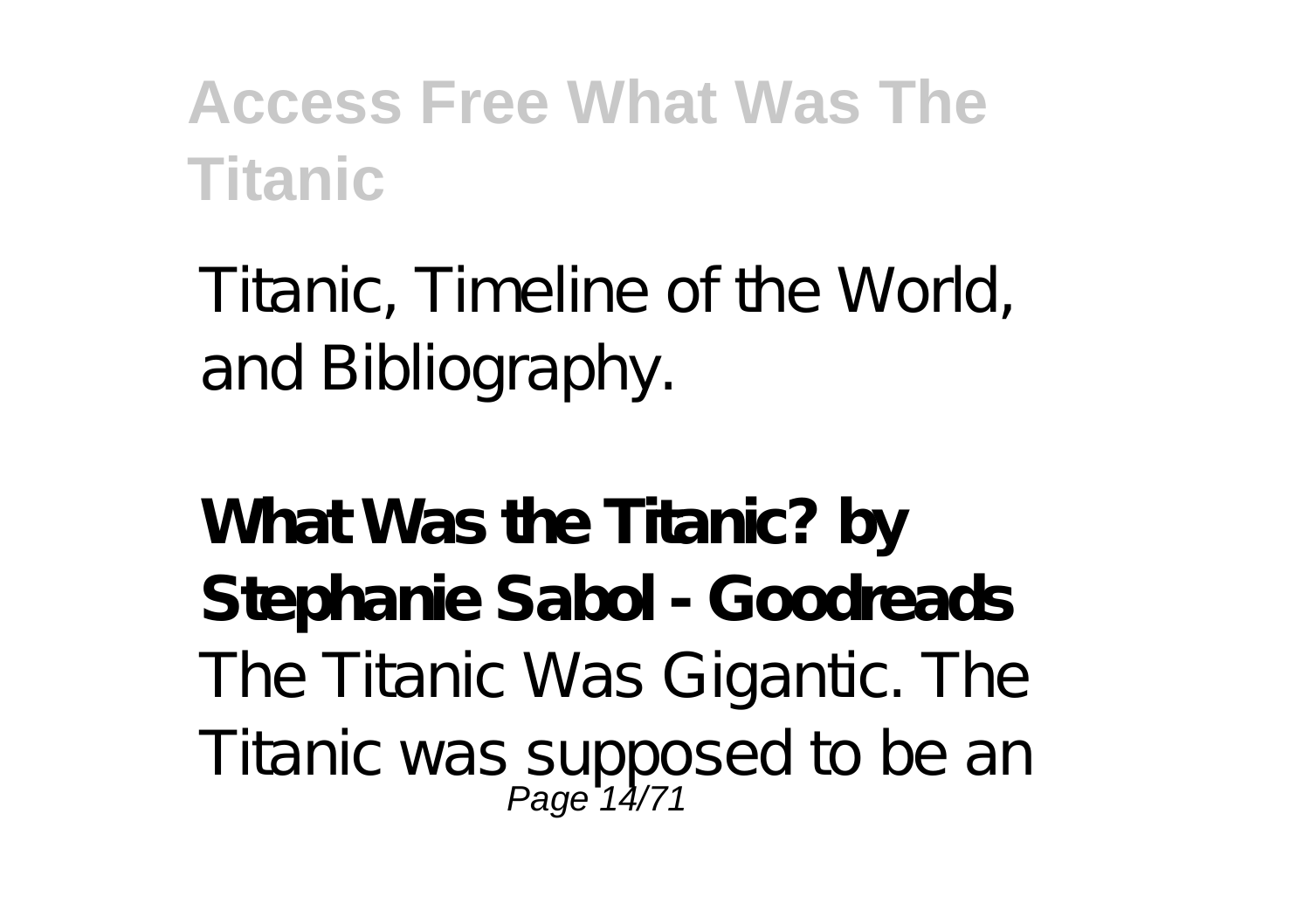unsinkable boat and it was built to monumental scale. In total, it was 882.5 feet long, 92.5 feet wide, and 175 feet high. It would displace 66,000 tons of water and it was the largest ship built up to that point in time.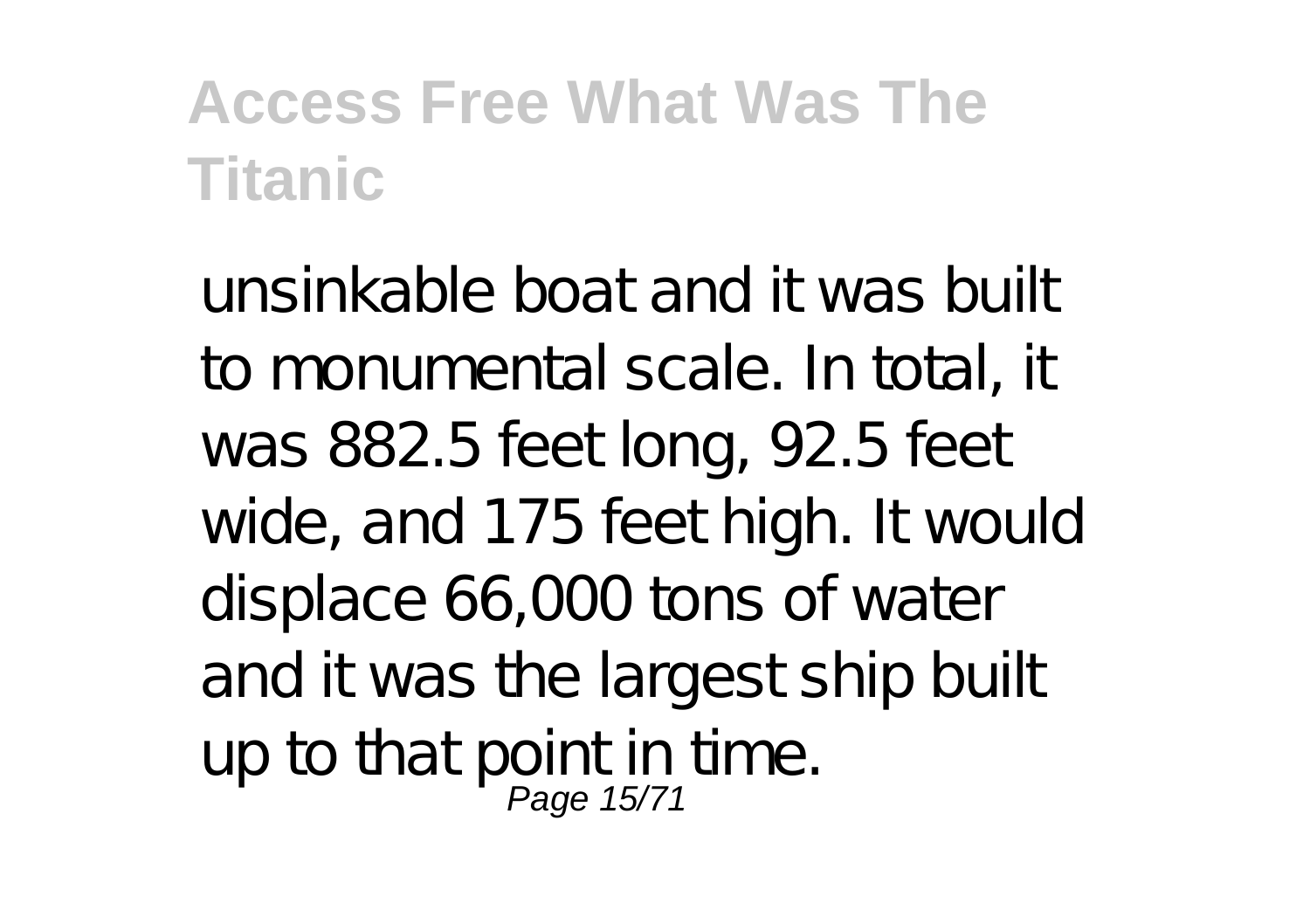#### **20 Surprising Facts About the Titanic - ThoughtCo** Though the RMS Titanic sank on April 14, 1912, the remains of the doomed ship weren't discovered until 1985 on the bottom of the Page 16/71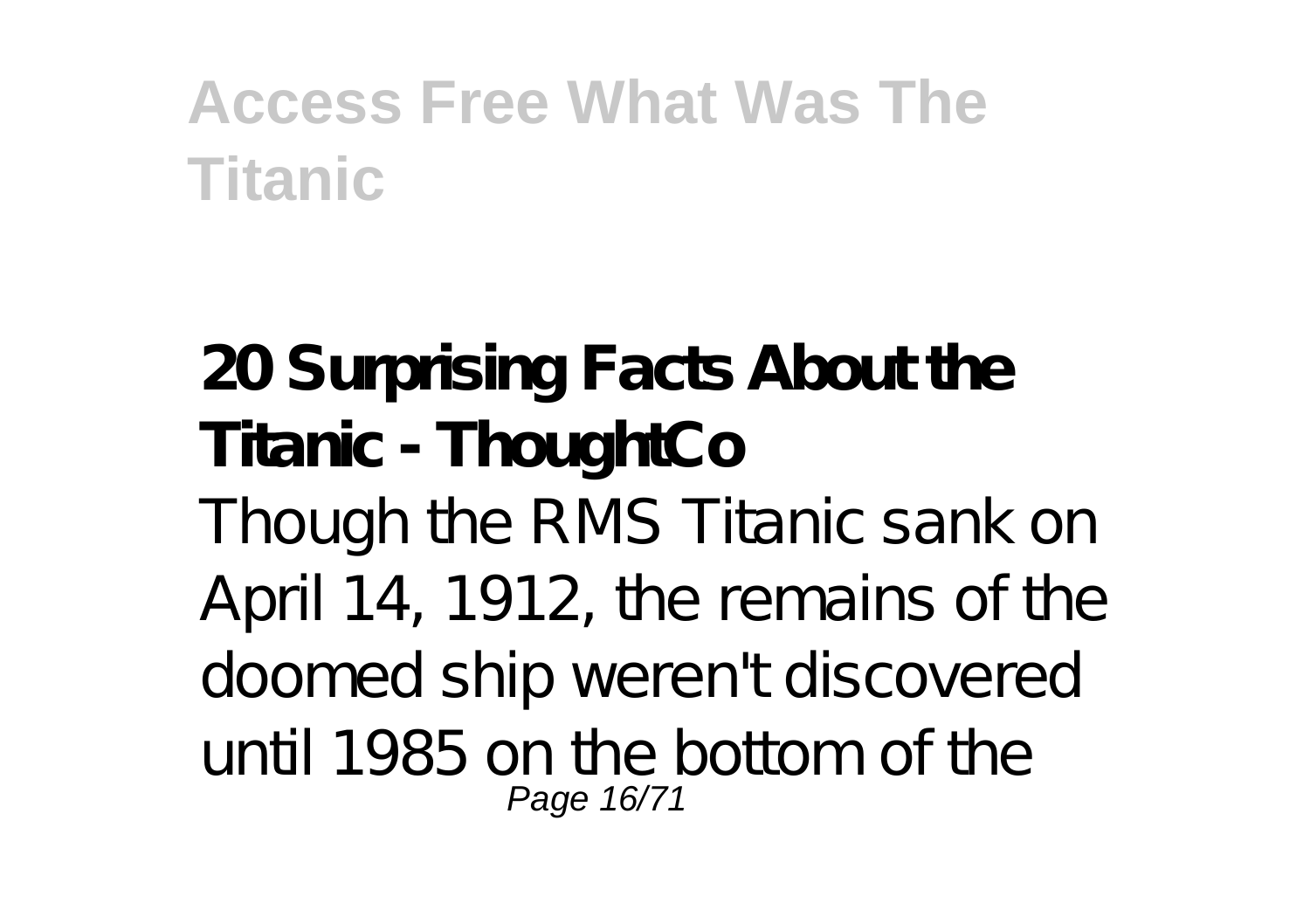ocean floor off the coast of Newfoundland. And while much of the ship had naturally perished sitting under the sea for decades, divers were still able to rescue and preserve plenty of amazing items. Page 17/71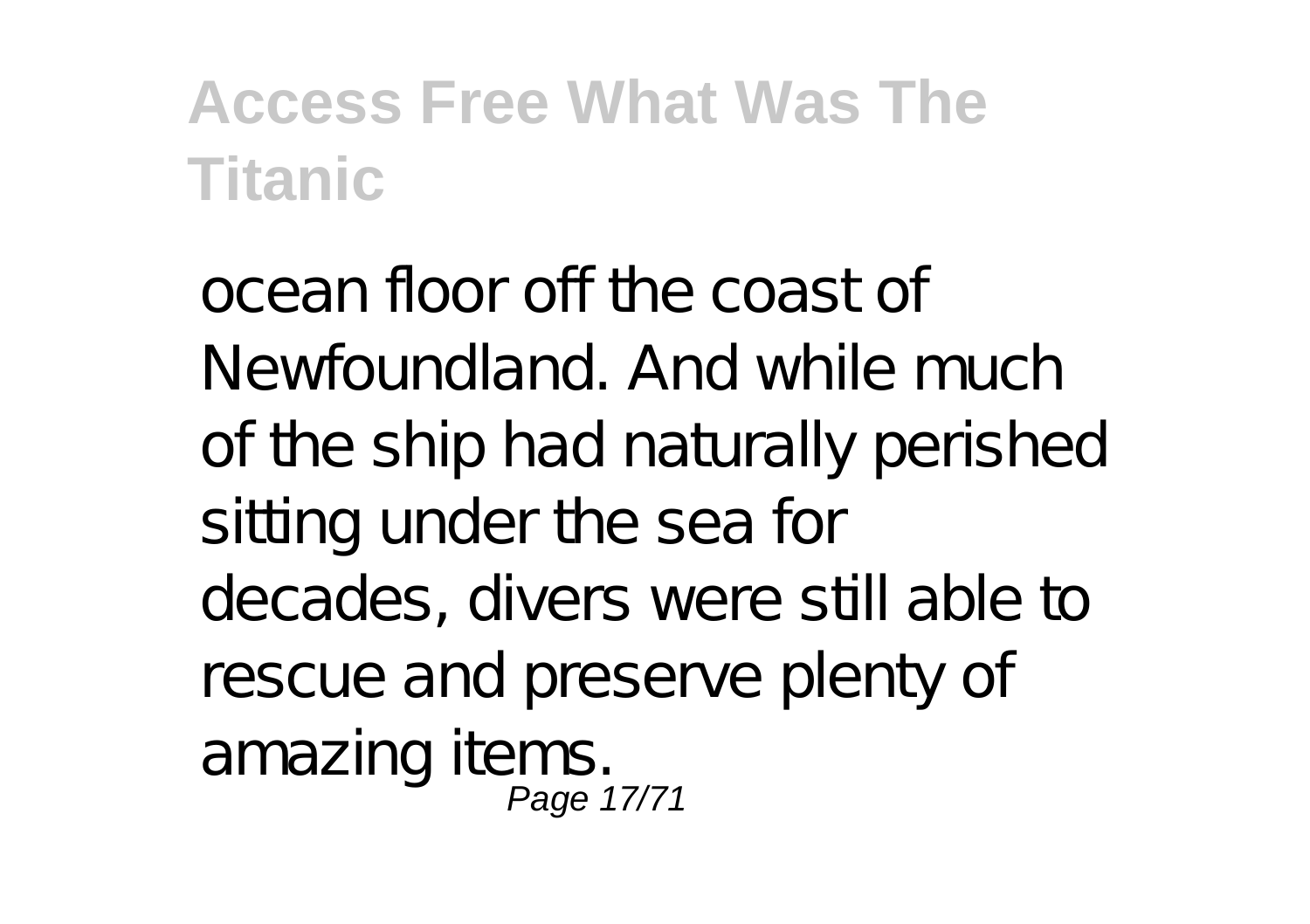**13 Surprising Artifacts Found in the Titanic Wreckage** The R.M.S. Titanic has gone down as one of the most famous ships in history for its lavish design and tragic fate. It was a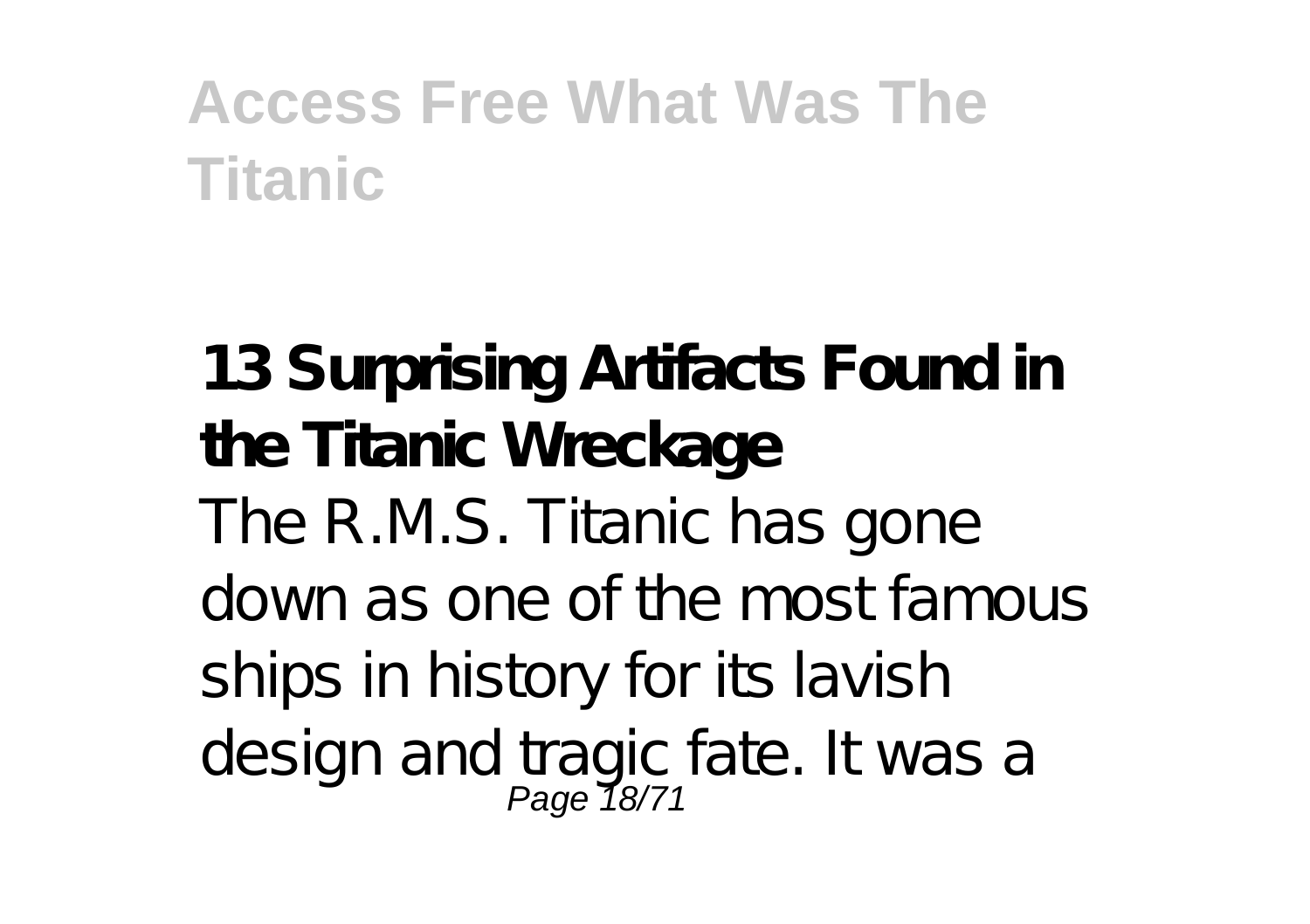massive 46,000-ton ship, measuring 882 feet long and 175 feet high. The...

**The Titanic: Before and After Photos - HISTORY** Despite being the most famous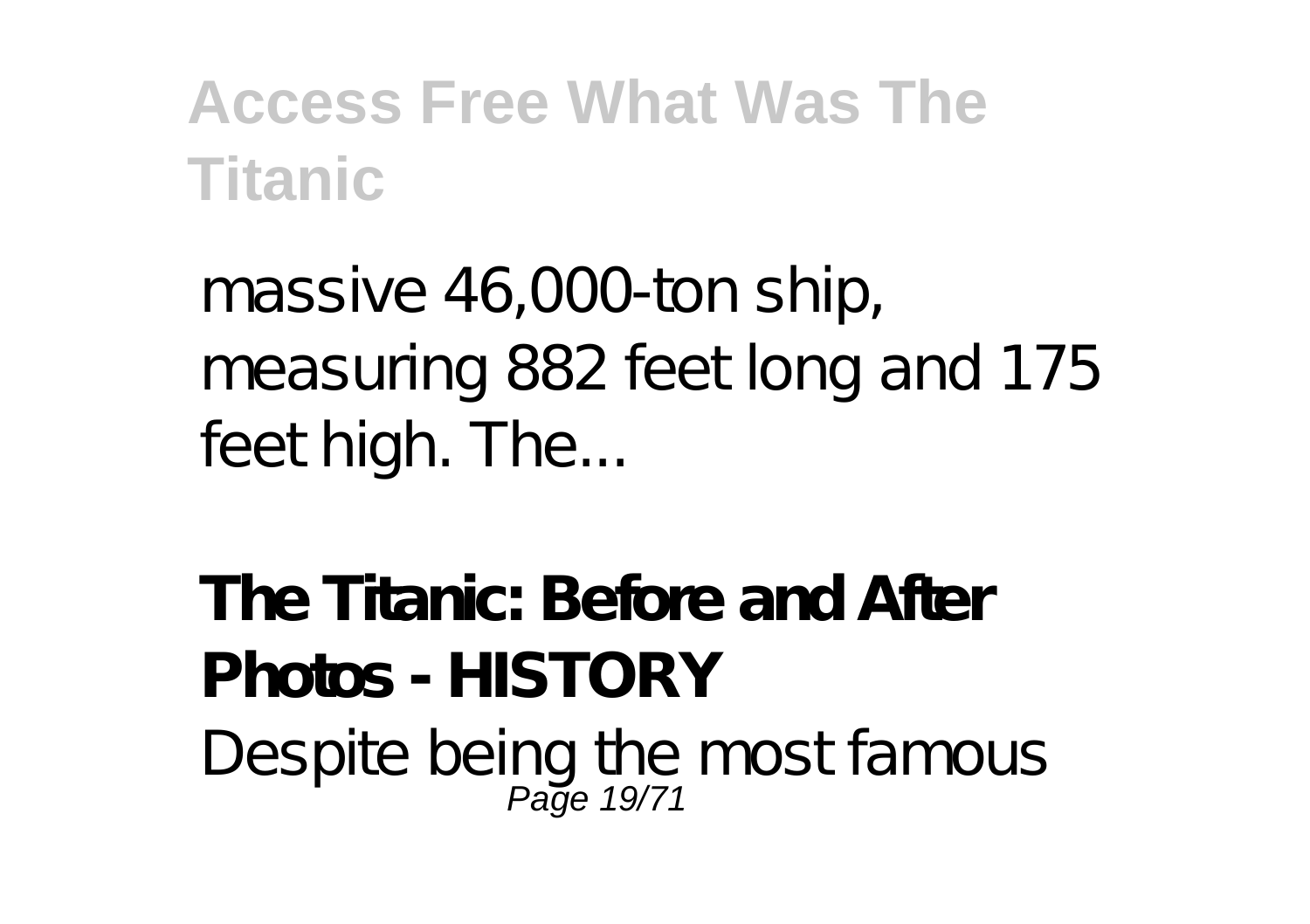shipwreck in history, the RMS Titanic could be unrecognizable within a relatively short period. The 883-foot vessel, which collided with an iceberg on April 14, 1912 ...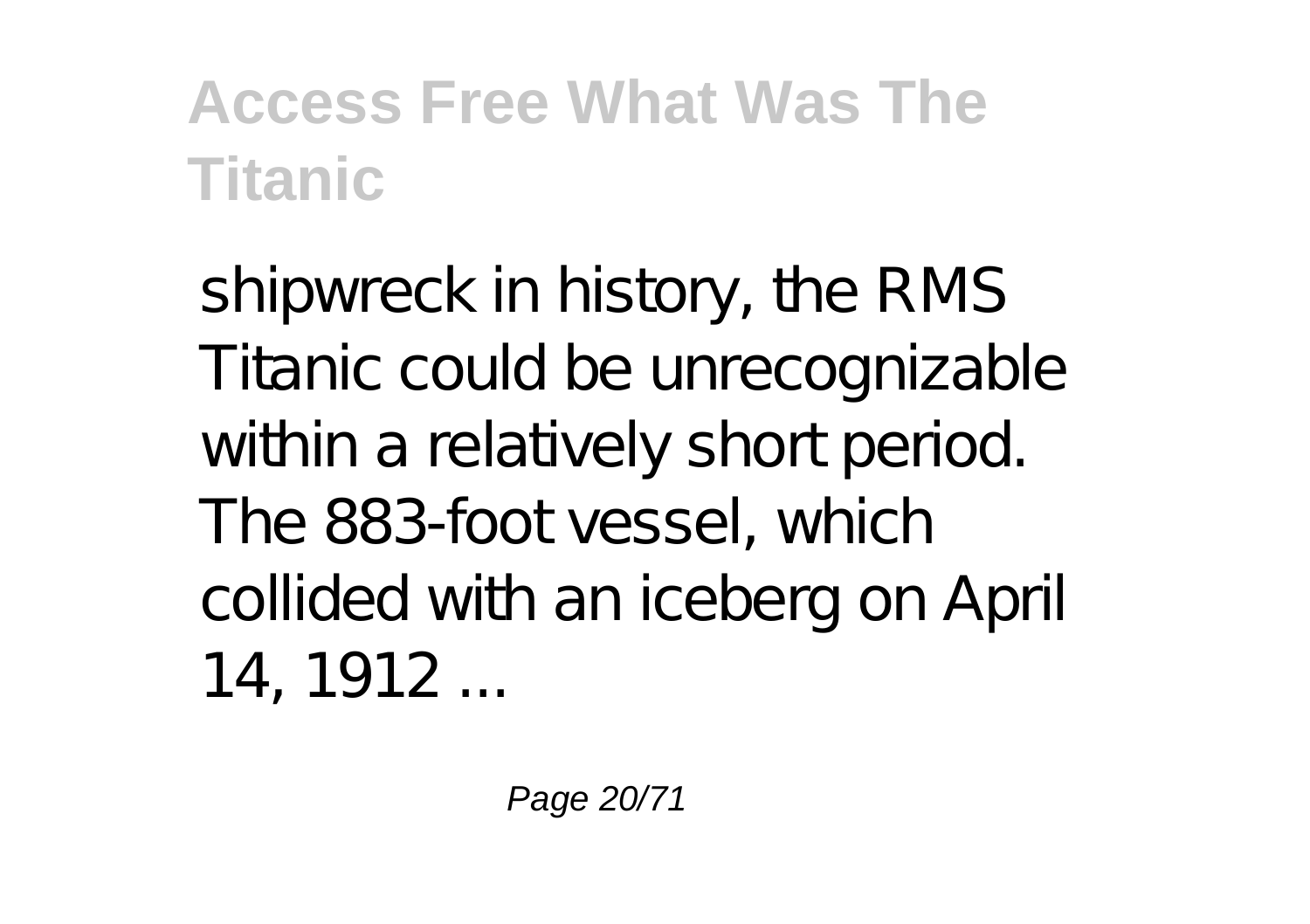**Expedition Takes You 12,000 Feet Under the Sea to See the ...** Titanic is a 1943 German propaganda film made during World War II in Berlin by Tobis Productions for UFA, depicting the catastrophic sinking of RMS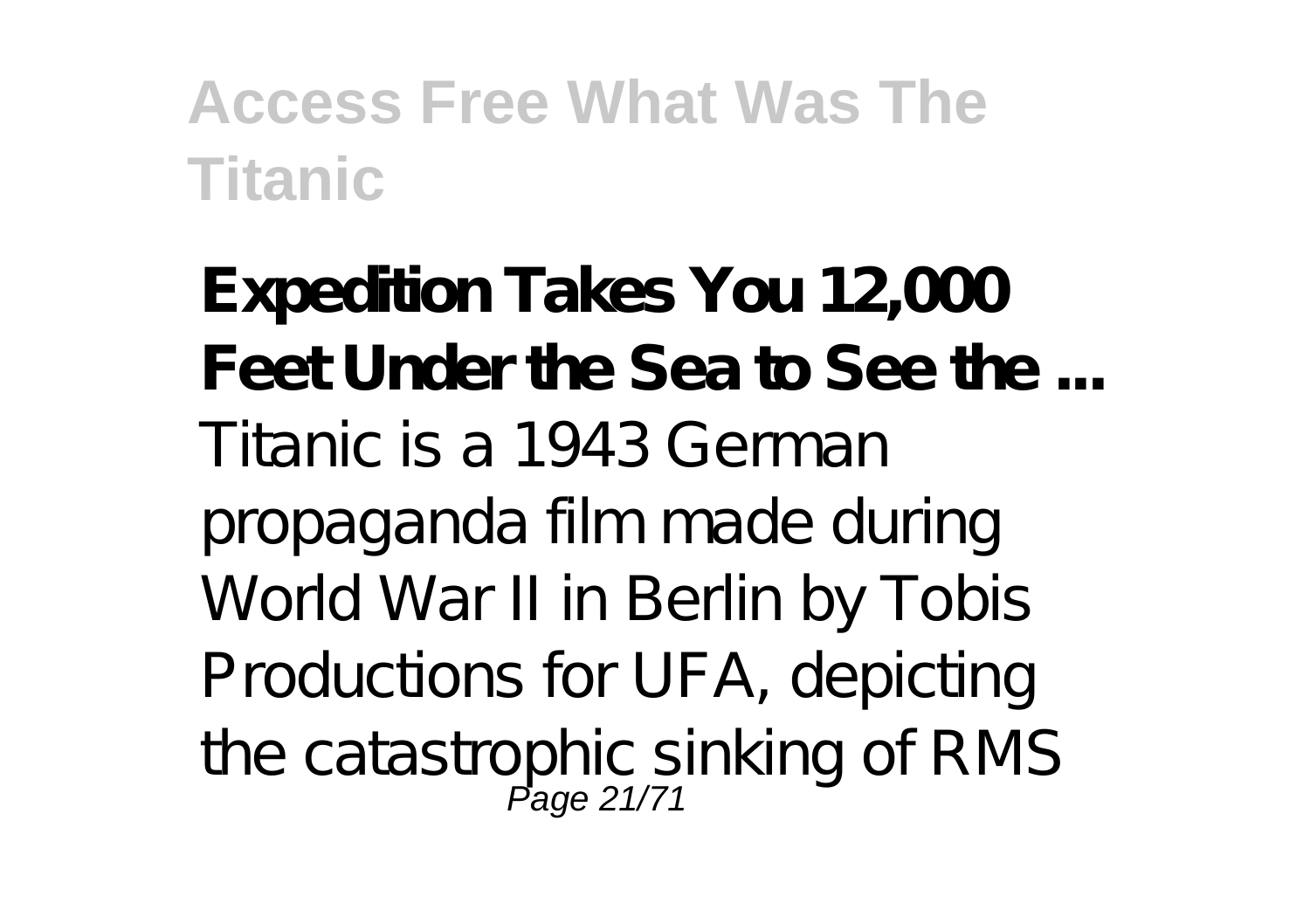Titanic in 1912. Despite the fact that there already was a German silent film produced in 1912 just four weeks after the sinking and a British company had released a German-language film about the disaster in 1929, the film was Page 22/71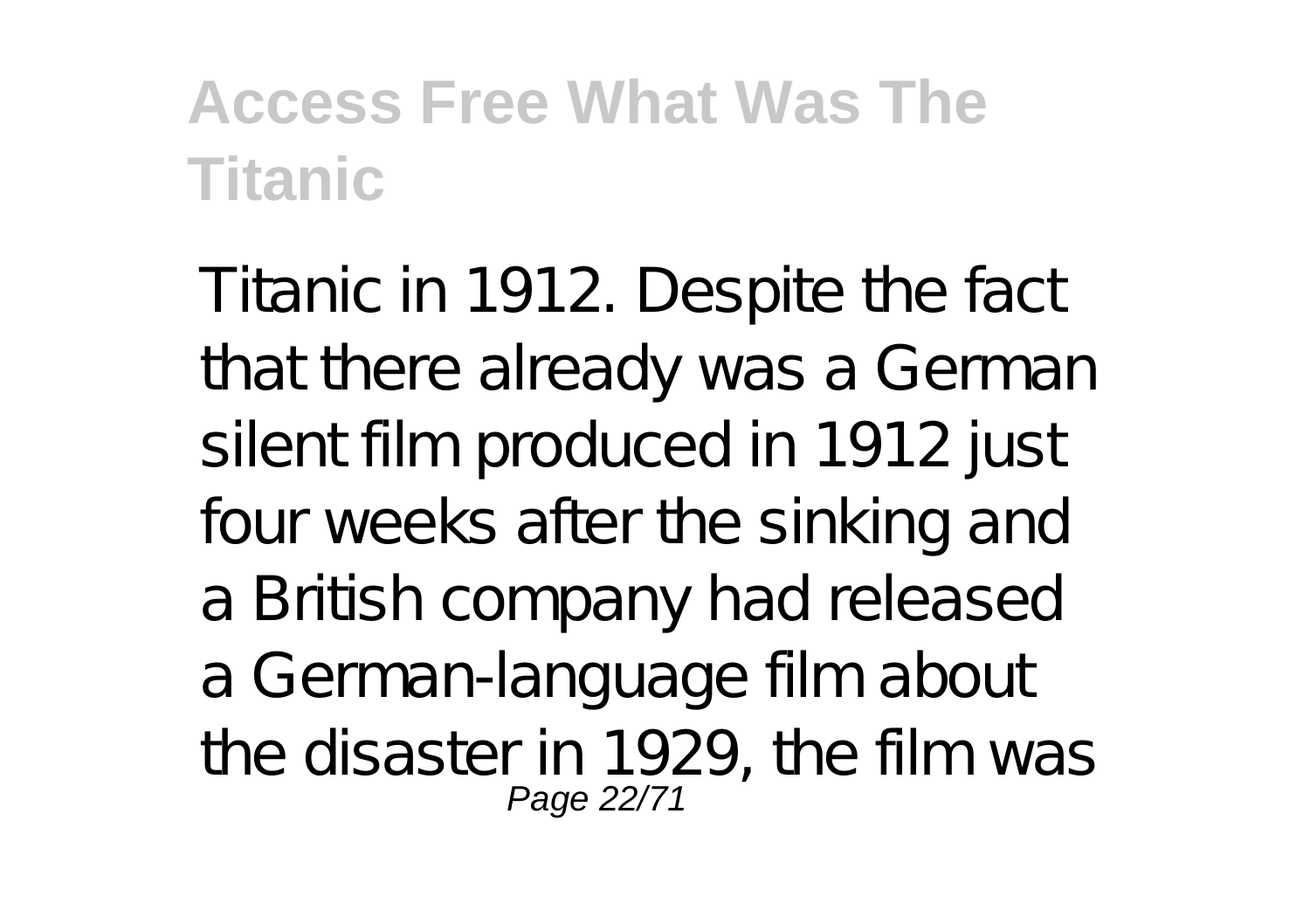commissioned by Nazi ...

**Titanic (1943 film) - Wikipedia** Directed by James Cameron. With Leonardo DiCaprio, Kate Winslet, Billy Zane, Kathy Bates. A seventeen-year-old aristocrat<br>Page 23/71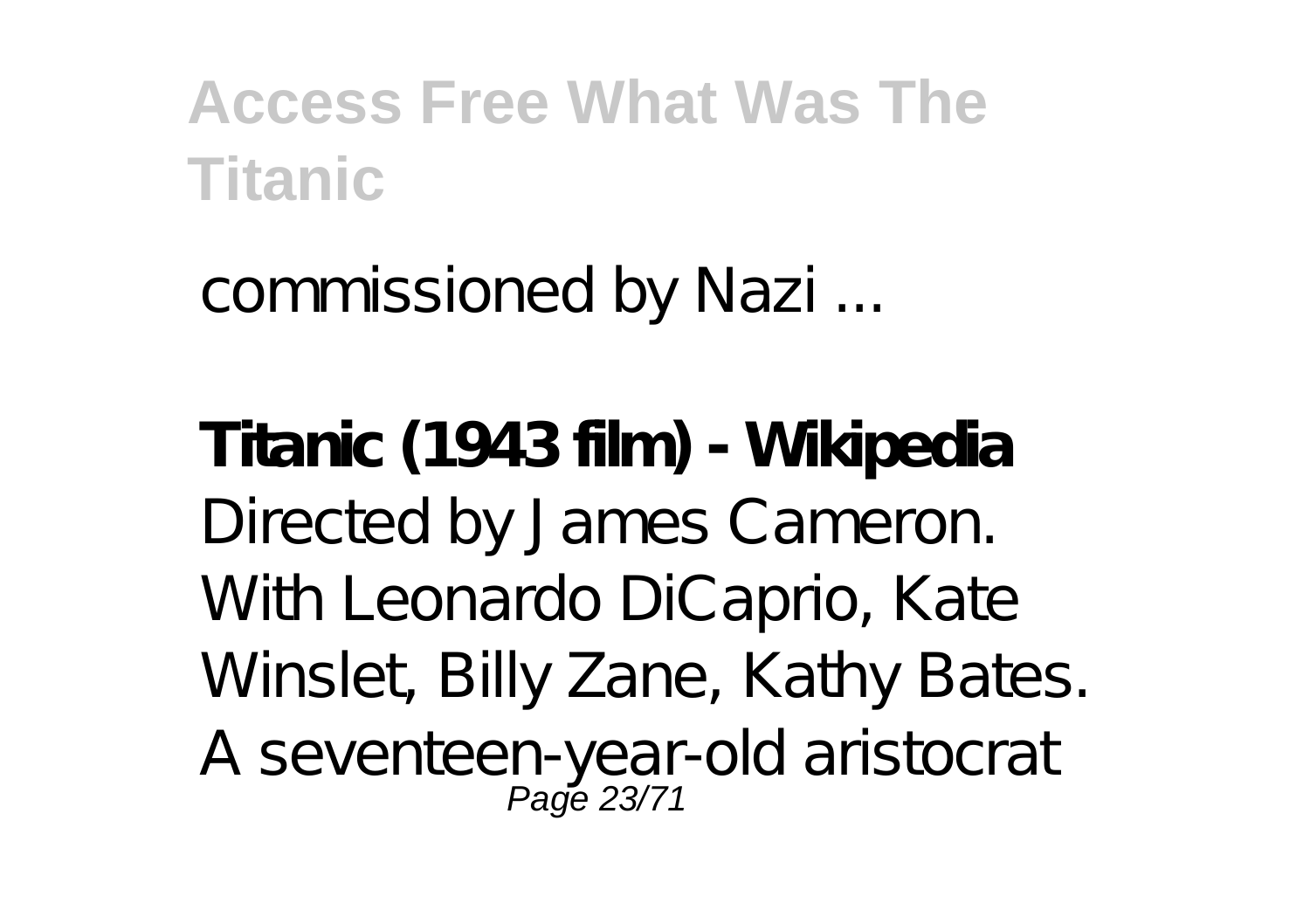falls in love with a kind but poor artist aboard the luxurious, illfated R.M.S. Titanic.

**Titanic (1997) - IMDb** It's time to find out in our twenty top Titanic facts! Titanic facts. 1) Page 24/71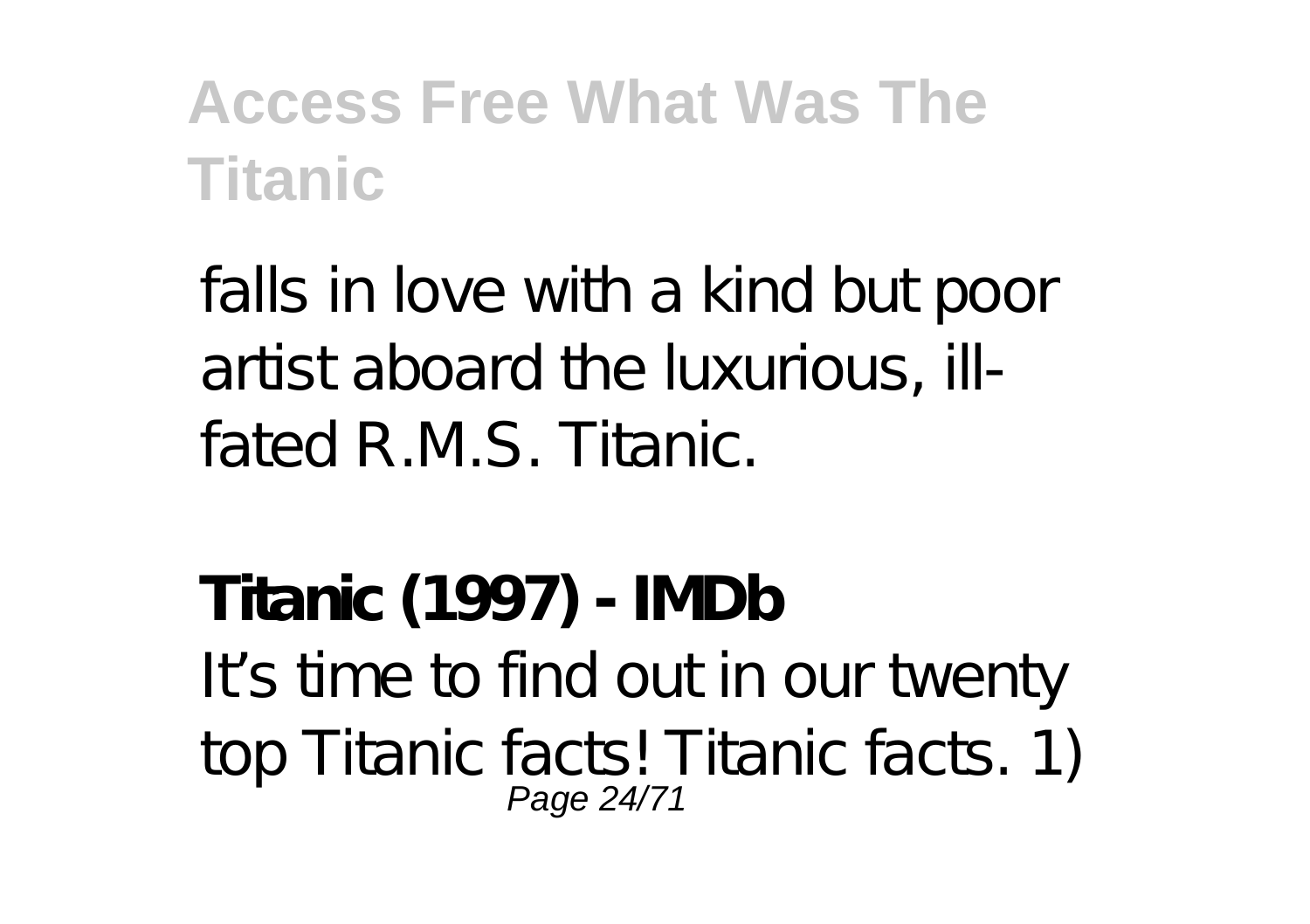Titanic was built by a company called White Star Line. She was completed and ready for the ocean on 31 March 1912, after three years in construction in Belfast, Northern Ireland. 2) And she was no ordinary ship, Titanic<br>Page 25/71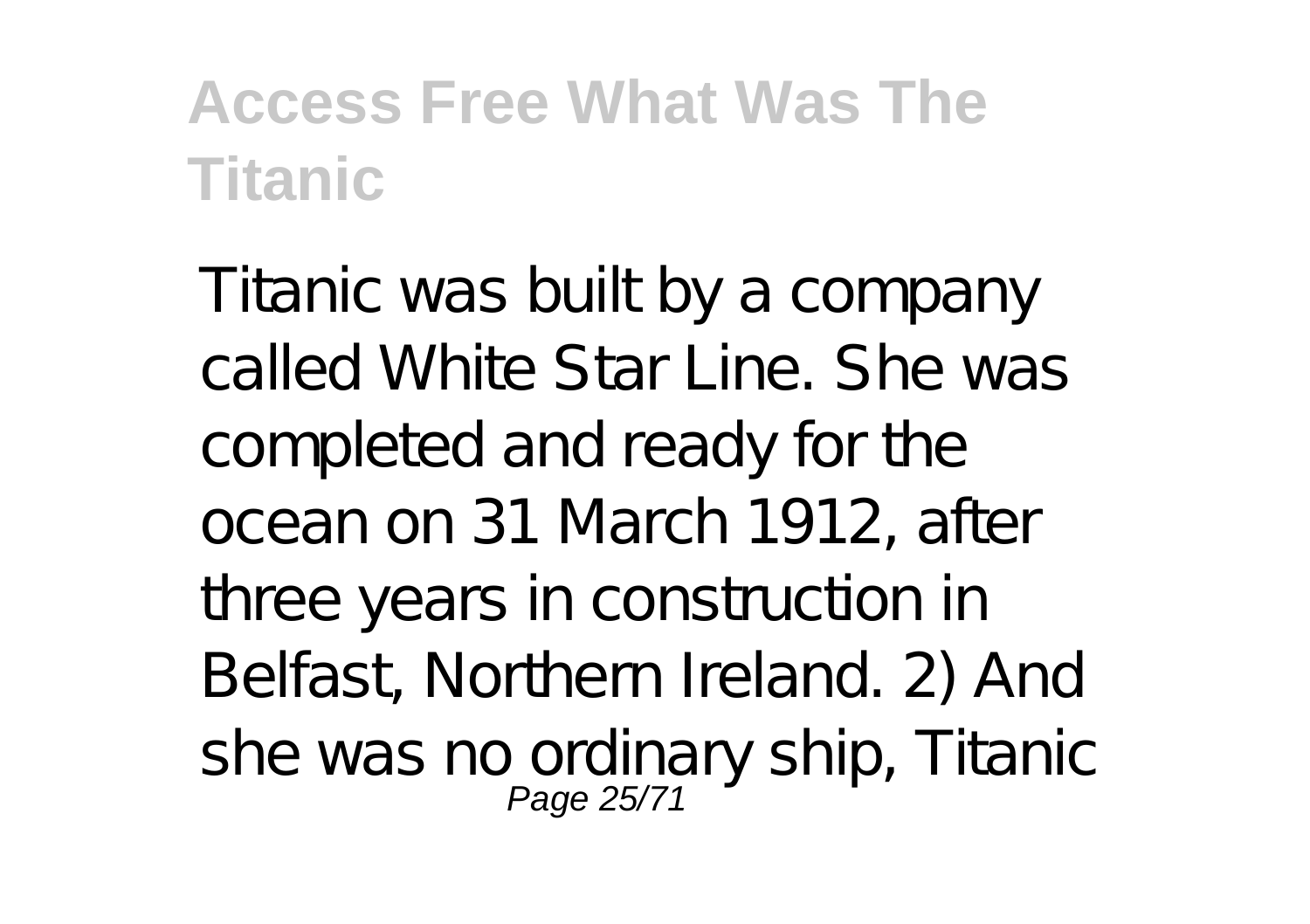was the most impressive and luxurious ship of her time!

**Titanic facts for kids | History | National Geographic Kids** What Was the Titanic? April 14, 1912 The grandest luxury ship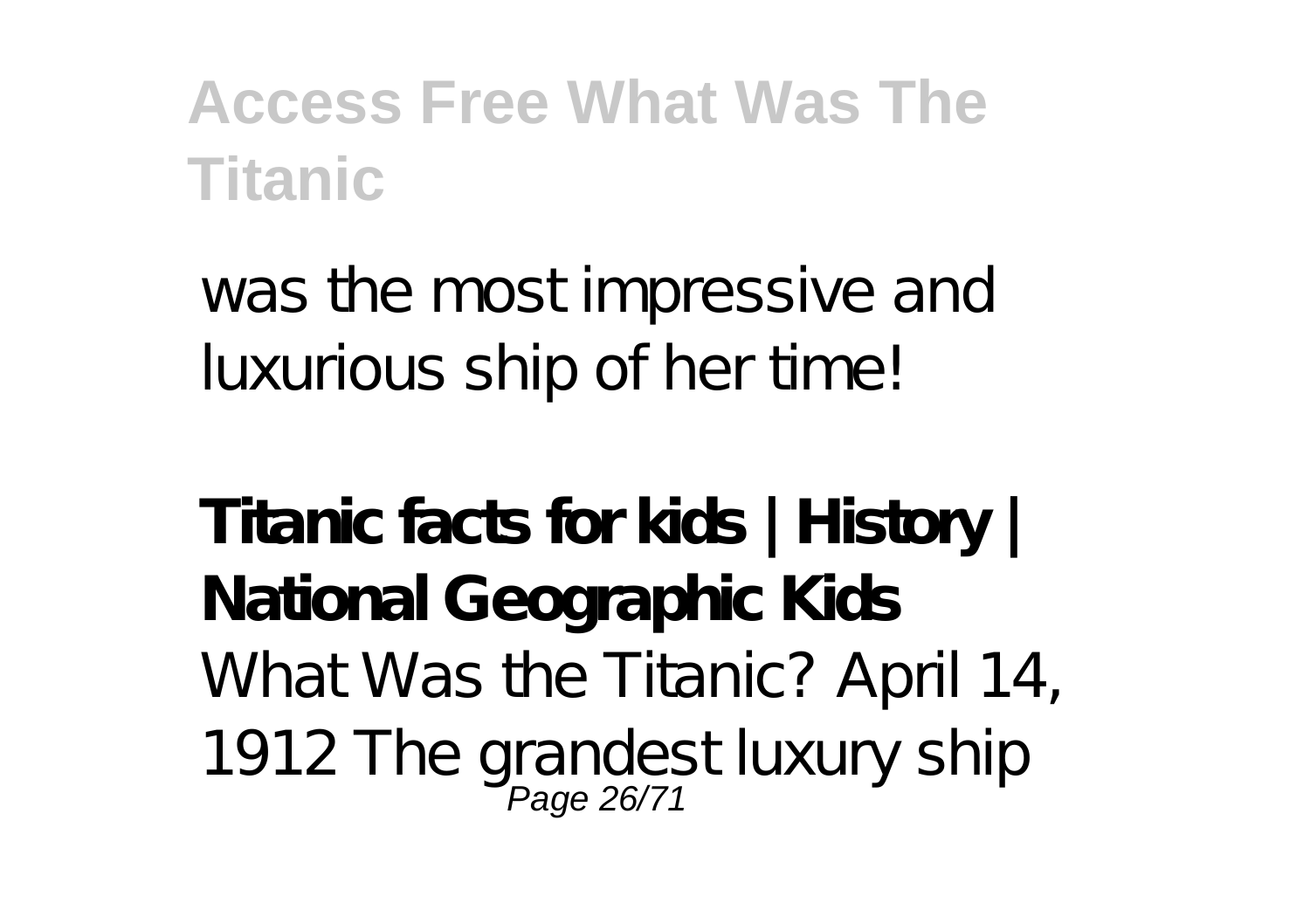ever, the Titanic, was crossing the Atlantic Ocean. It was on its maiden, or first, voyage. The ship had left England four days earlier. It was making great time. In just a few days, the Titanic was scheduled to arrive in New Page 27/71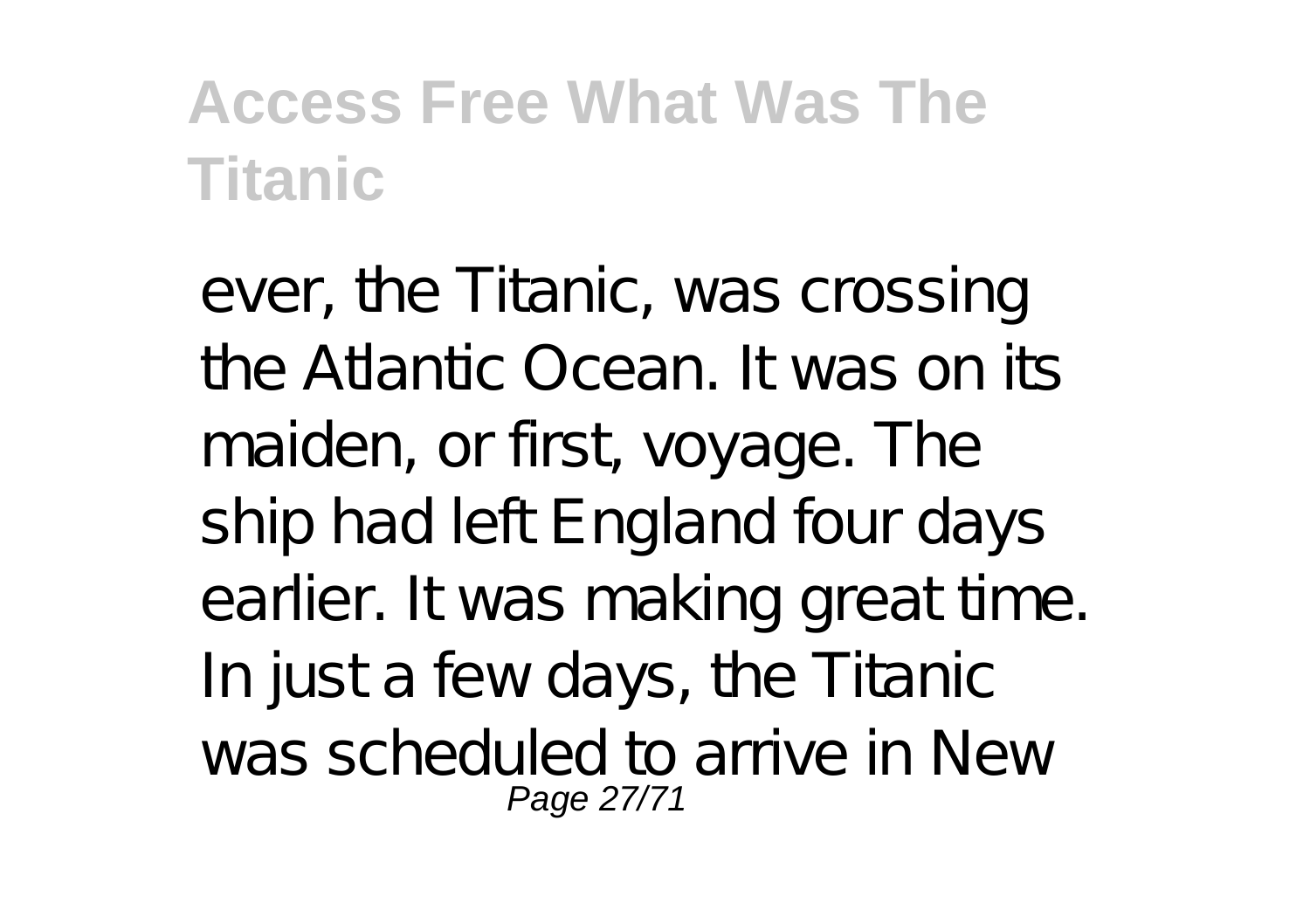York City.

**...**

# **What Was the Titanic?: Sabol, Stephanie, Who HQ, Copeland**

RMS Titanic, Inc. is an affiliate of the company and has conducted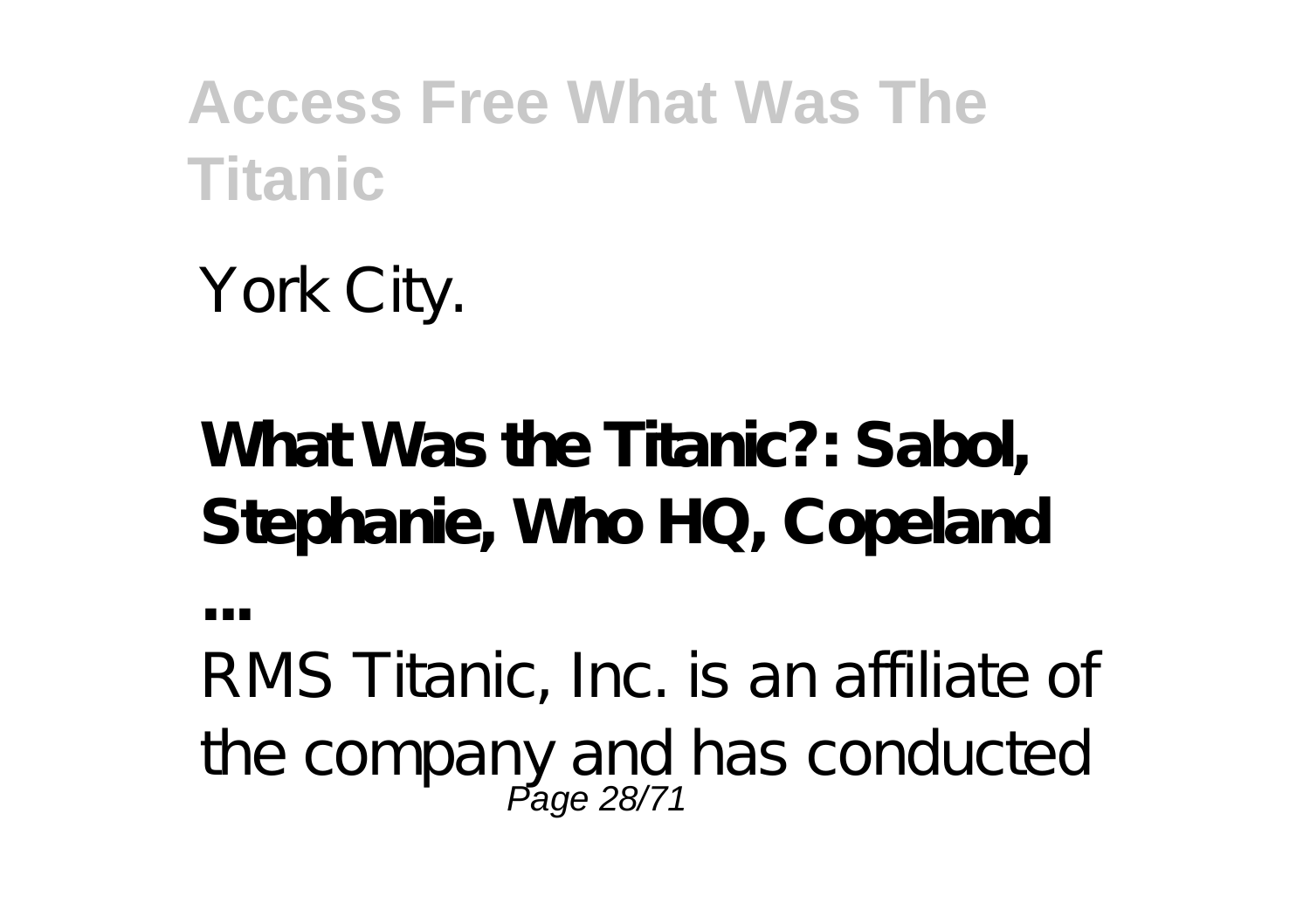eight research and recovery expeditions to Titanic. The recovered artifacts have been conserved and are continuously monitored and maintained so they can be displayed in the Exhibitions. In total, RMS Titanic, Page 29/71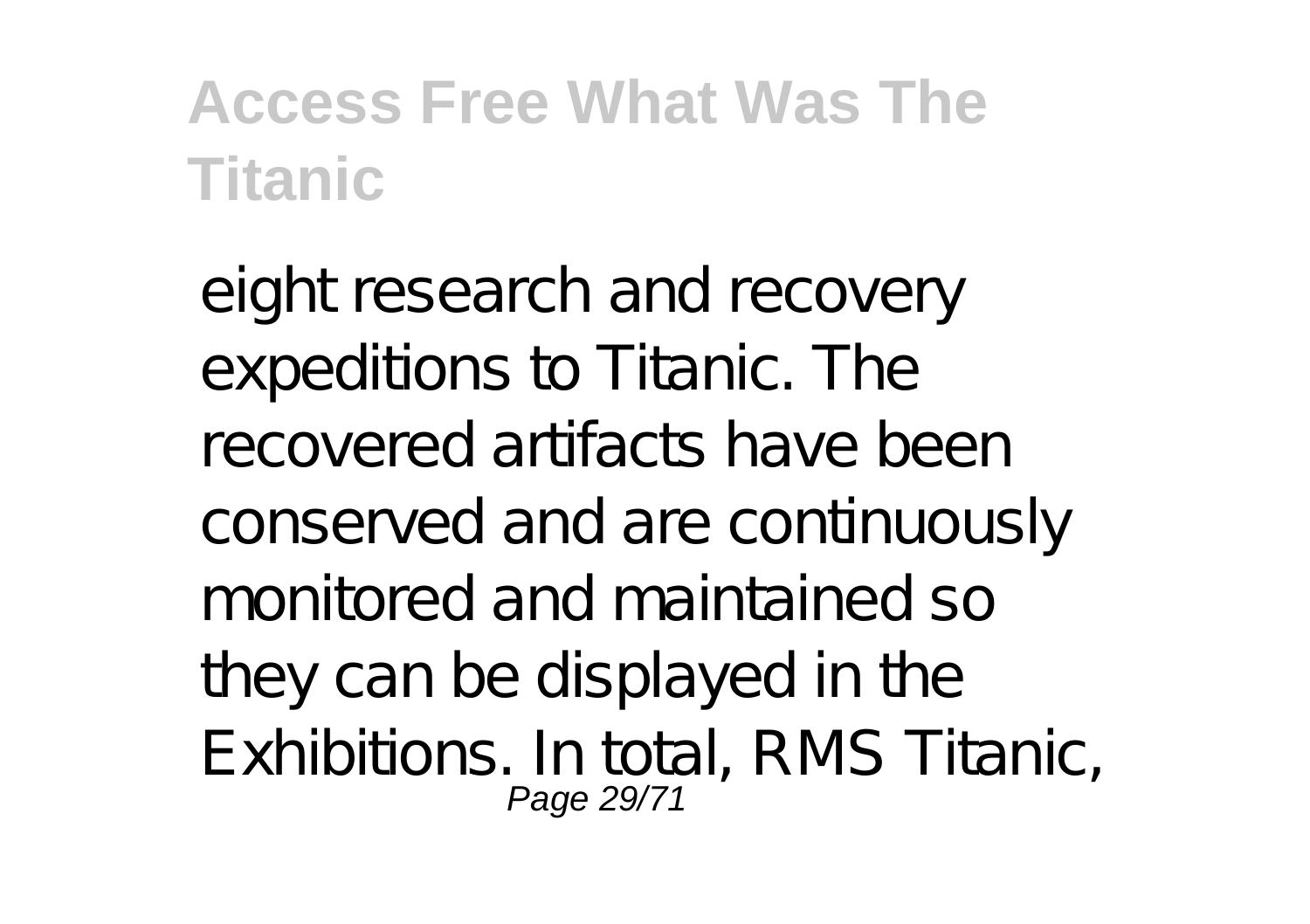Inc. has recovered 5,500 artifacts from the wreck site.

**Titanic: The Artifact Exhibition | Titanic Museum in Orlando** The Titanic was equipped with a first-rate kennel and the dogs Page 30/71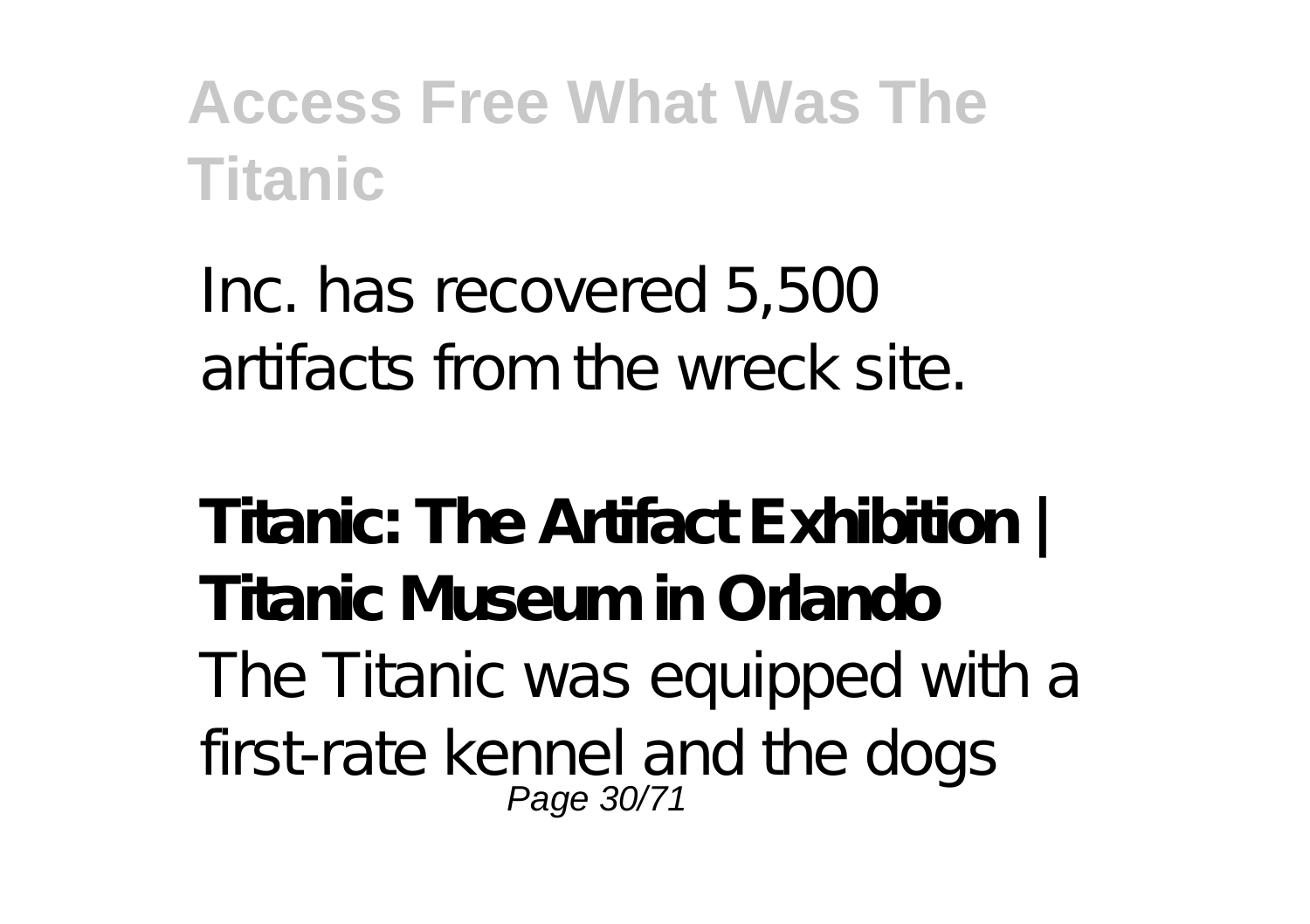were well-cared for, including daily exercise on deck. There was even an informal dog show scheduled for April 15, which, sadly ...

**Remembering the Dogs of the** Page 31/71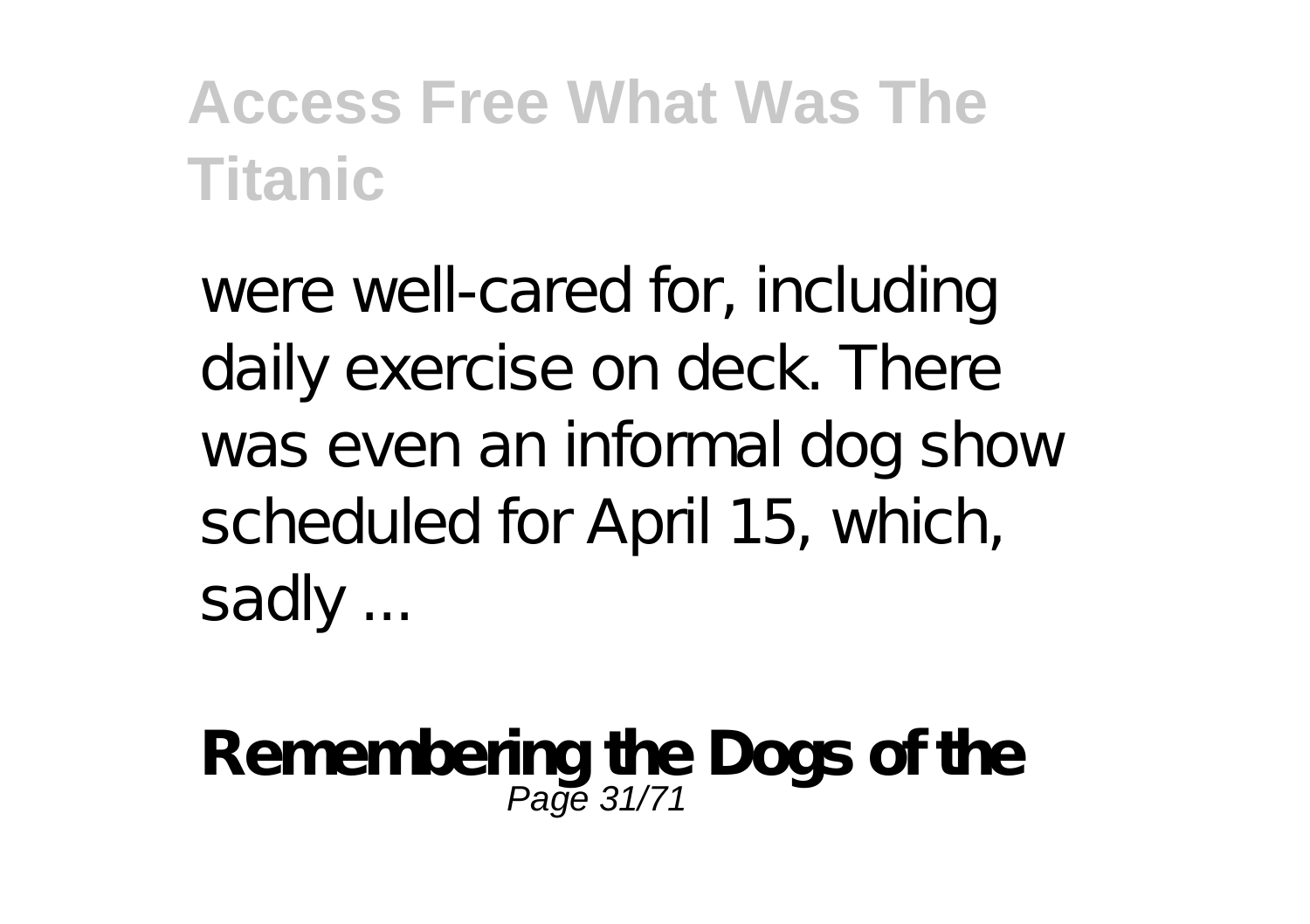**Titanic – American Kennel Club** An photo reportedly showing the iceberg that sank the Titanic was recently up for auction and was expected to sell for somewhere in the ballpark of \$10,000-\$15,000.; The photo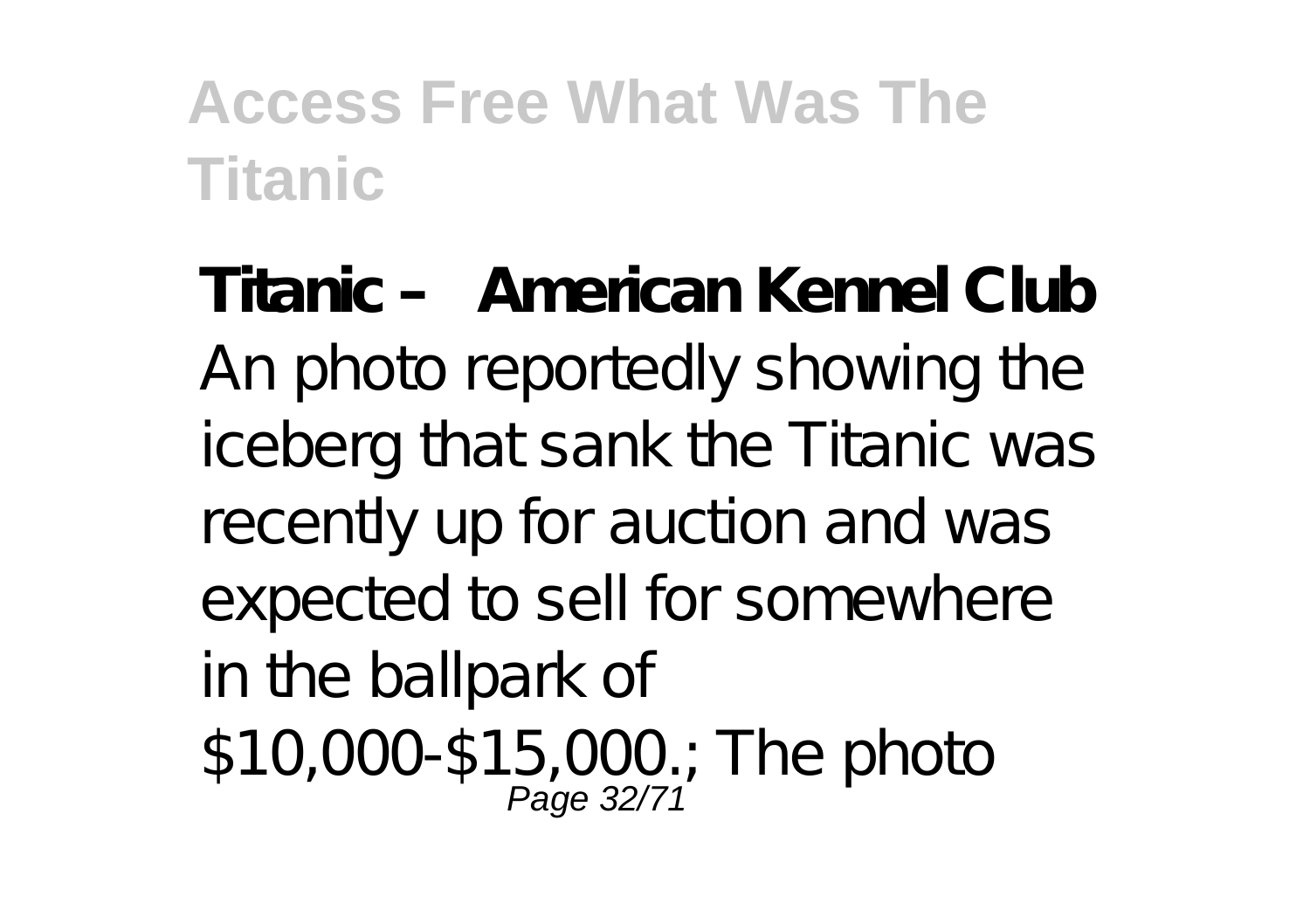was taken by another ...

**Is This a Photo of the Iceberg That Sank the Titanic?** The Titanic crew was trying to set a speed record, meaning they were going too fast to avoid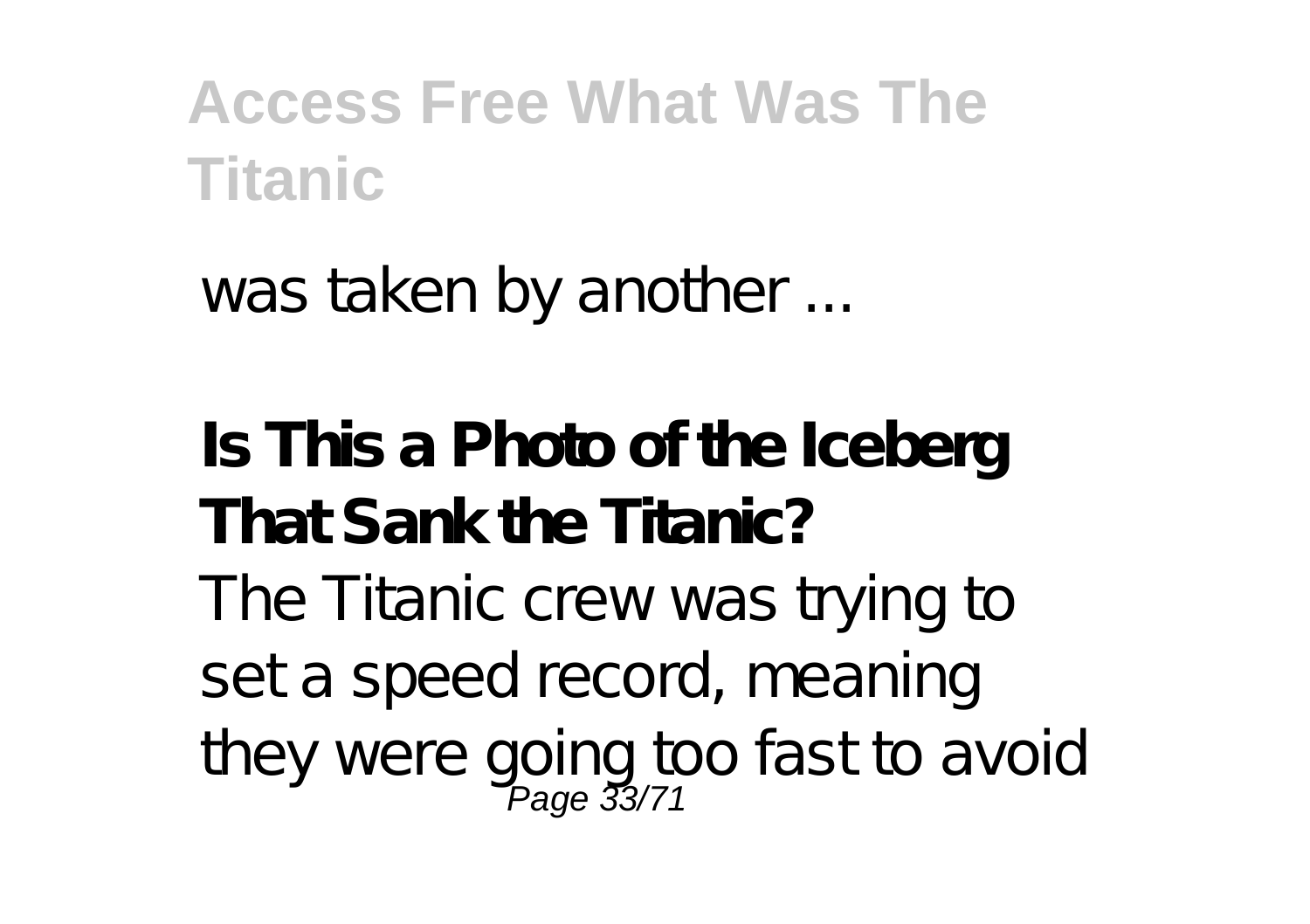the iceberg. Truth: The maximum speed of the Titanic was 21 knots. Others ships at this time recorded speeds of up to 26 knots so the crew would not have been attempting to break a record in a slow ship.<br>Page 34/71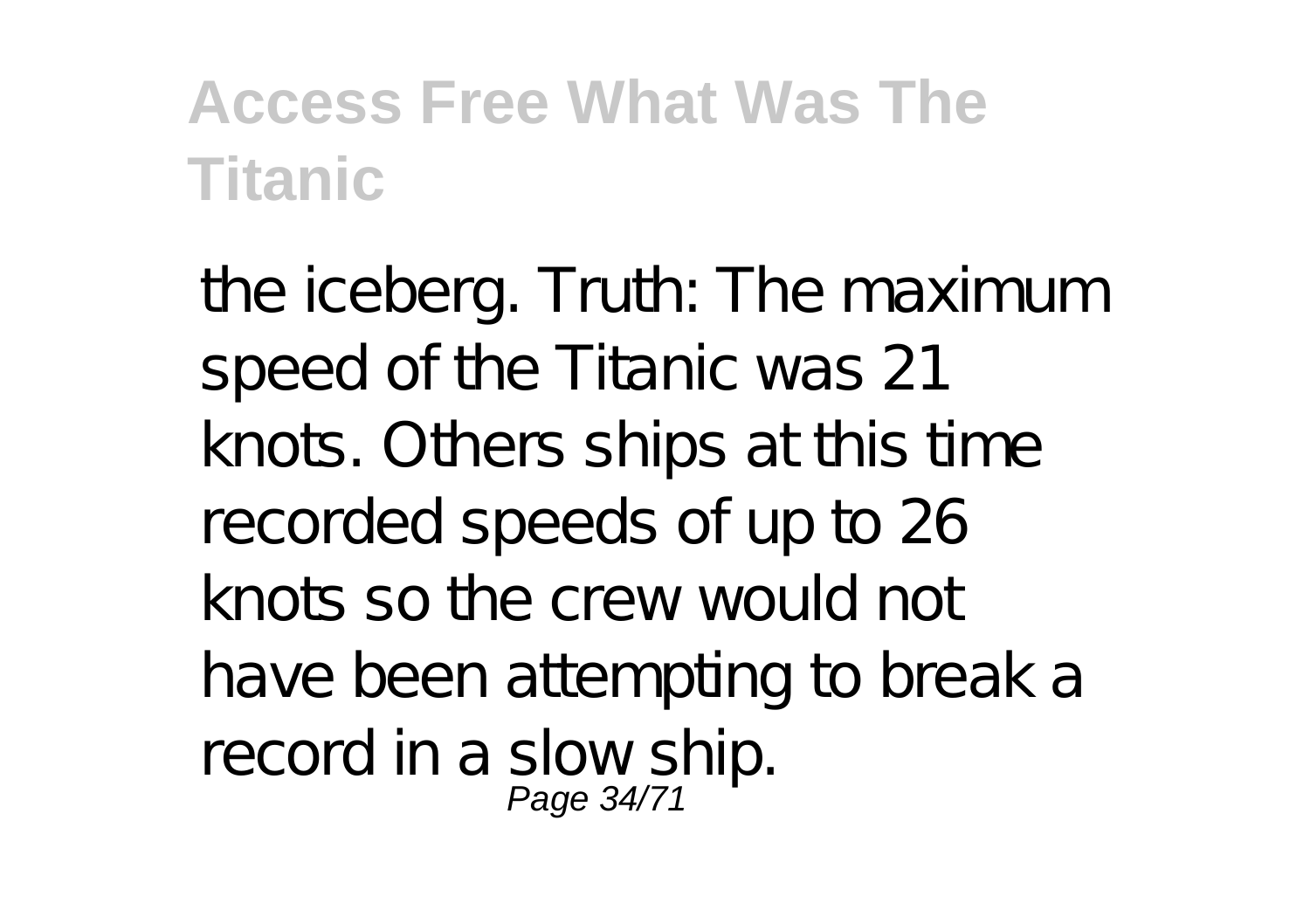**Ancestry.com - The Titanic** Brock Lovett (Bill Paxton) is a somewhat ruthless treasure hunter searching for profit under the sea in the debris of the wrecked liner Titanic. In Page 35/71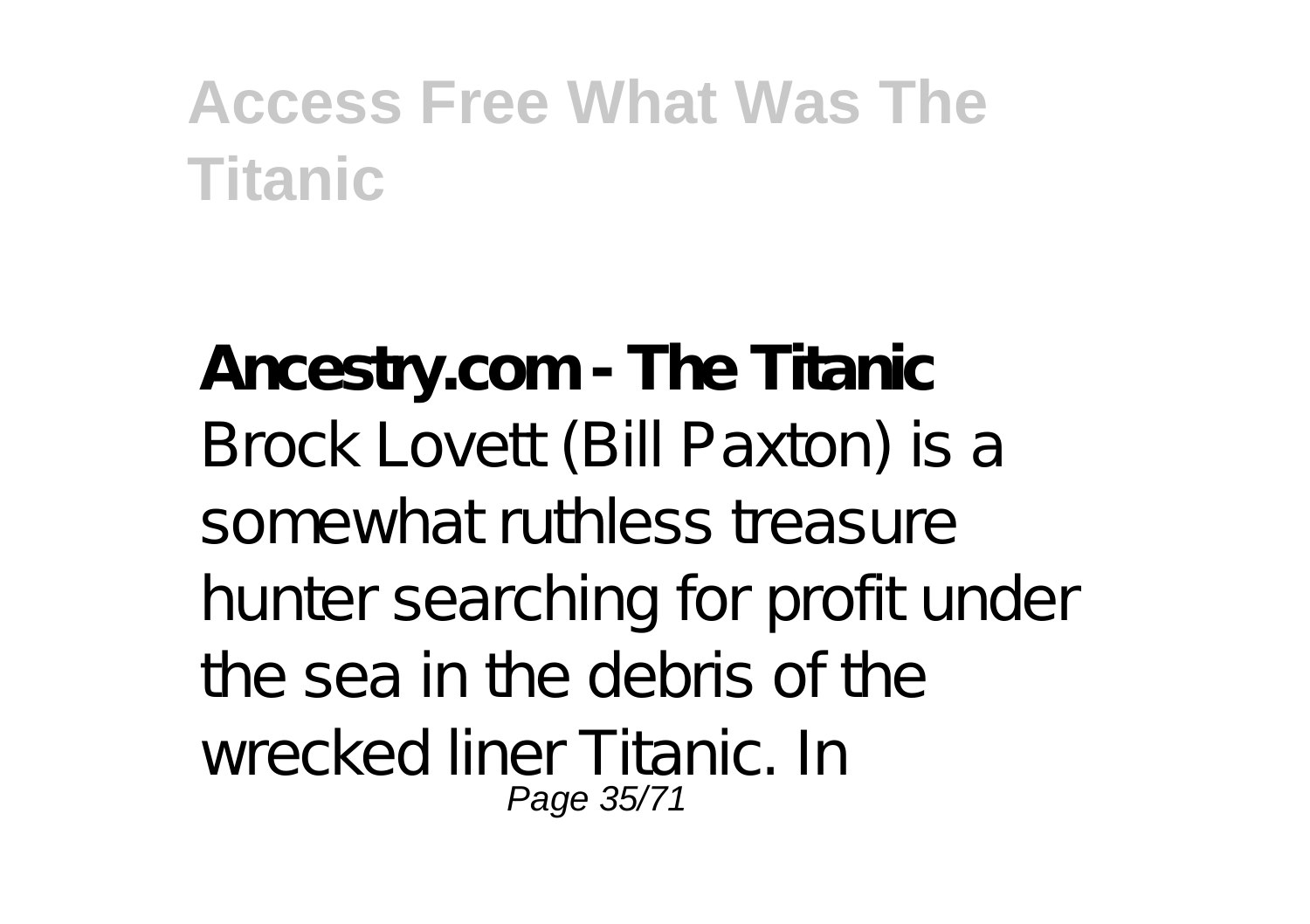particula...

The Titanic Lost...and Found What Was the Titanic book talk Sinking of the Titanic (1912)<br>Page 36/71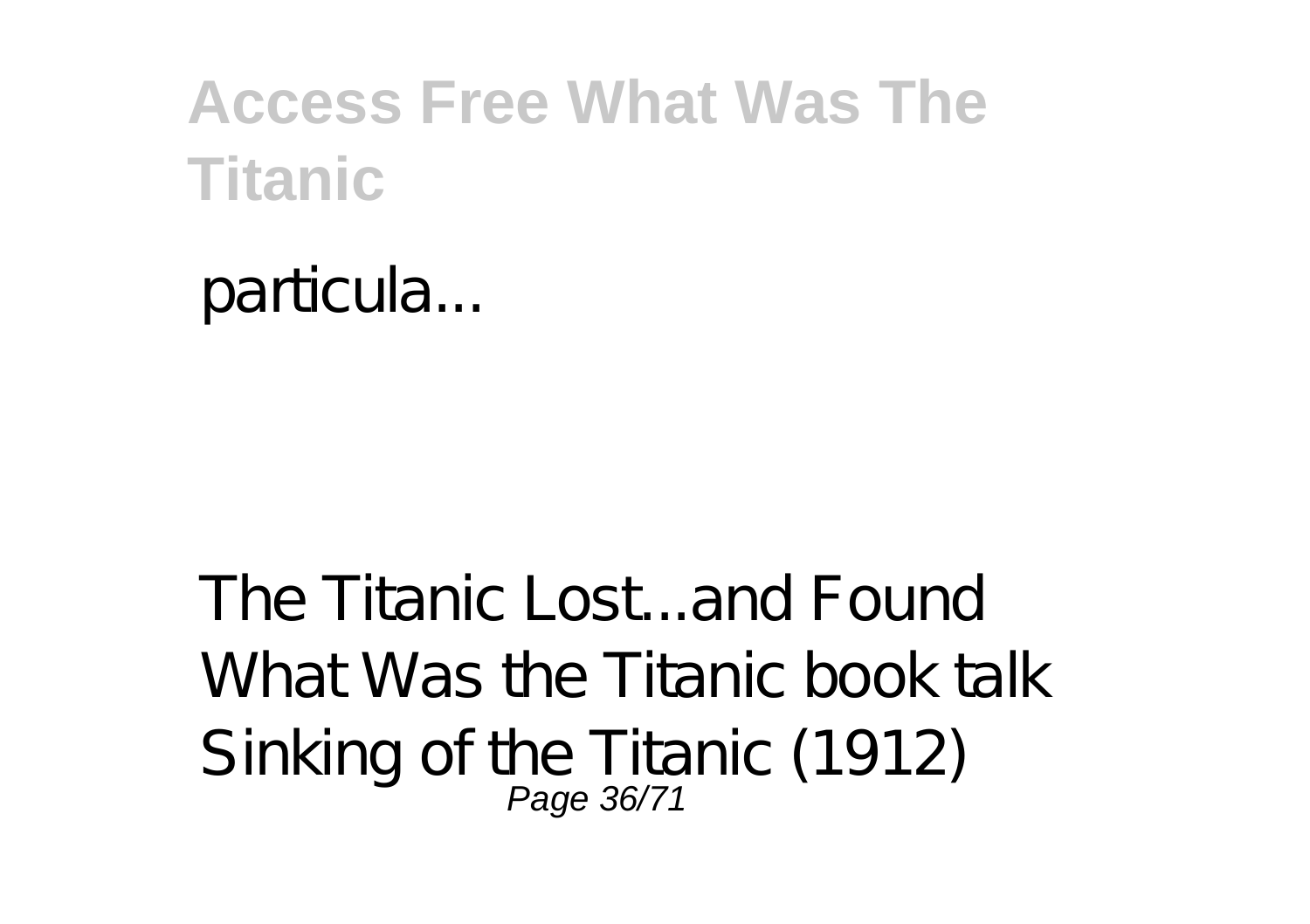Titanic For Kids The Wreck Of The Titan Told Of The Titanic's Sinking - 14 Years Before It Happened How Did the 'Unsinkable' Titanic End Up at the Bottom of the Ocean? | National Geographic Page 37/7<sup>1</sup>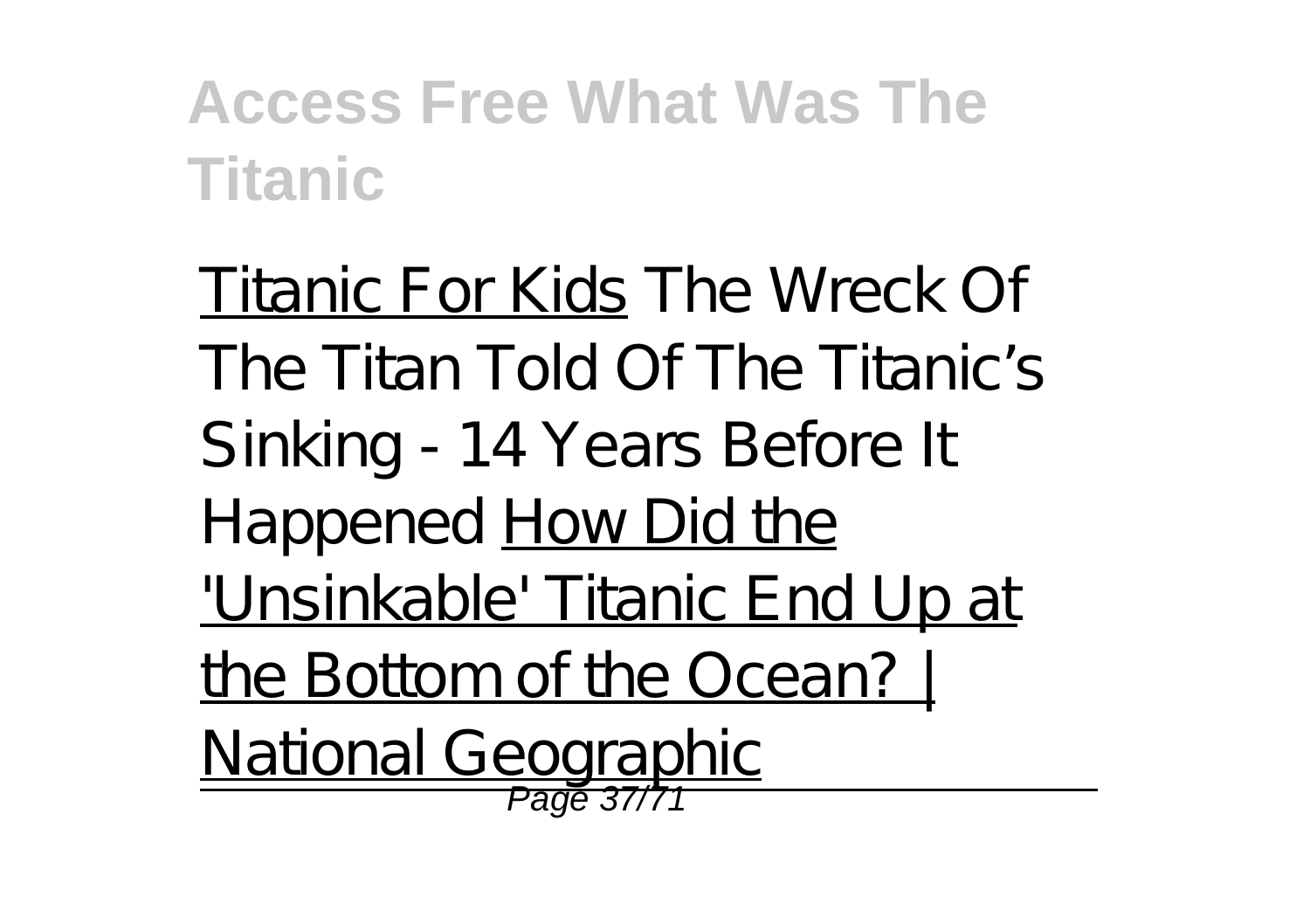Book Review. Titanic-The Ship Magnificent**TITANIC: Myths, Mysteries and Theories DEBUNKED** New CGI of How Titanic Sank | Titanic 100 *History Channel - Titanic Real Story NEW Documentary What If the* Page 38/71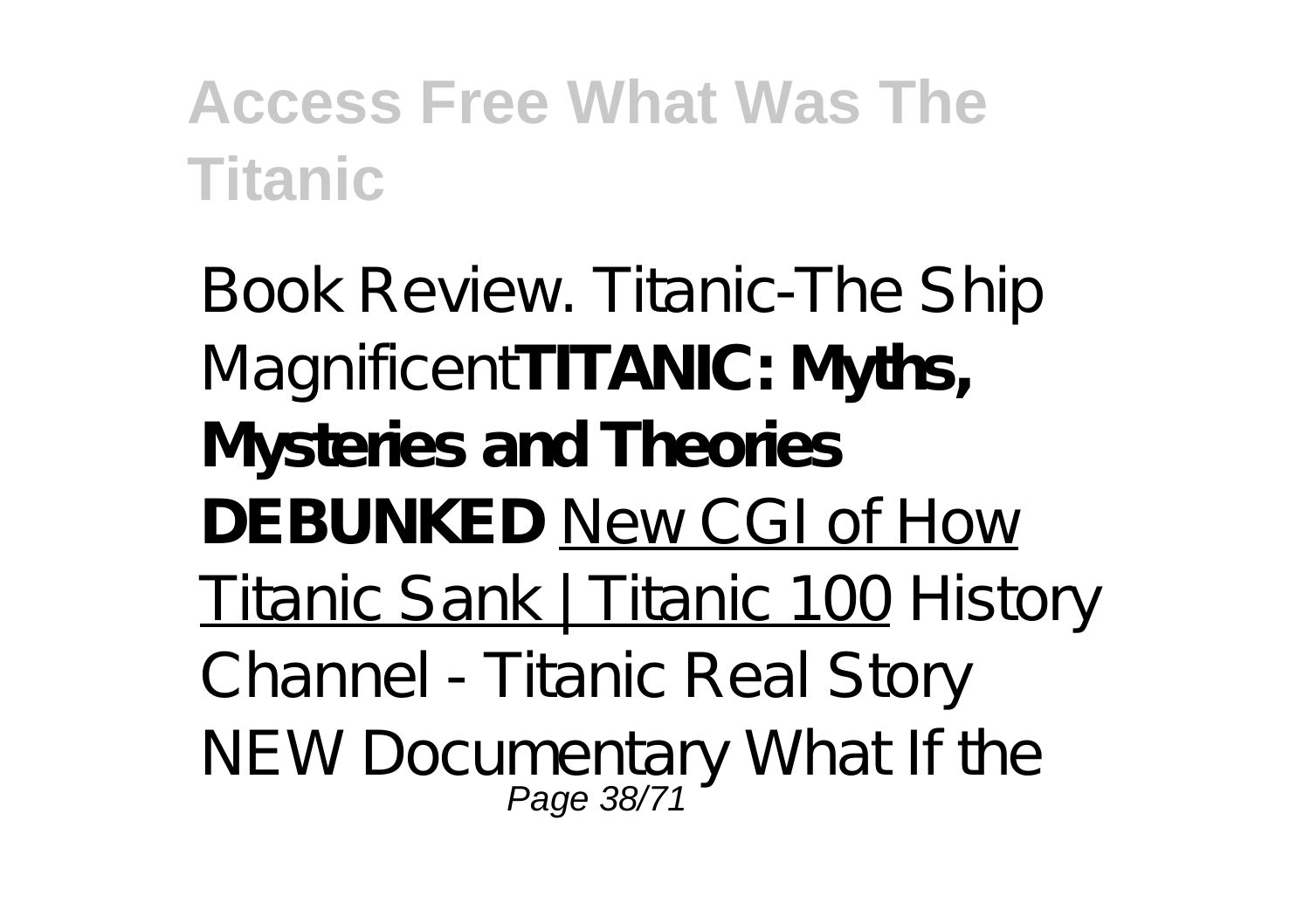*Titanic Sank Today* What was the Titanic book review

Titanic Survivor Claims an

Iceberg Didn't Destroy the Ship Book Review: Story of The TITANIC

Why was the Titanic considered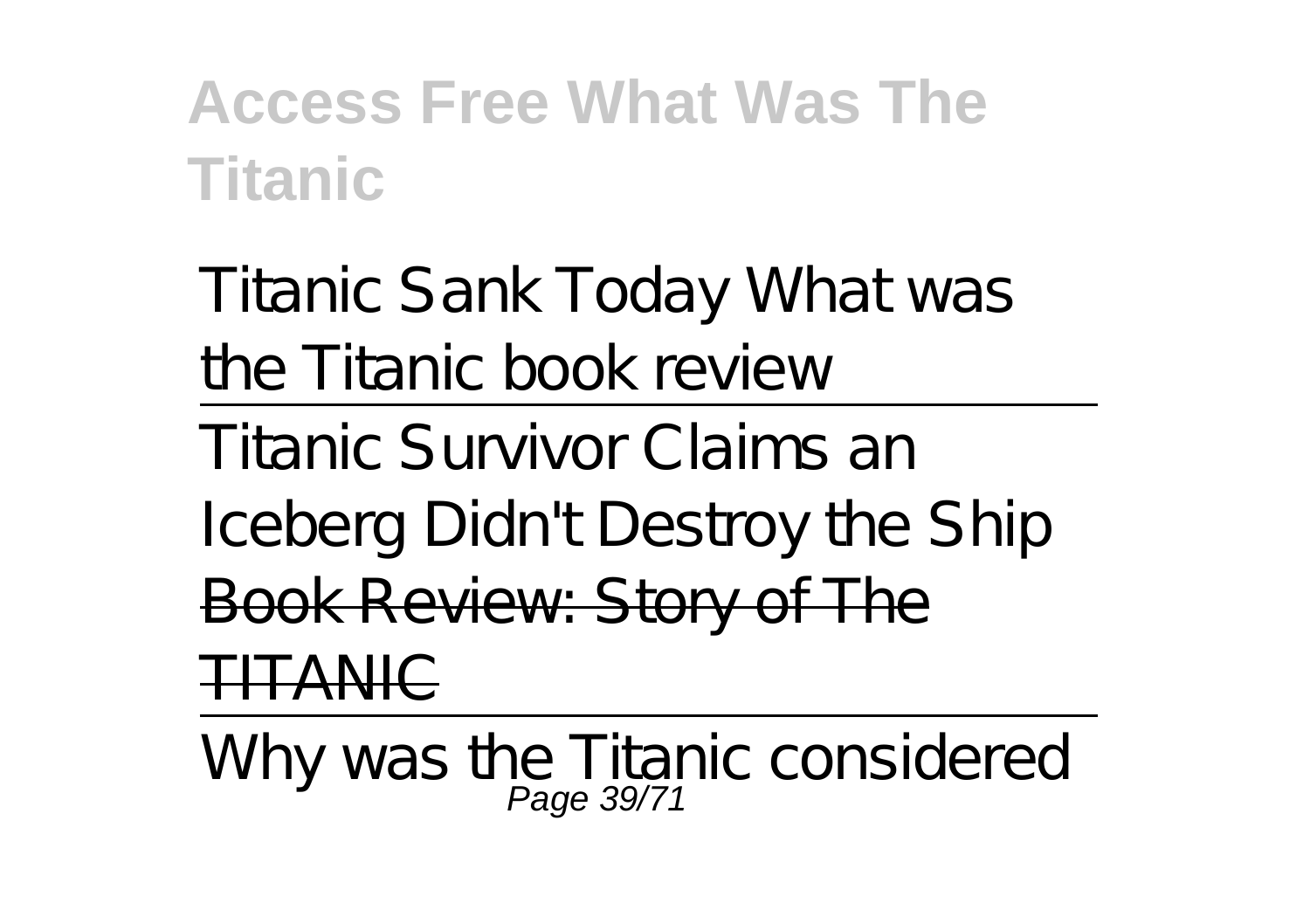unsinkable?- World Book Explains

ASMR | Whispered Sinking of the Titanic Timeline 1912 - Reading Library Book Was the Titanic Disaster Predicted? Did Titanic Really Sink? | British Page 40/71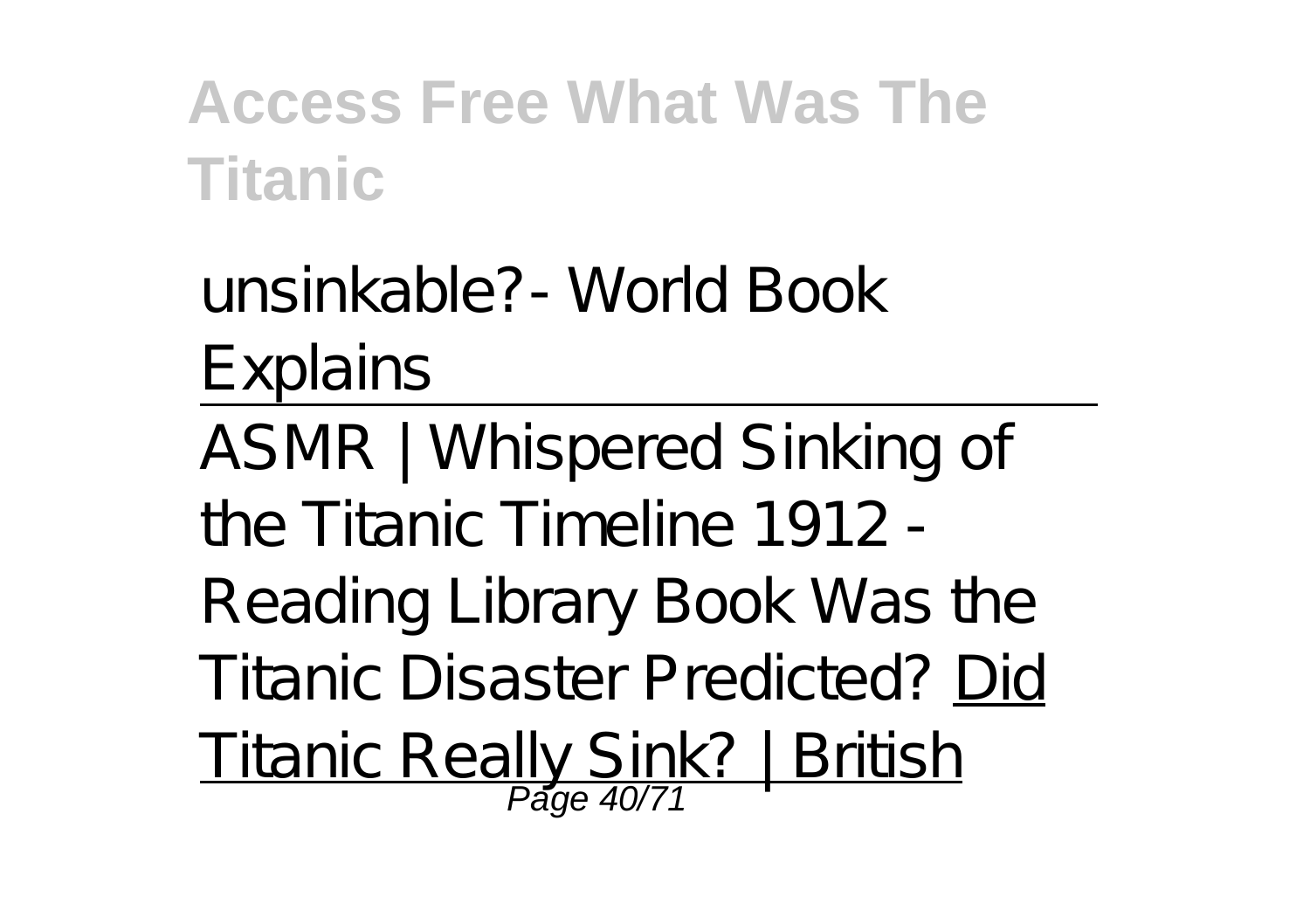Pathé**Titanic: The Facts Told By Real Survivors | British Pathé** ASMR | Sinking of the Titanic Story- Reading in a Whisper - Vintage Book - Chps 1-3**What Was The Titanic** RMS Titanic was a British Page 41/71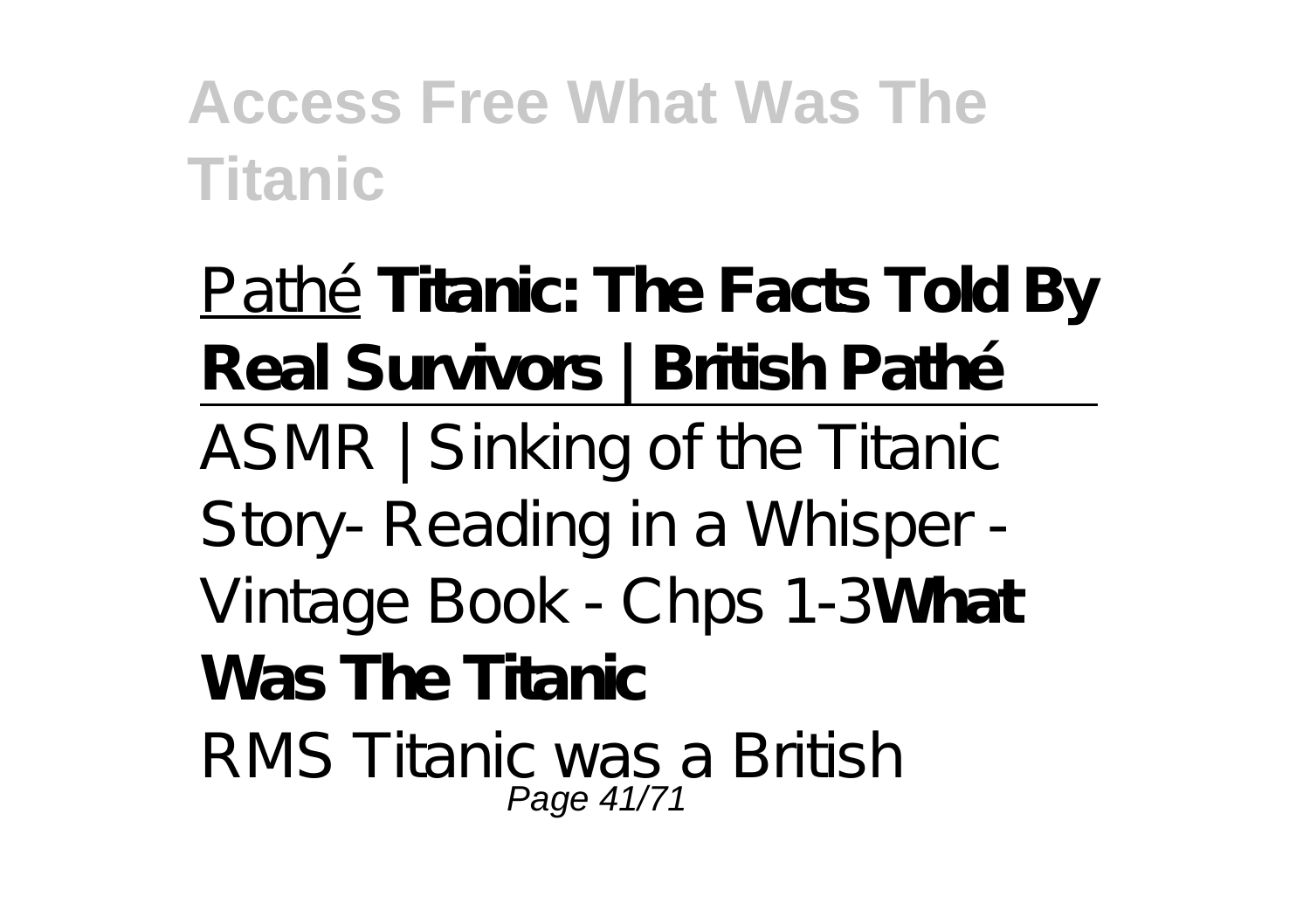passenger liner operated by the White Star Line that sank in the North Atlantic Ocean in the early morning hours of 15 April 1912, after striking an iceberg during her maiden voyage from Southampton to New York City.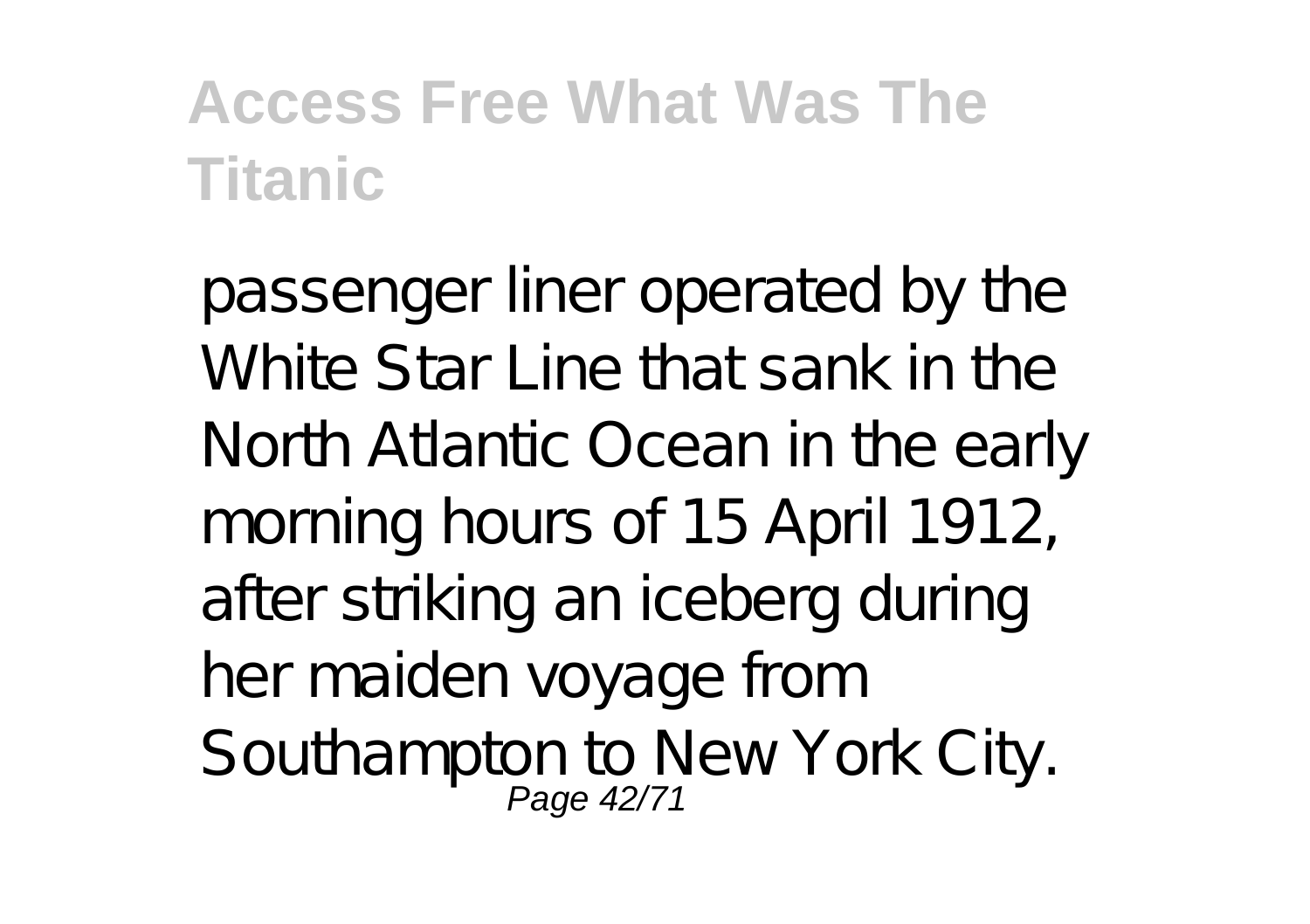# **Titanic - Wikipedia** The Titanic was a White Star Line steamship carrying the British flag. She was built by Harland and Wolff of Belfast, Ireland, at a reported cost of \$7.5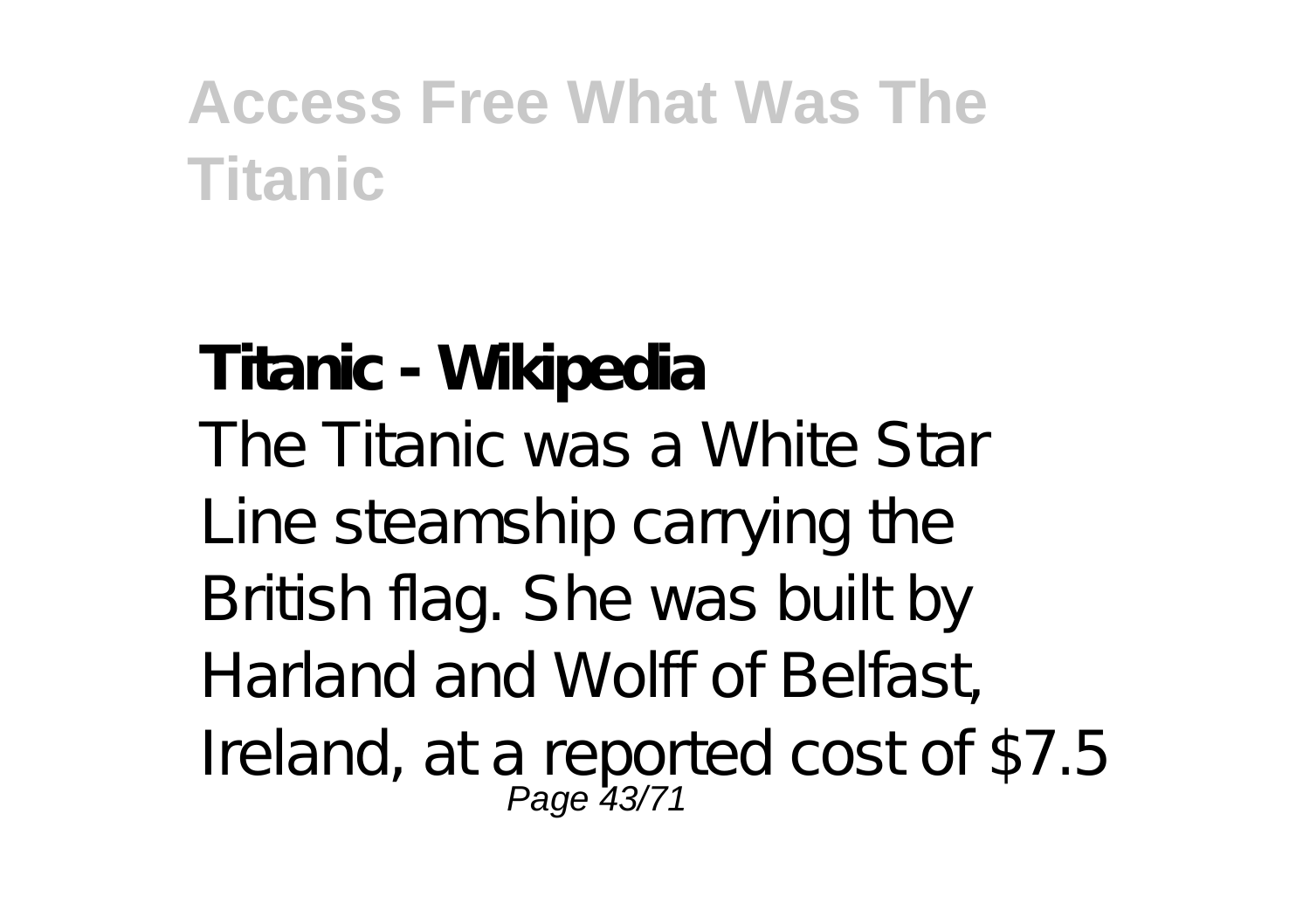million. Her specifications were: Length overall: 882.5 feet; Gross tonnage: 46,329 tons; Beam: 92.5 feet; Net tonnage: 24,900 tons; Depth 59.5 feet

**The Titanic | Smithsonian** Page 44/71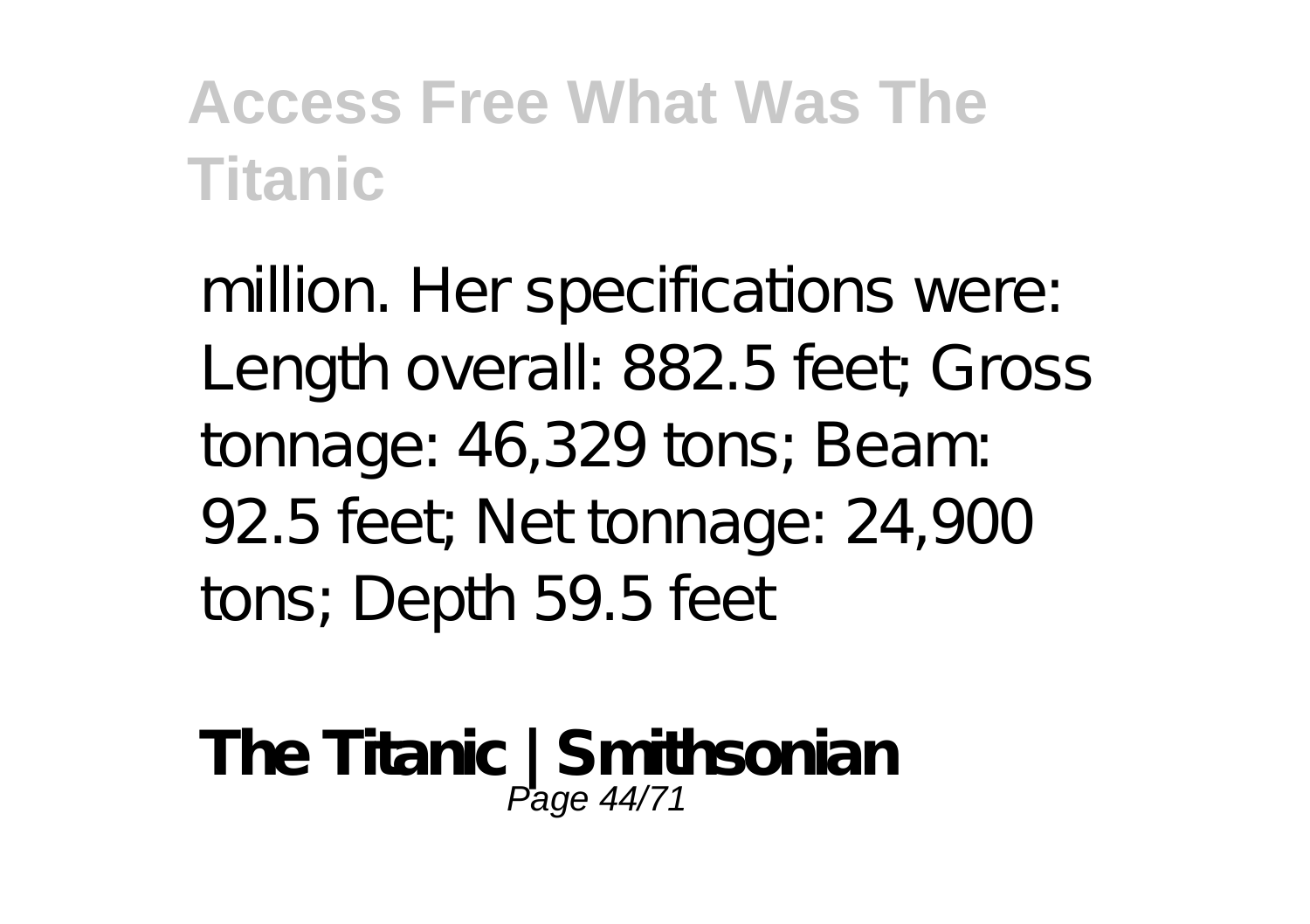#### **Institution** The Titanic was a luxury vessel and the largest moveable manmade object of its time. It sank on April 15, 1912 off the coast of Newfoundland in the North Atlantic. Over 1,500 of the 2,240 Page 45/71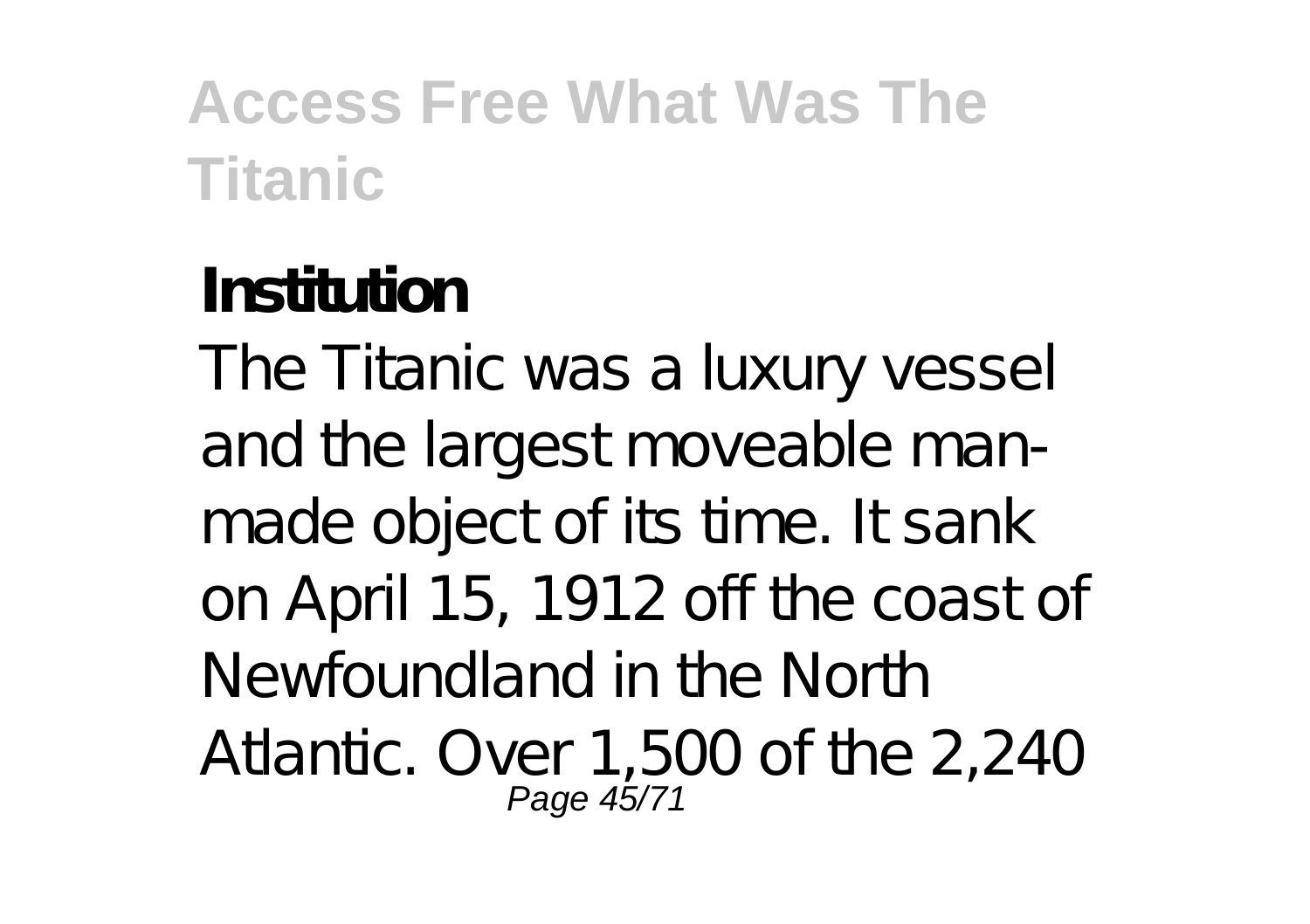passengers and crew lost their lives in the disaster.

**The Titanic: Passengers, Crew, Sinking, and Survivors ...** Titanic facts, true stories, passenger and crew biographies,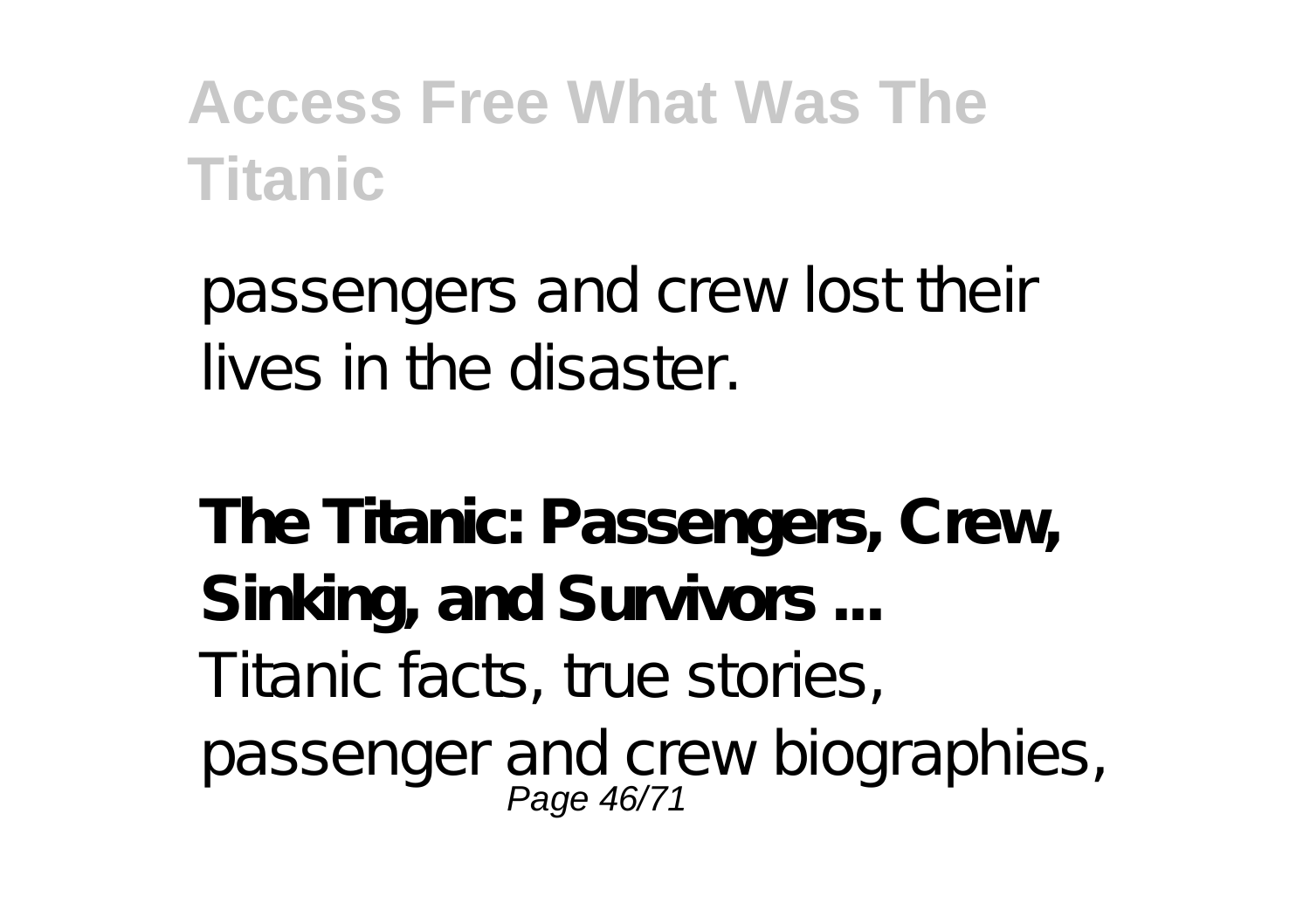victim and survivor lists - Complete deckplans and detailed information about the disaster.

**Encyclopedia Titanica: Titanic Facts, History and Biography** Page 47/71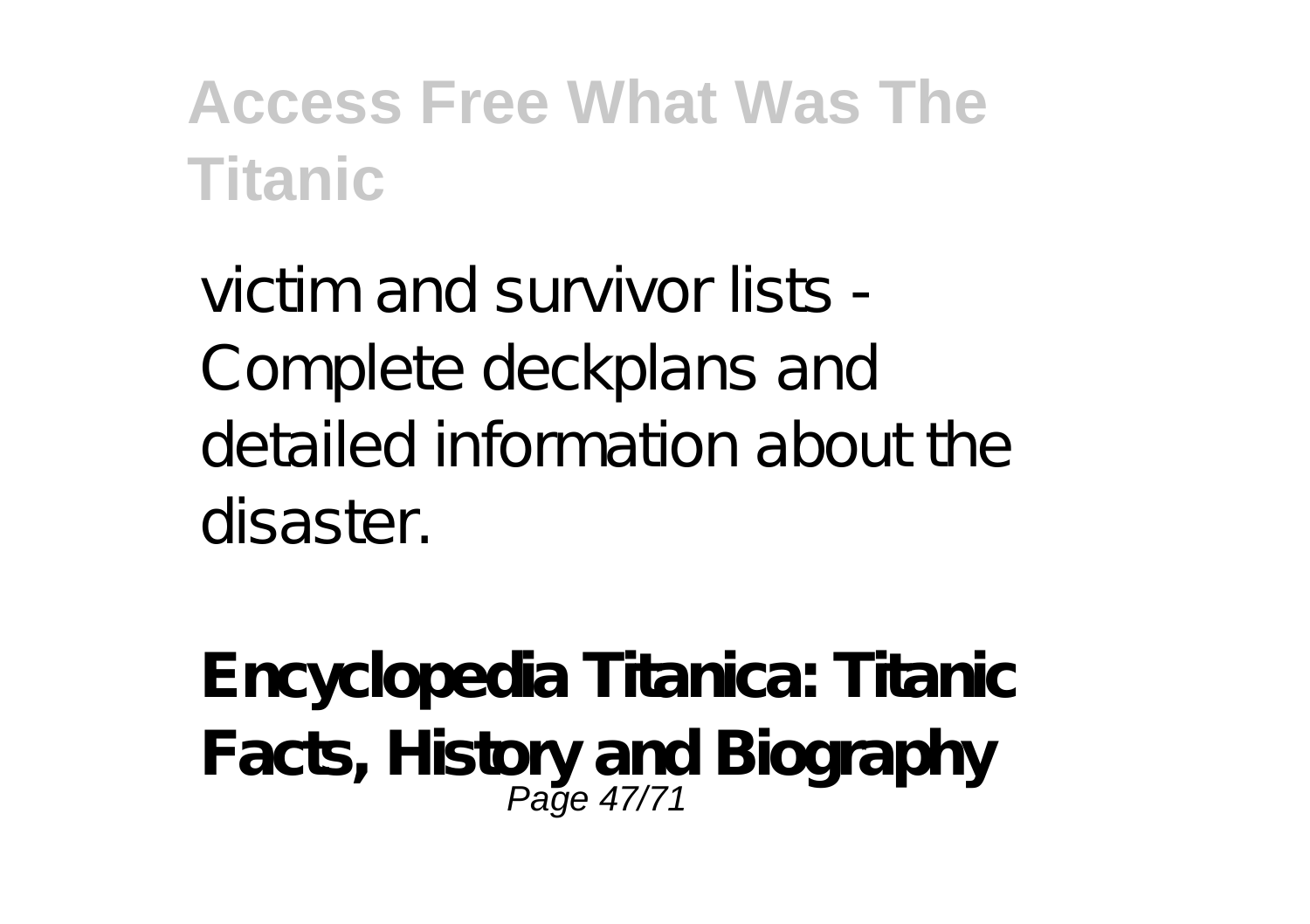What Was the Titanic? is full of facts about the most famous shipwreck of all time. It interesting how all the events fell into place to create the magnitude of this tragedy. Kids will eagerly read its history.<br>Page 48/71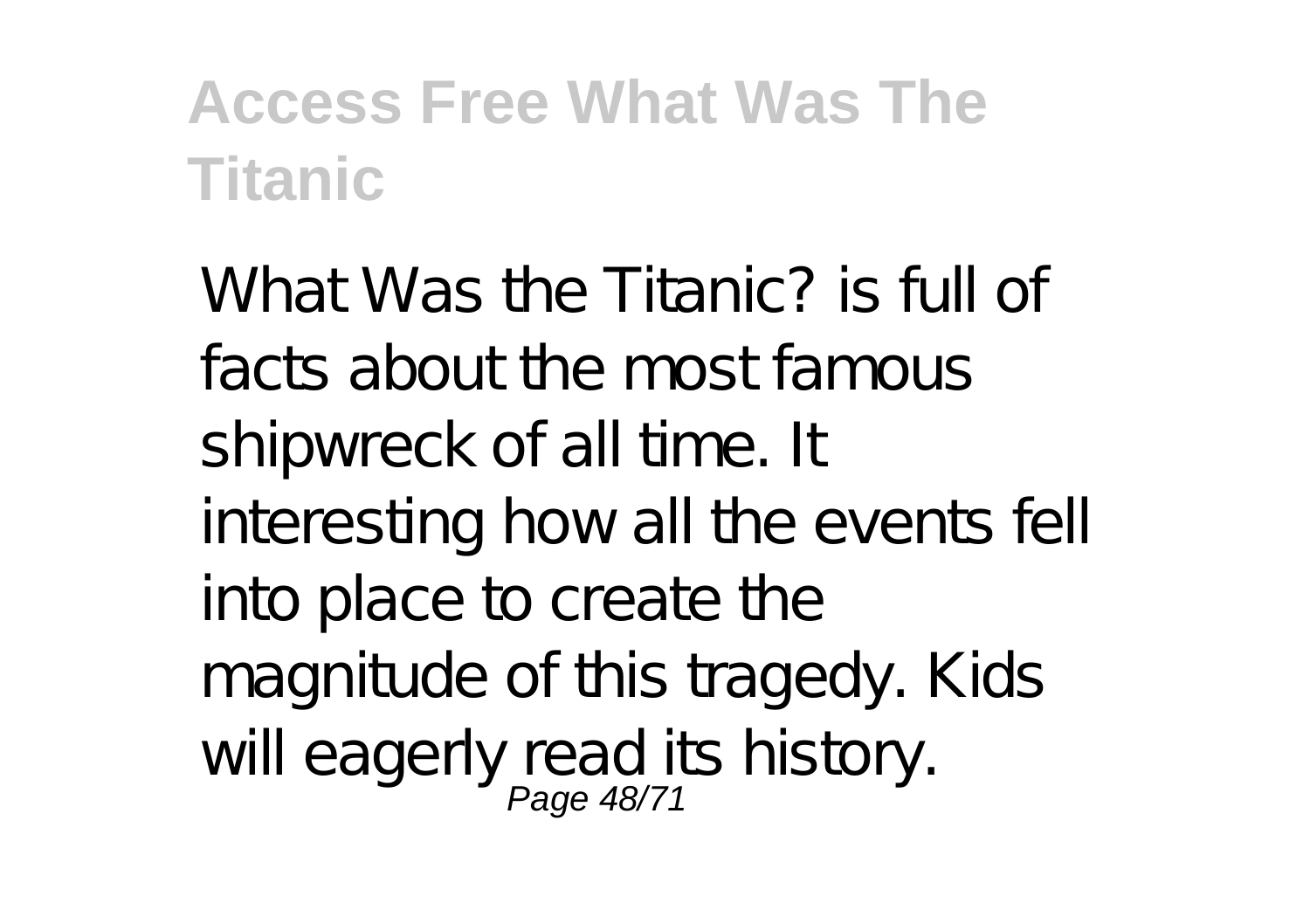Includes a Timeline of the Titanic, Timeline of the World, and Bibliography.

**What Was the Titanic? by Stephanie Sabol - Goodreads** The Titanic Was Gigantic. The<br>Page 49/71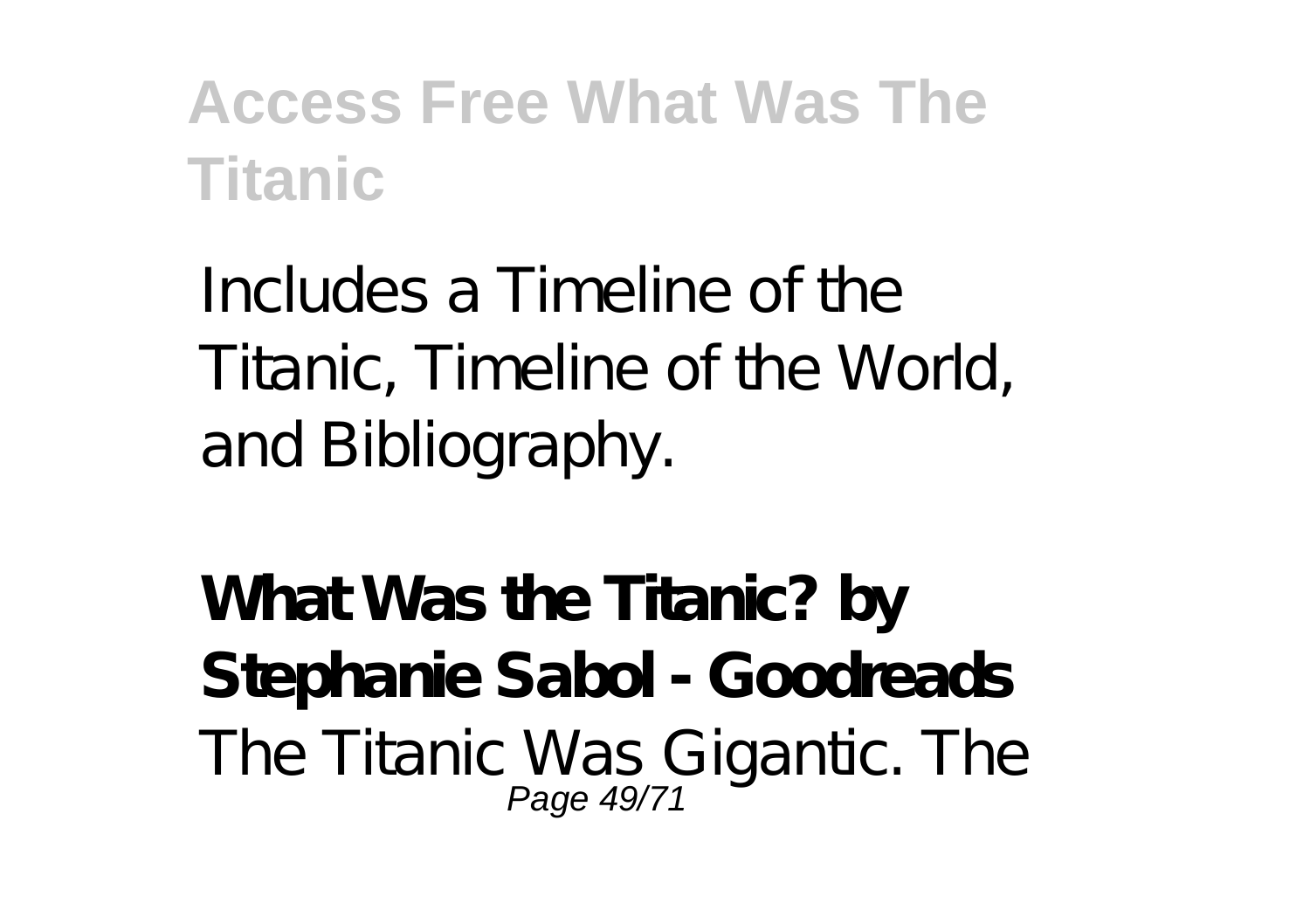Titanic was supposed to be an unsinkable boat and it was built to monumental scale. In total, it was 882.5 feet long, 92.5 feet wide, and 175 feet high. It would displace 66,000 tons of water and it was the largest ship built<br>Page 50/71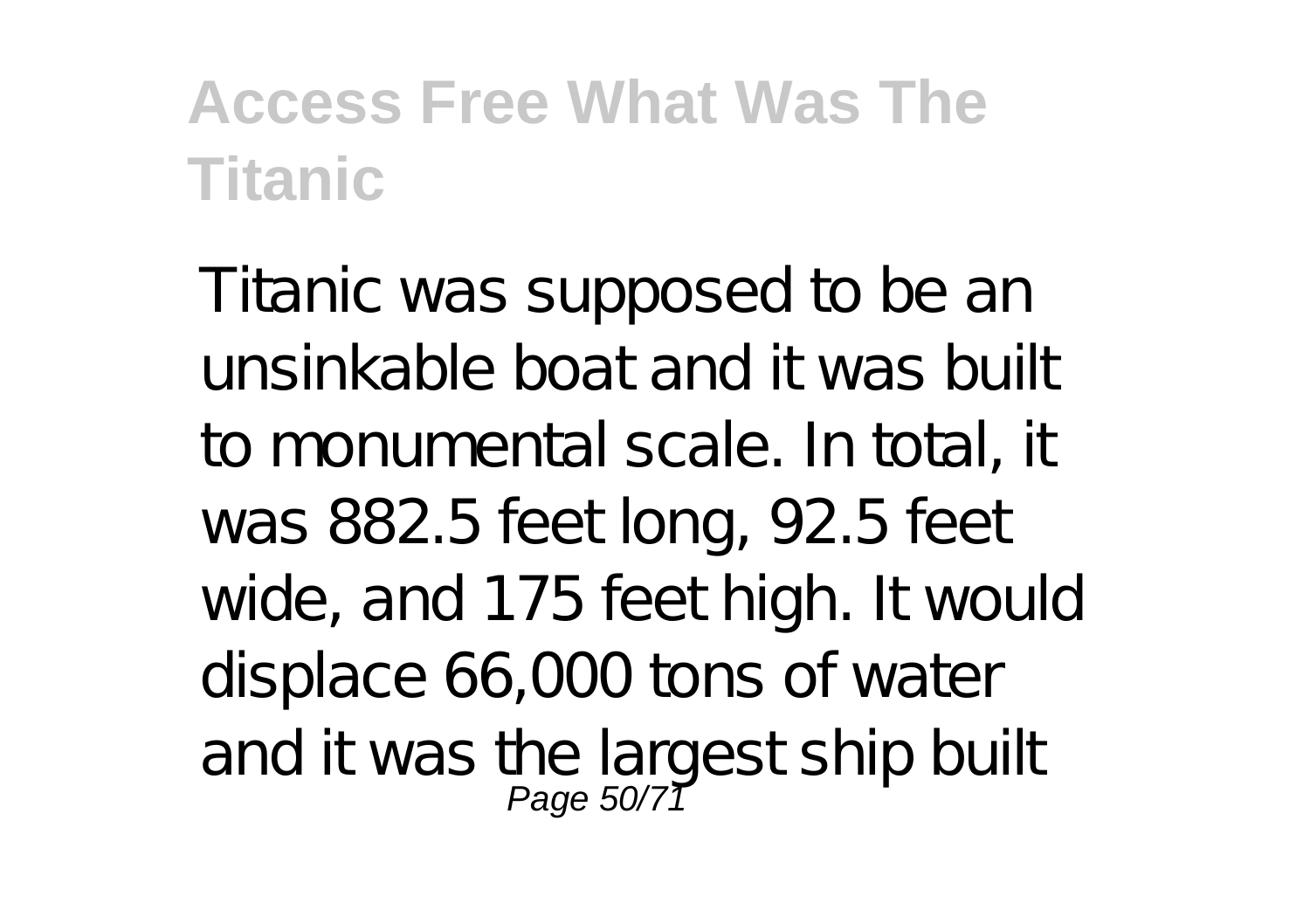up to that point in time.

**20 Surprising Facts About the Titanic - ThoughtCo** Though the RMS Titanic sank on April 14, 1912, the remains of the doomed ship weren't discovered Page 51/71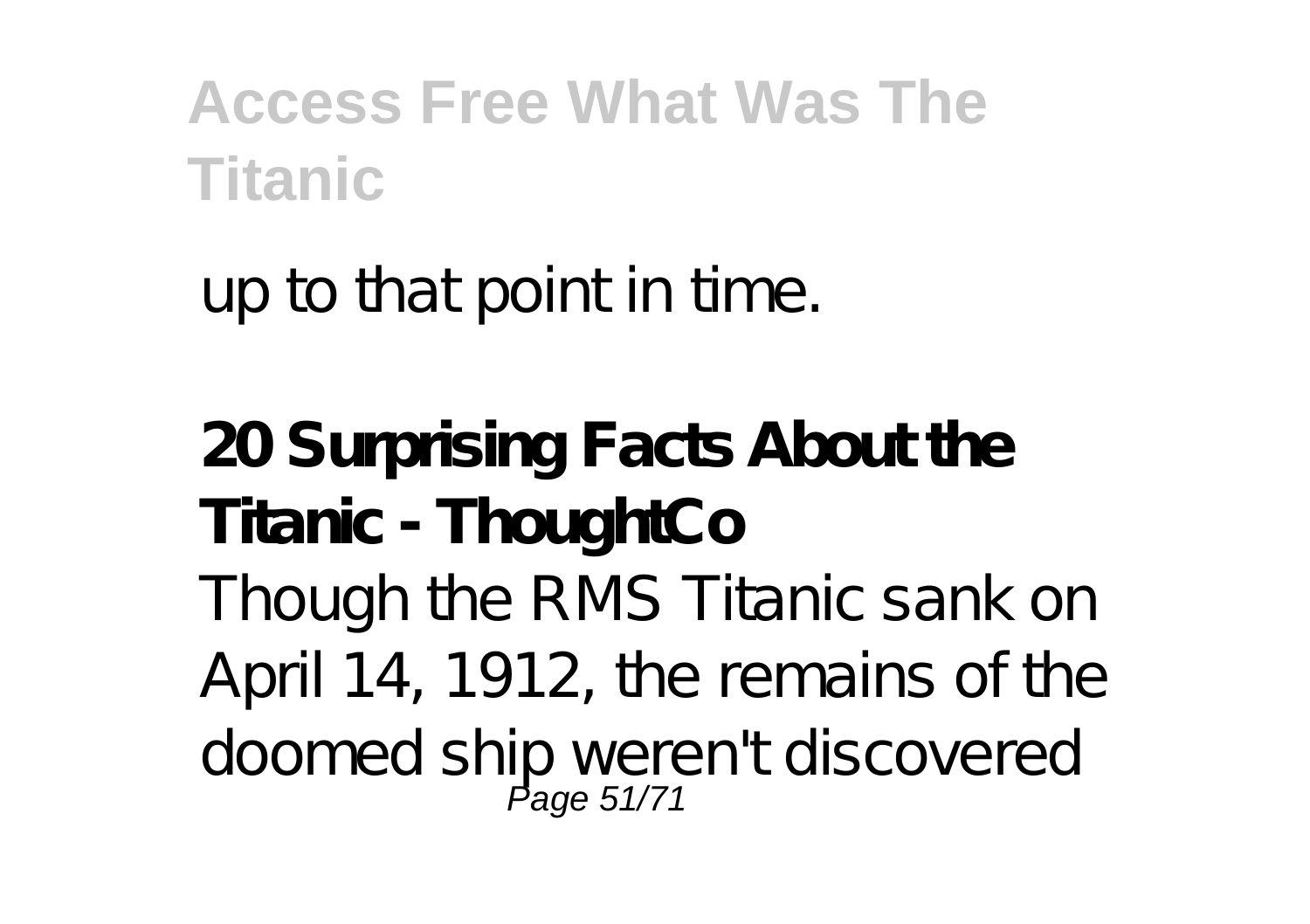until 1985 on the bottom of the ocean floor off the coast of Newfoundland. And while much of the ship had naturally perished sitting under the sea for decades, divers were still able to rescue and preserve plenty of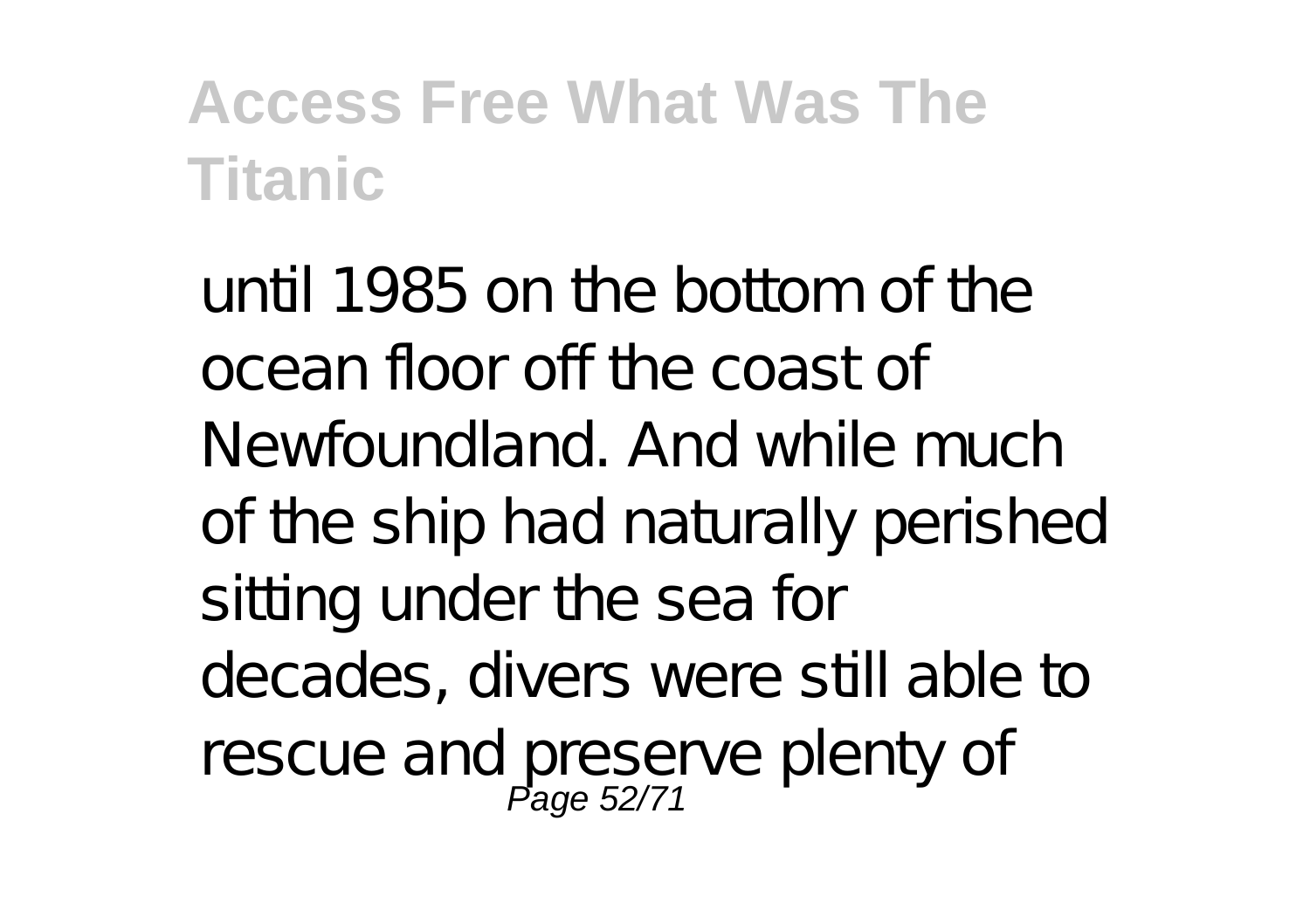amazing items.

**13 Surprising Artifacts Found in the Titanic Wreckage** The R.M.S. Titanic has gone down as one of the most famous ships in history for its lavish<br>Page 53/71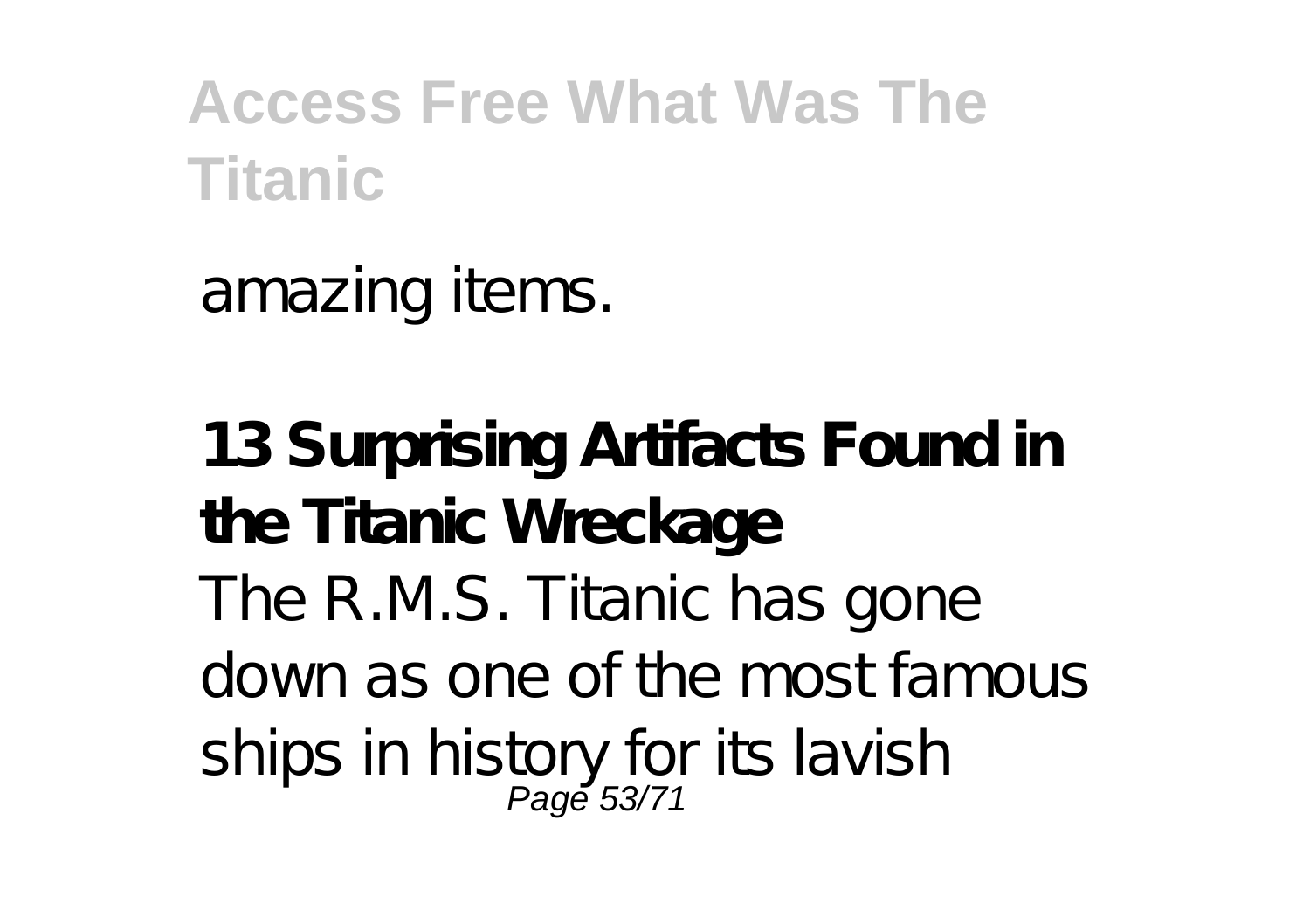design and tragic fate. It was a massive 46,000-ton ship, measuring 882 feet long and 175 feet high. The...

**The Titanic: Before and After Photos - HISTORY** Page 54/71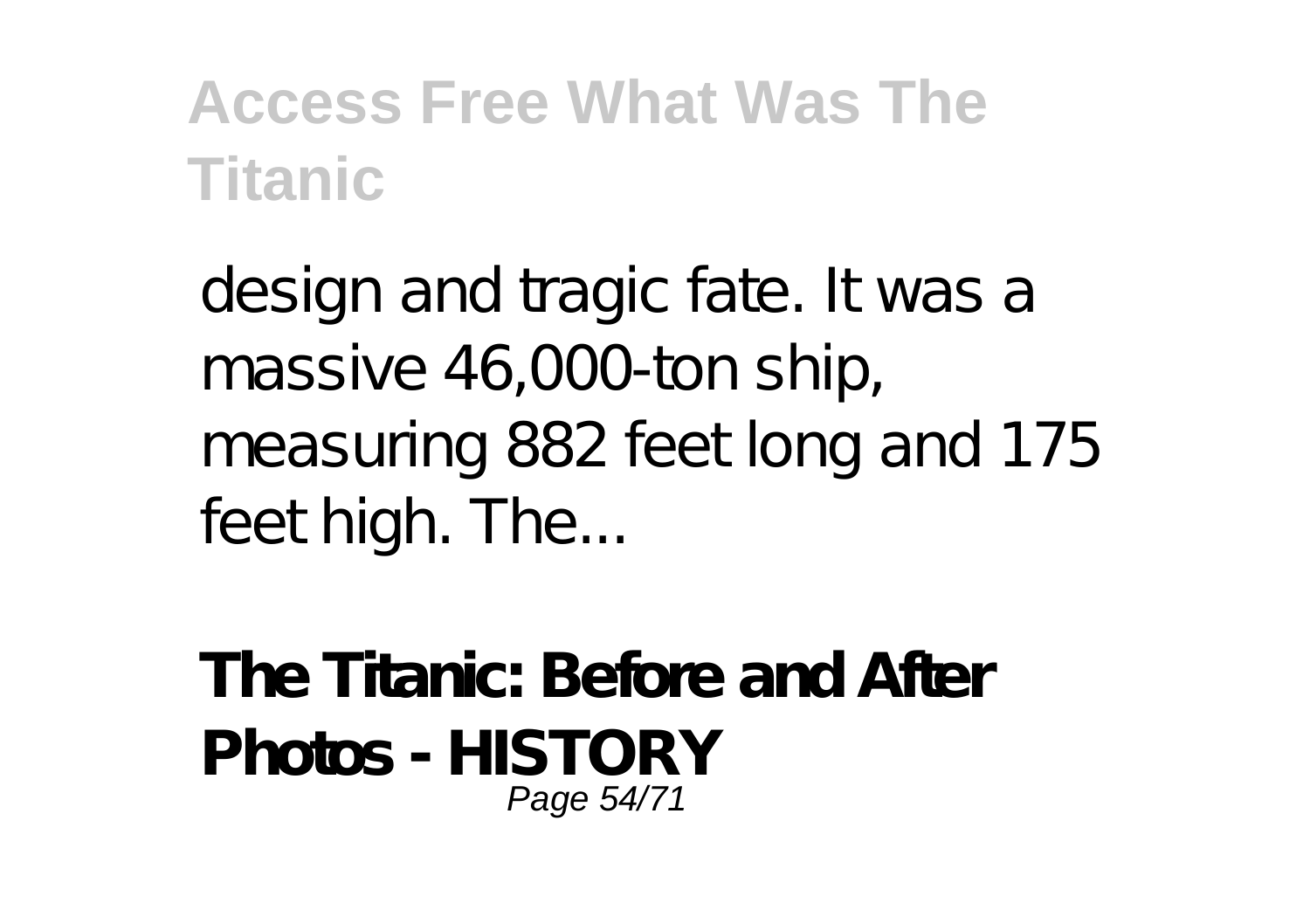Despite being the most famous shipwreck in history, the RMS Titanic could be unrecognizable within a relatively short period. The 883-foot vessel, which collided with an iceberg on April 14, 1912 ... Page 55/71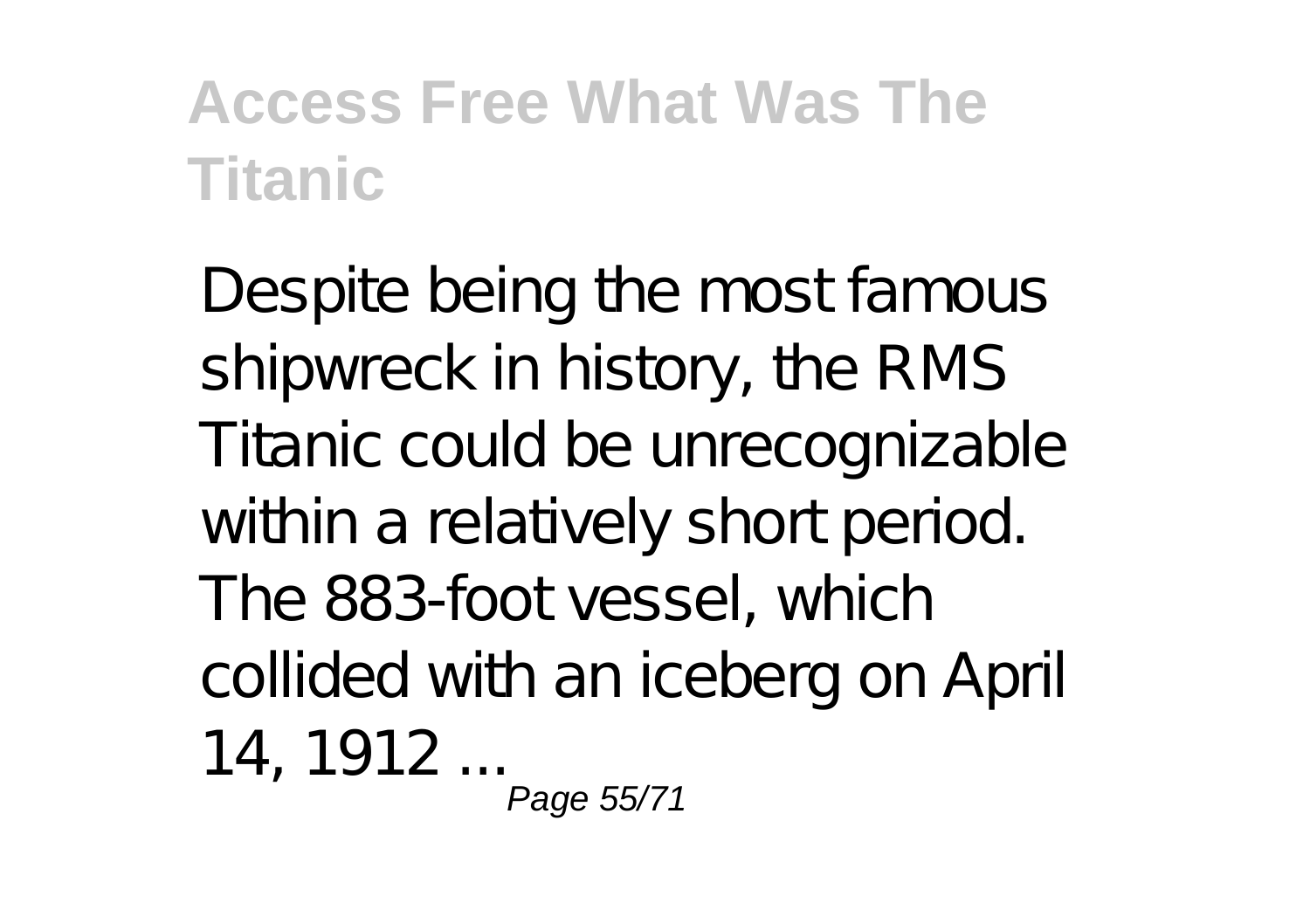**Expedition Takes You 12,000 Feet Under the Sea to See the ...** Titanic is a 1943 German propaganda film made during World War II in Berlin by Tobis Productions for UFA, depicting Page 56/71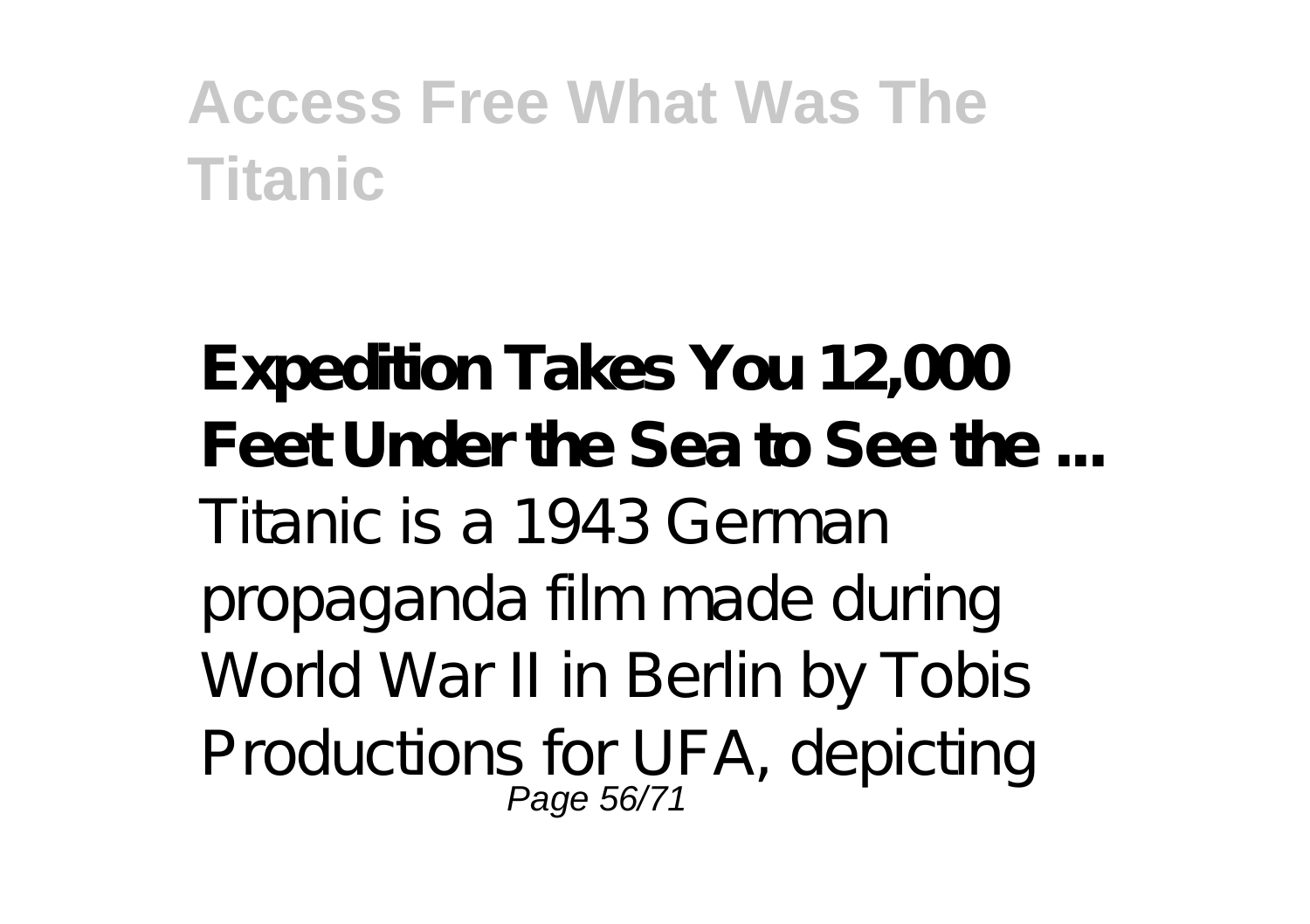the catastrophic sinking of RMS Titanic in 1912. Despite the fact that there already was a German silent film produced in 1912 just four weeks after the sinking and a British company had released a German-language film about<br>Page 57/71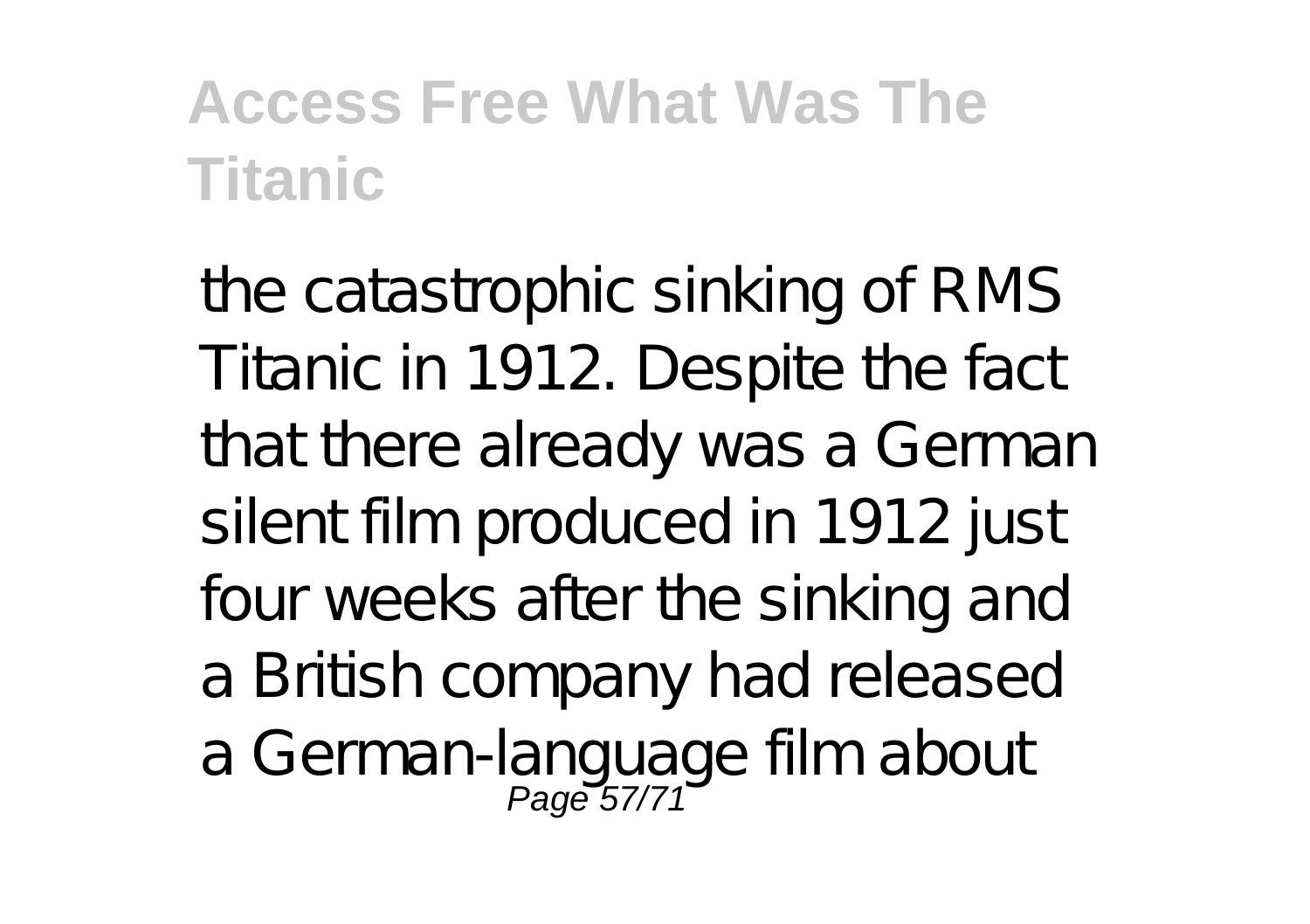the disaster in 1929, the film was commissioned by Nazi ...

**Titanic (1943 film) - Wikipedia** Directed by James Cameron. With Leonardo DiCaprio, Kate Winslet, Billy Zane, Kathy Bates.<br>Page 58/71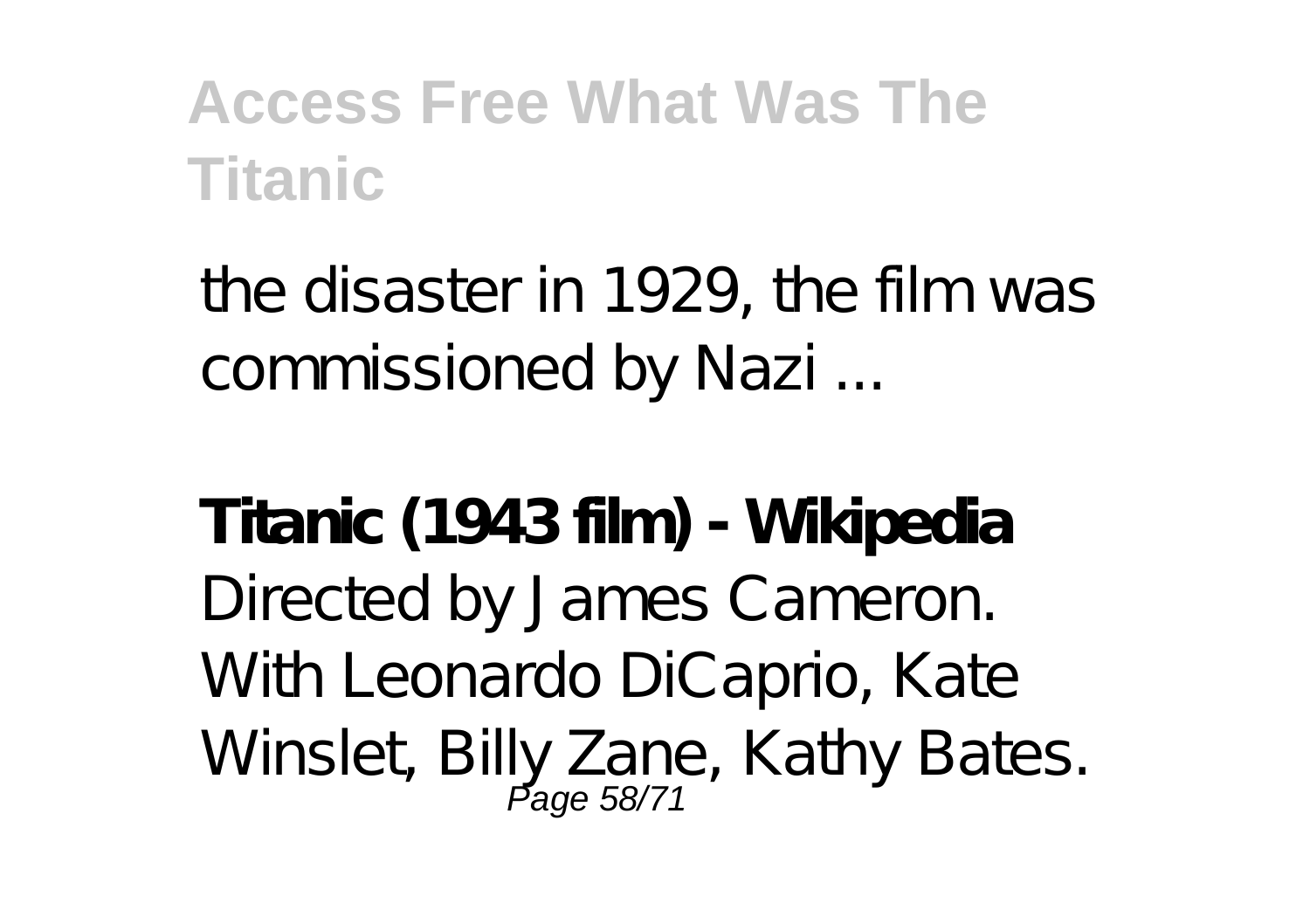A seventeen-year-old aristocrat falls in love with a kind but poor artist aboard the luxurious, illfated R.M.S. Titanic.

**Titanic (1997) - IMDb** It's time to find out in our twenty Page 59/71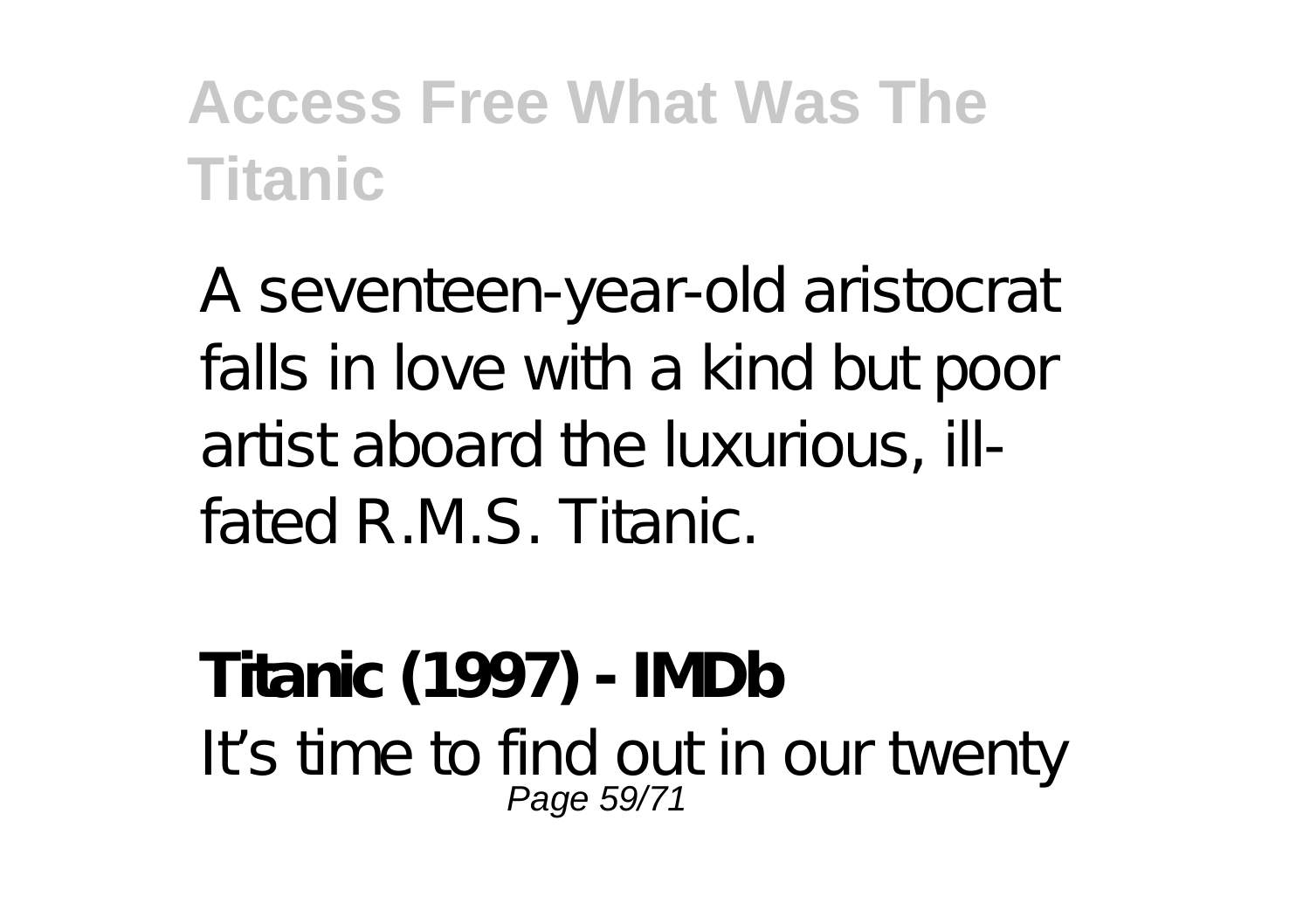top Titanic facts! Titanic facts. 1) Titanic was built by a company called White Star Line. She was completed and ready for the ocean on 31 March 1912, after three years in construction in Belfast, Northern Ireland. 2) And Page 60/71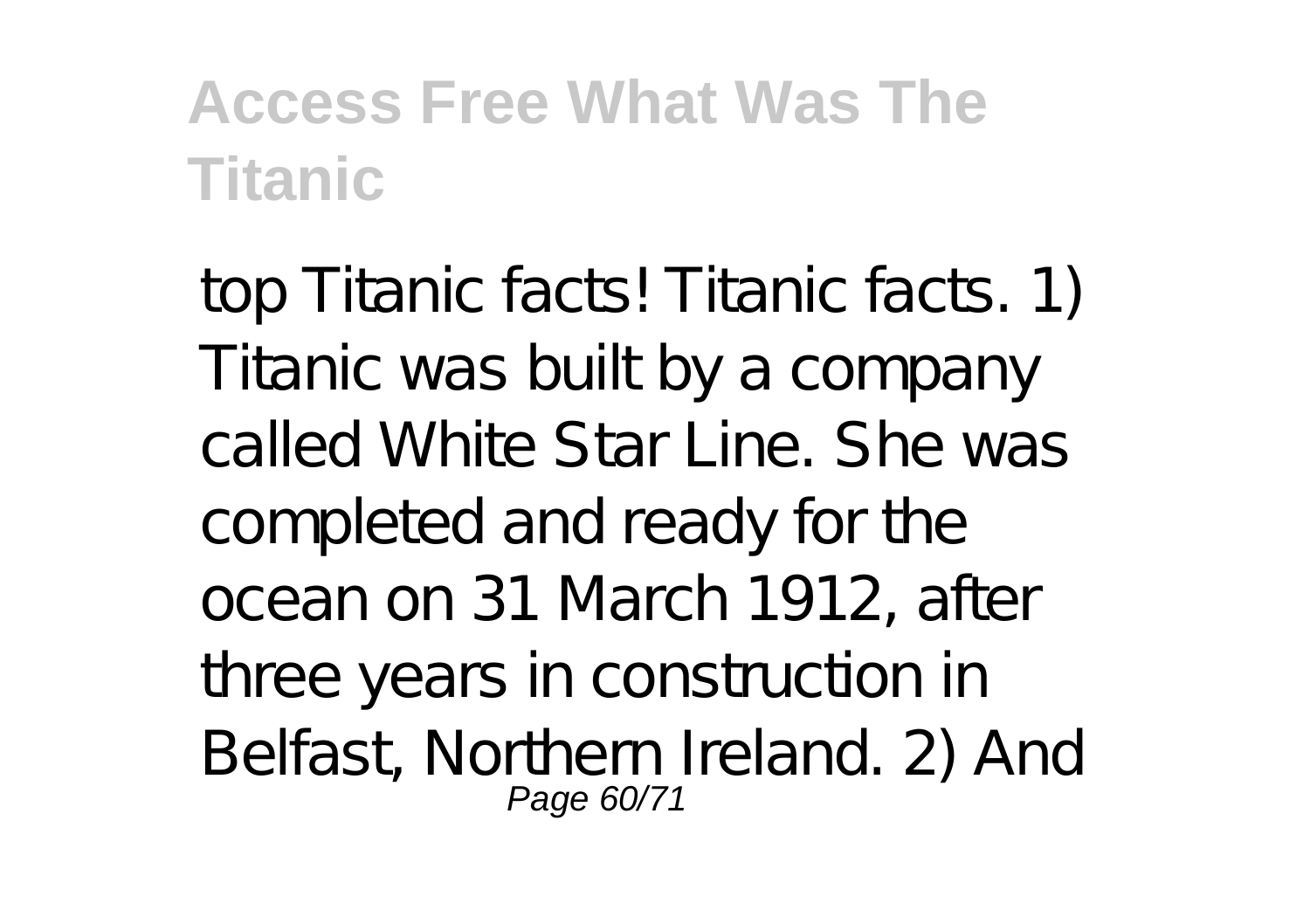she was no ordinary ship, Titanic was the most impressive and luxurious ship of her time!

**Titanic facts for kids | History | National Geographic Kids** What Was the Titanic? April 14, Page 61/71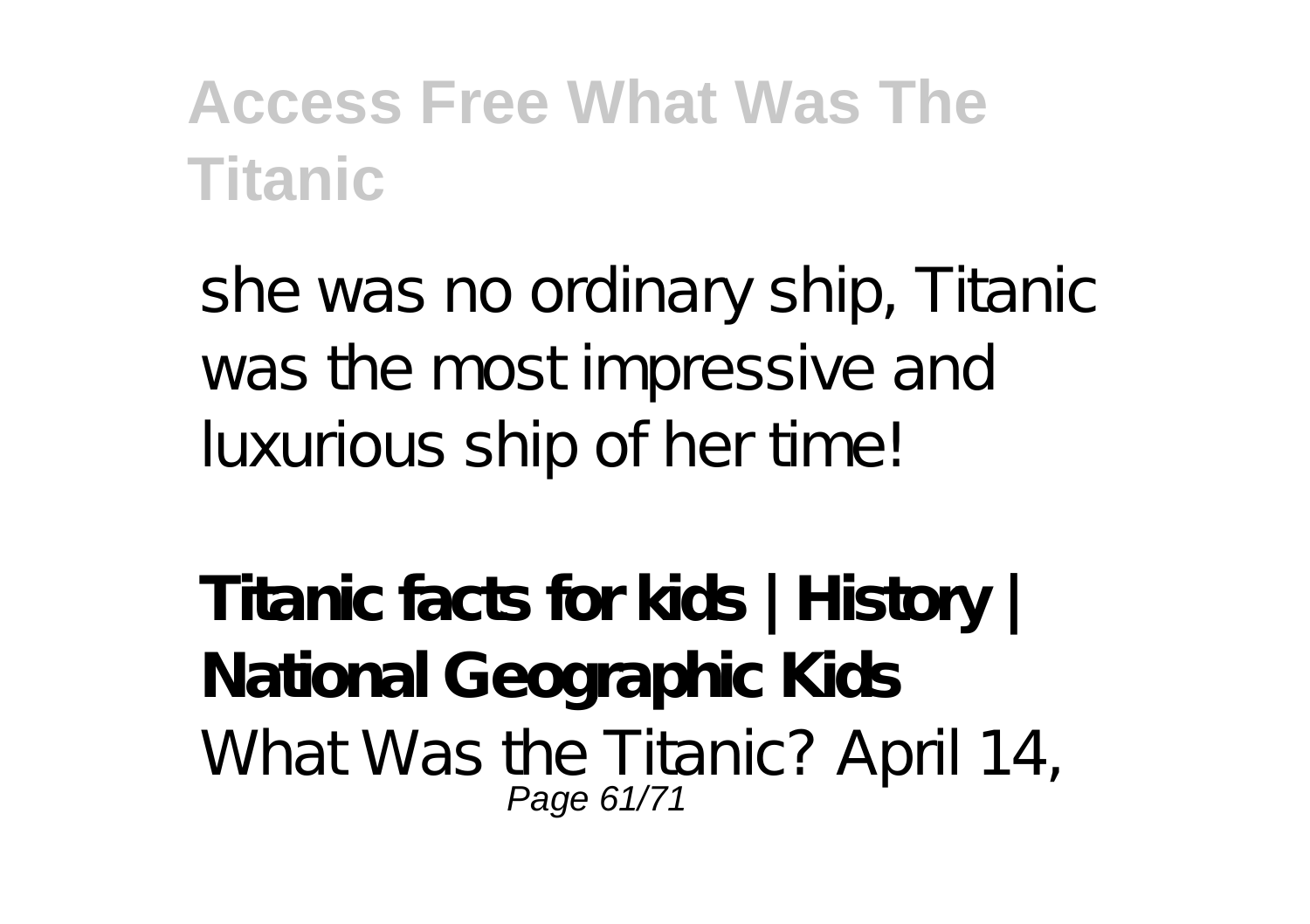1912 The grandest luxury ship ever, the Titanic, was crossing the Atlantic Ocean. It was on its maiden, or first, voyage. The ship had left England four days earlier. It was making great time. In justa fewdays, the Titanic<br>Page 62/71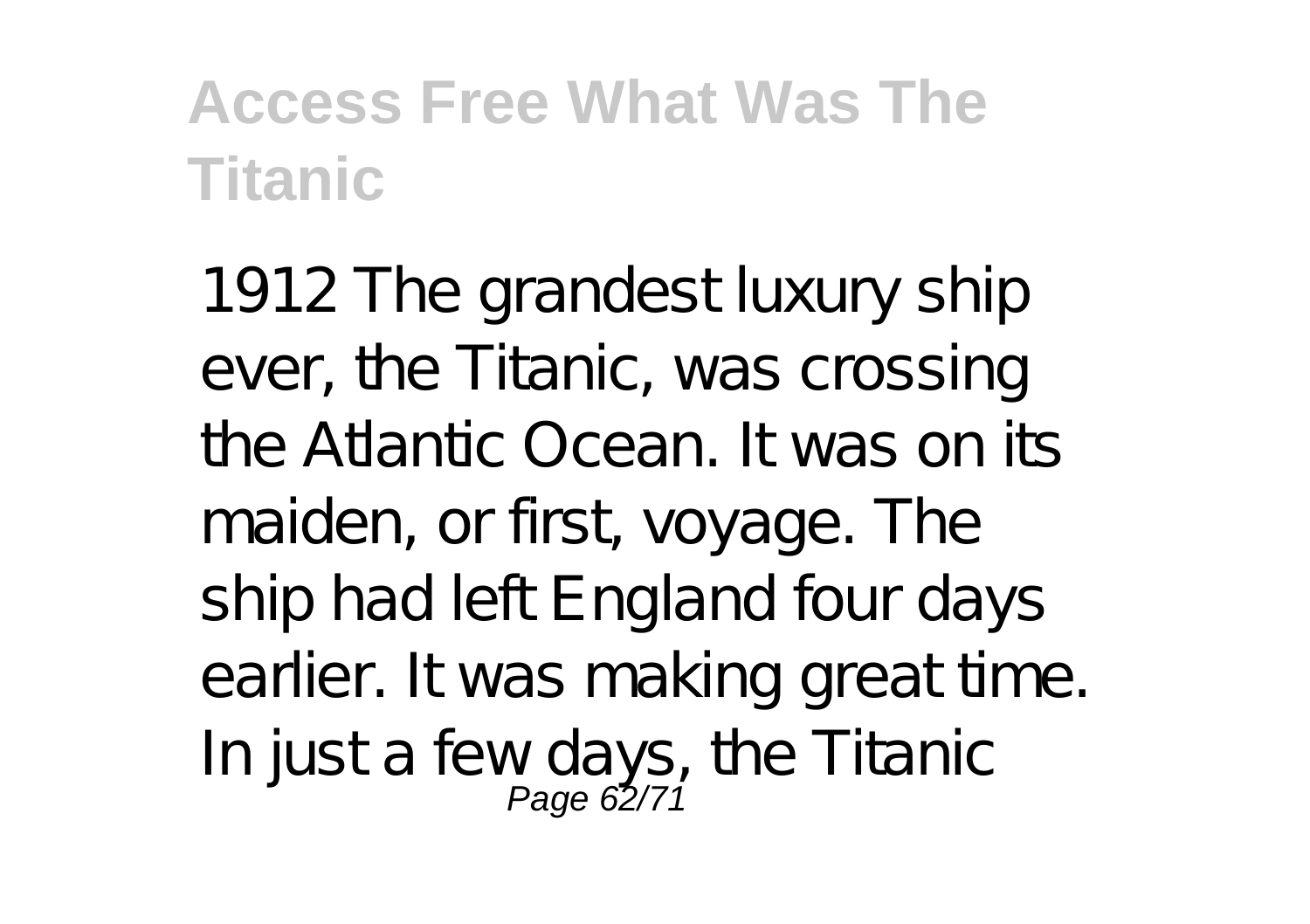was scheduled to arrive in New York City.

**What Was the Titanic?: Sabol, Stephanie, Who HQ, Copeland**

**...**

RMS Titanic, Inc. is an affiliate of Page 63/71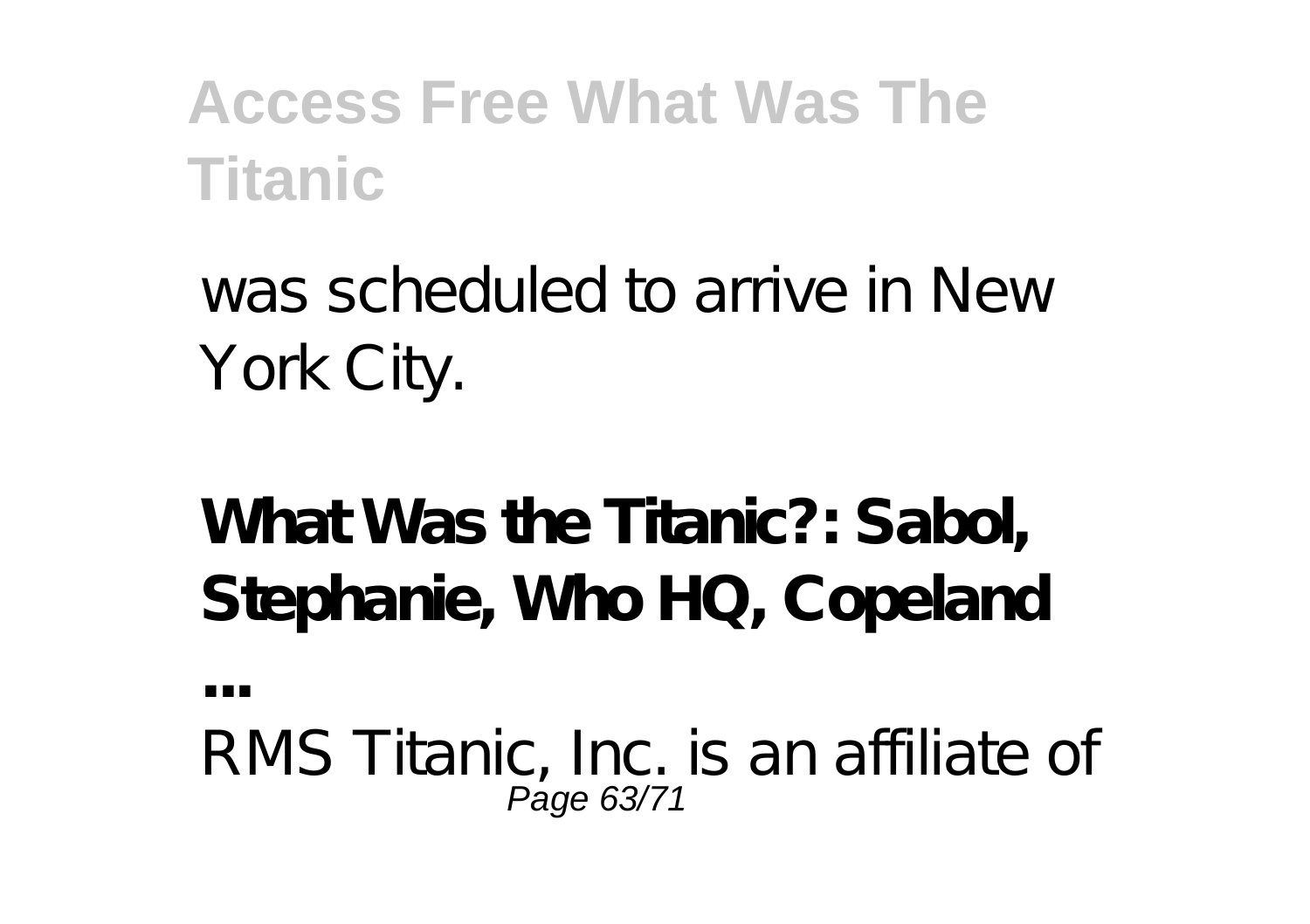the company and has conducted eight research and recovery expeditions to Titanic. The recovered artifacts have been conserved and are continuously monitored and maintained so they can be displayed in the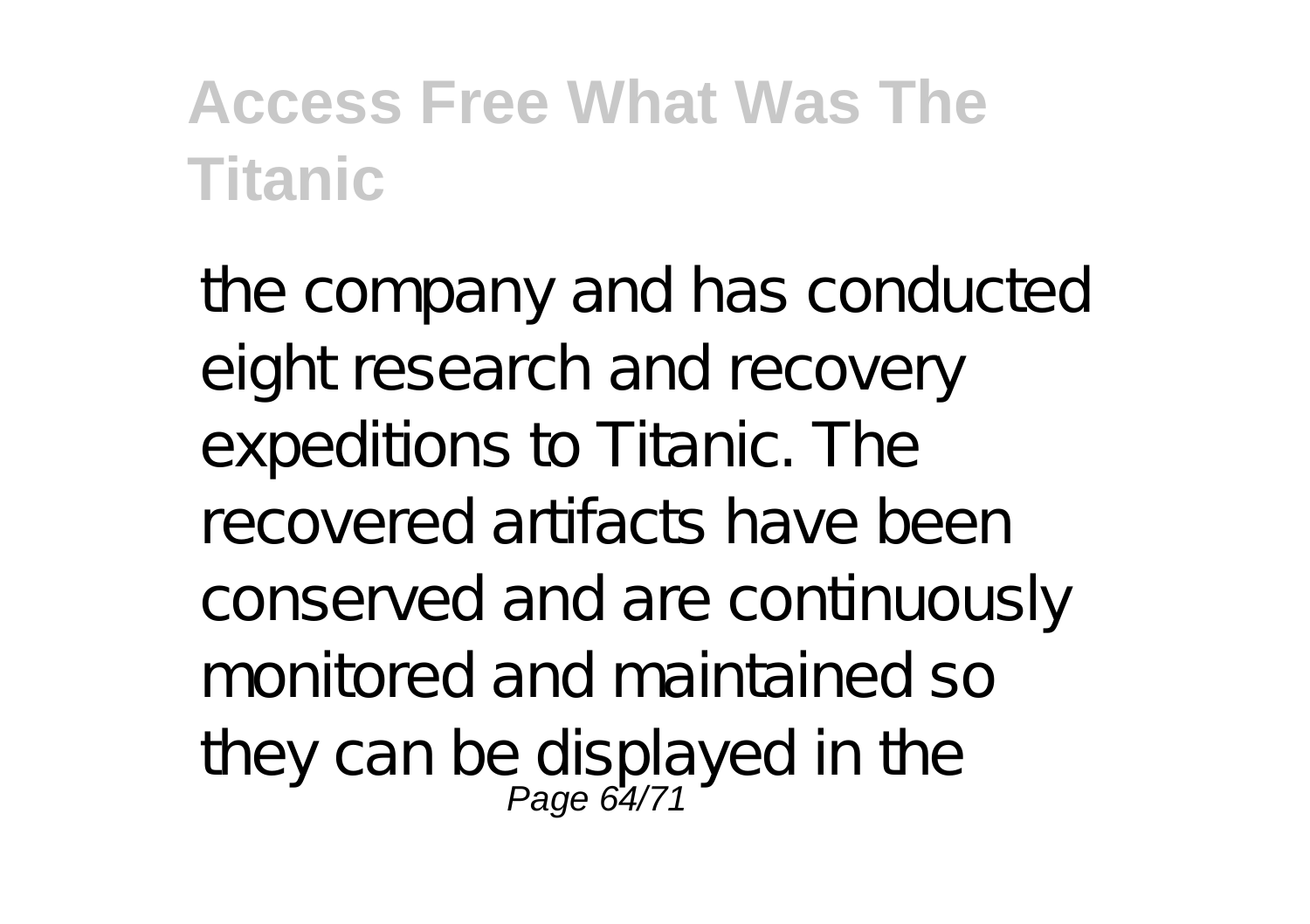Exhibitions. In total, RMS Titanic, Inc. has recovered 5,500 artifacts from the wreck site.

**Titanic: The Artifact Exhibition | Titanic Museum in Orlando** The Titanic was equipped with a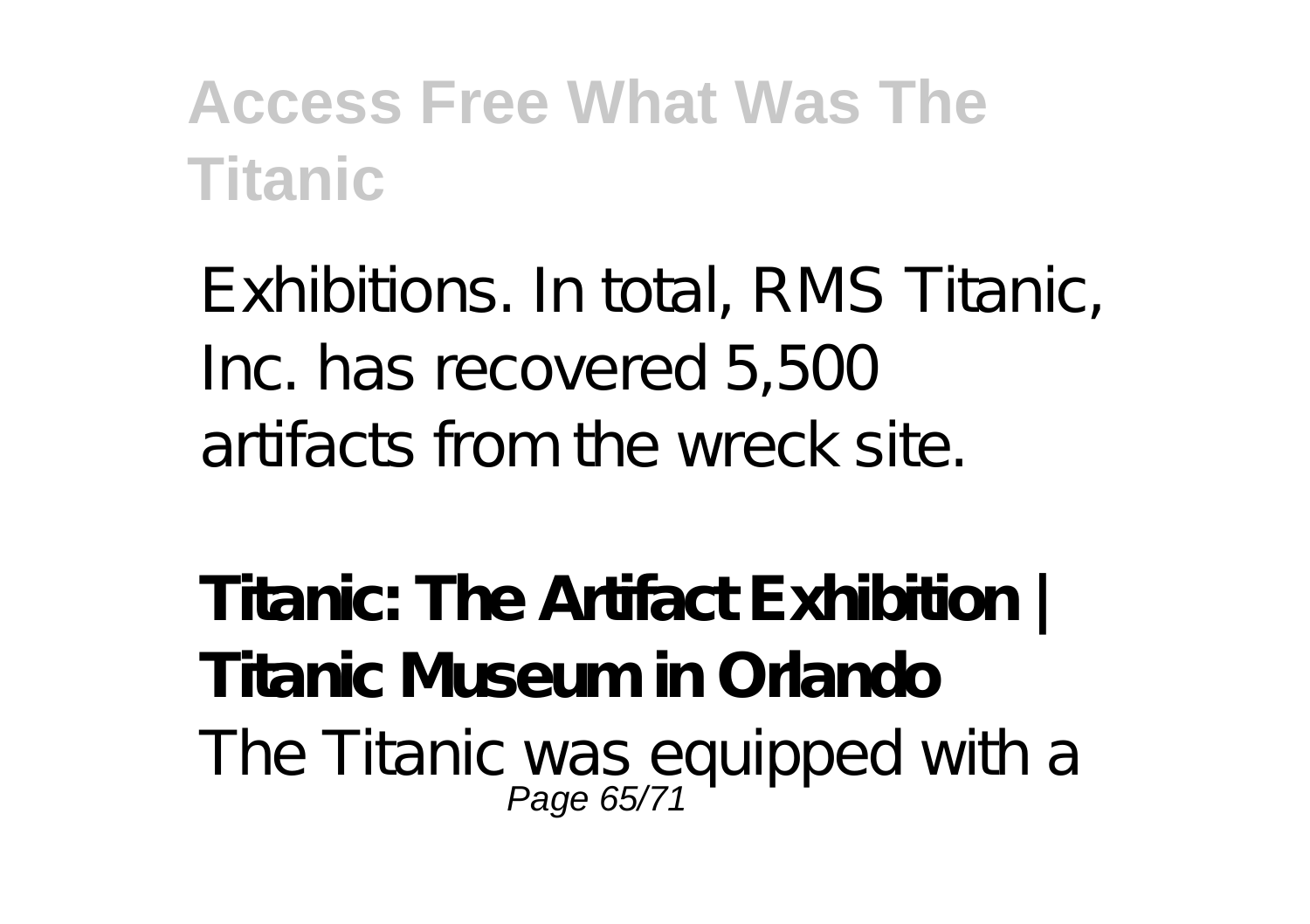first-rate kennel and the dogs were well-cared for, including daily exercise on deck. There was even an informal dog show scheduled for April 15, which, sadly ...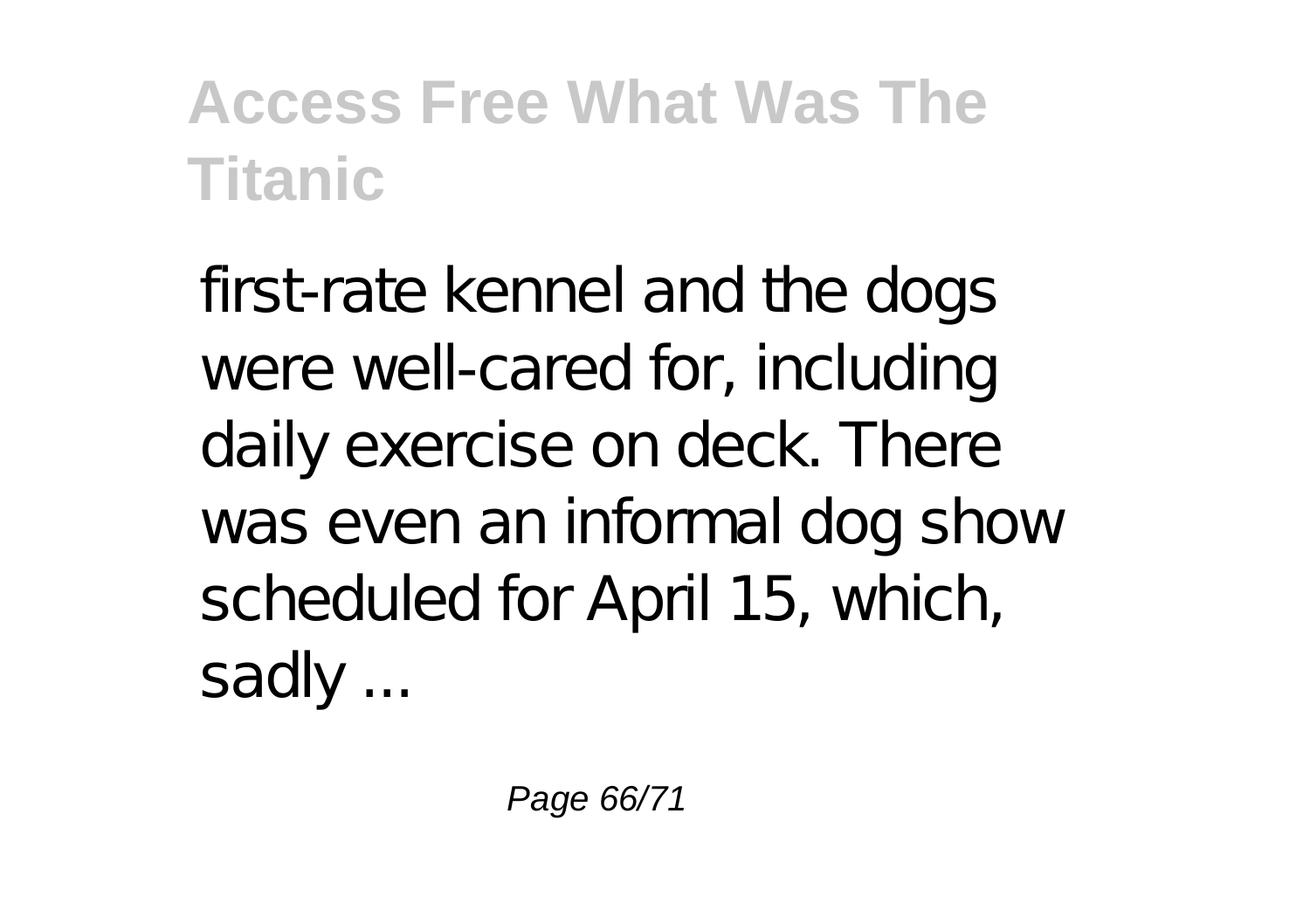**Remembering the Dogs of the Titanic – American Kennel Club** An photo reportedly showing the iceberg that sank the Titanic was recently up for auction and was expected to sell for somewhere in the ballpark of<br>egge 67/71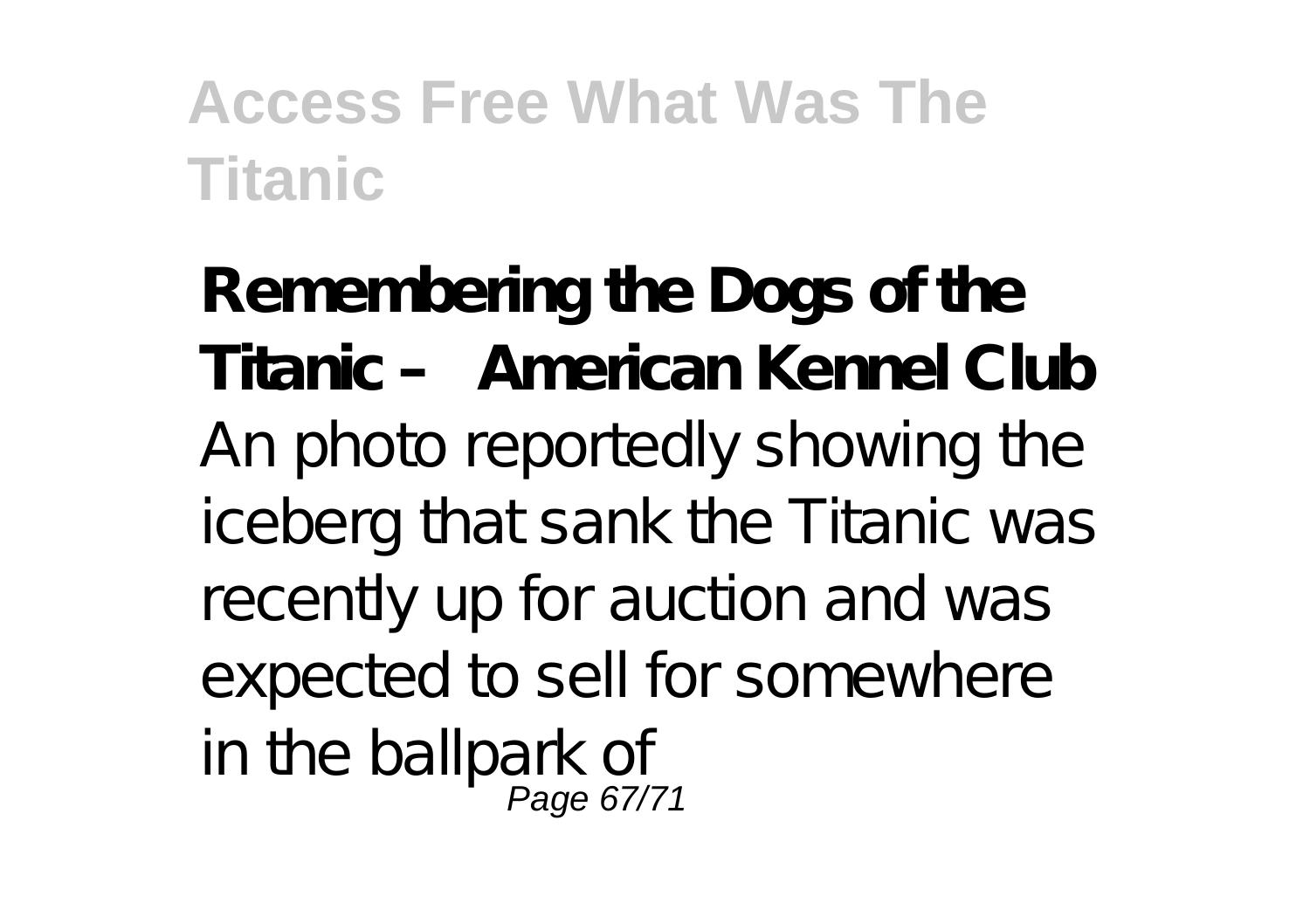\$10,000-\$15,000.; The photo was taken by another ...

**Is This a Photo of the Iceberg That Sank the Titanic?** The Titanic crew was trying to seta speed record, meaning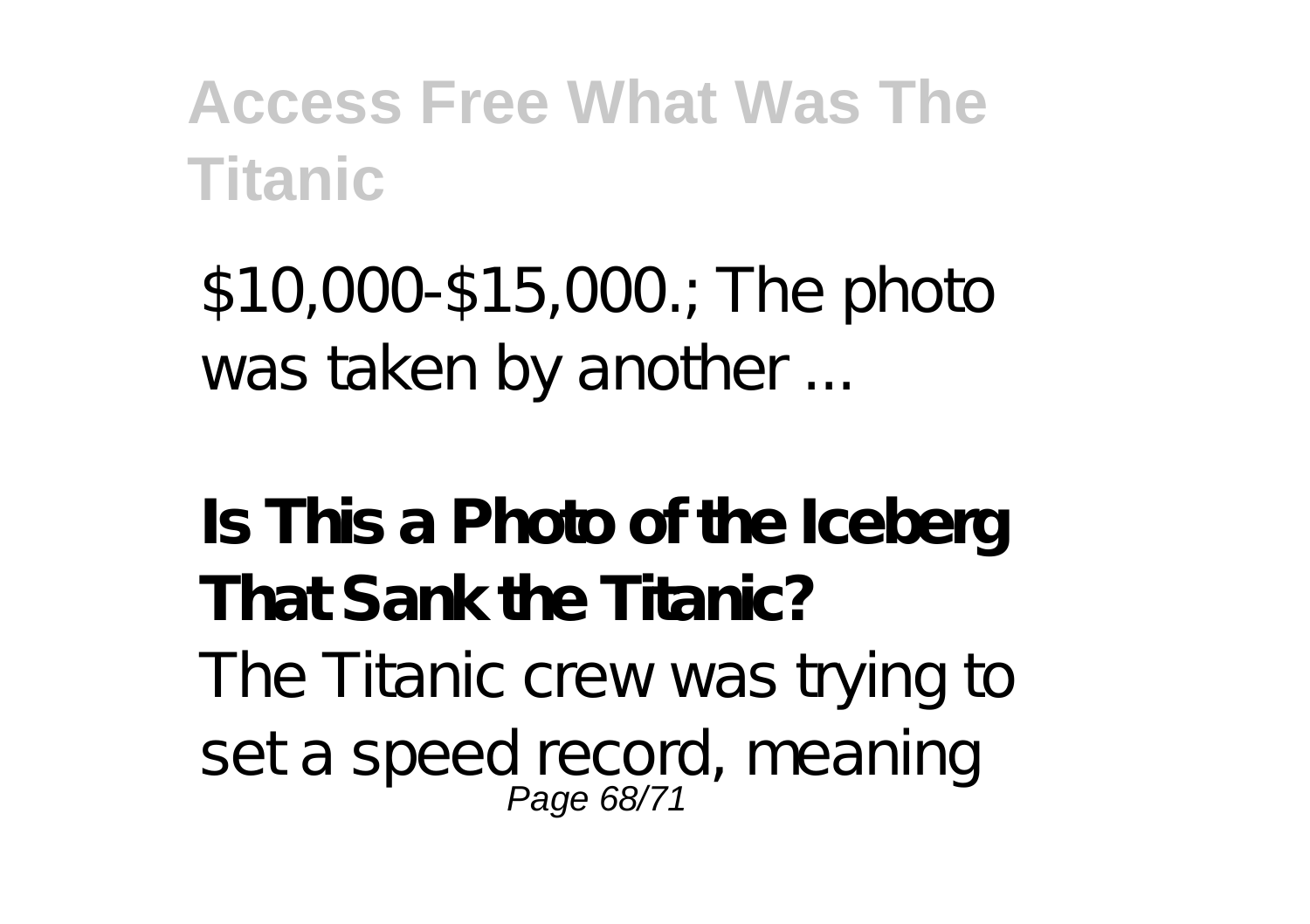they were going too fast to avoid the iceberg. Truth: The maximum speed of the Titanic was 21 knots. Others ships at this time recorded speeds of up to 26 knots so the crew would not have been attempting to break a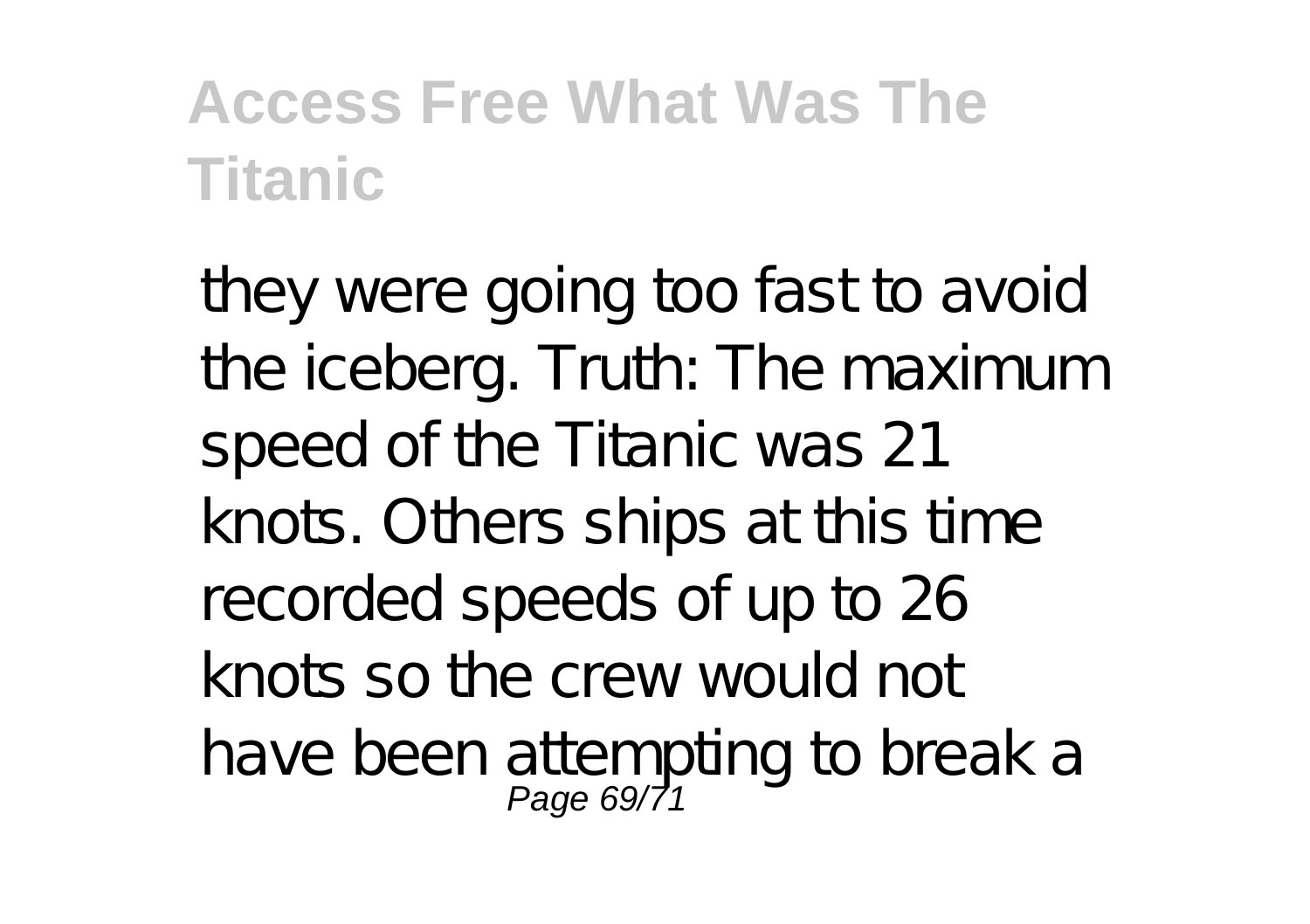record in a slow ship.

**Ancestry.com - The Titanic** Brock Lovett (Bill Paxton) is a somewhat ruthless treasure hunter searching for profit under the sea in the debris of the Page 70/71